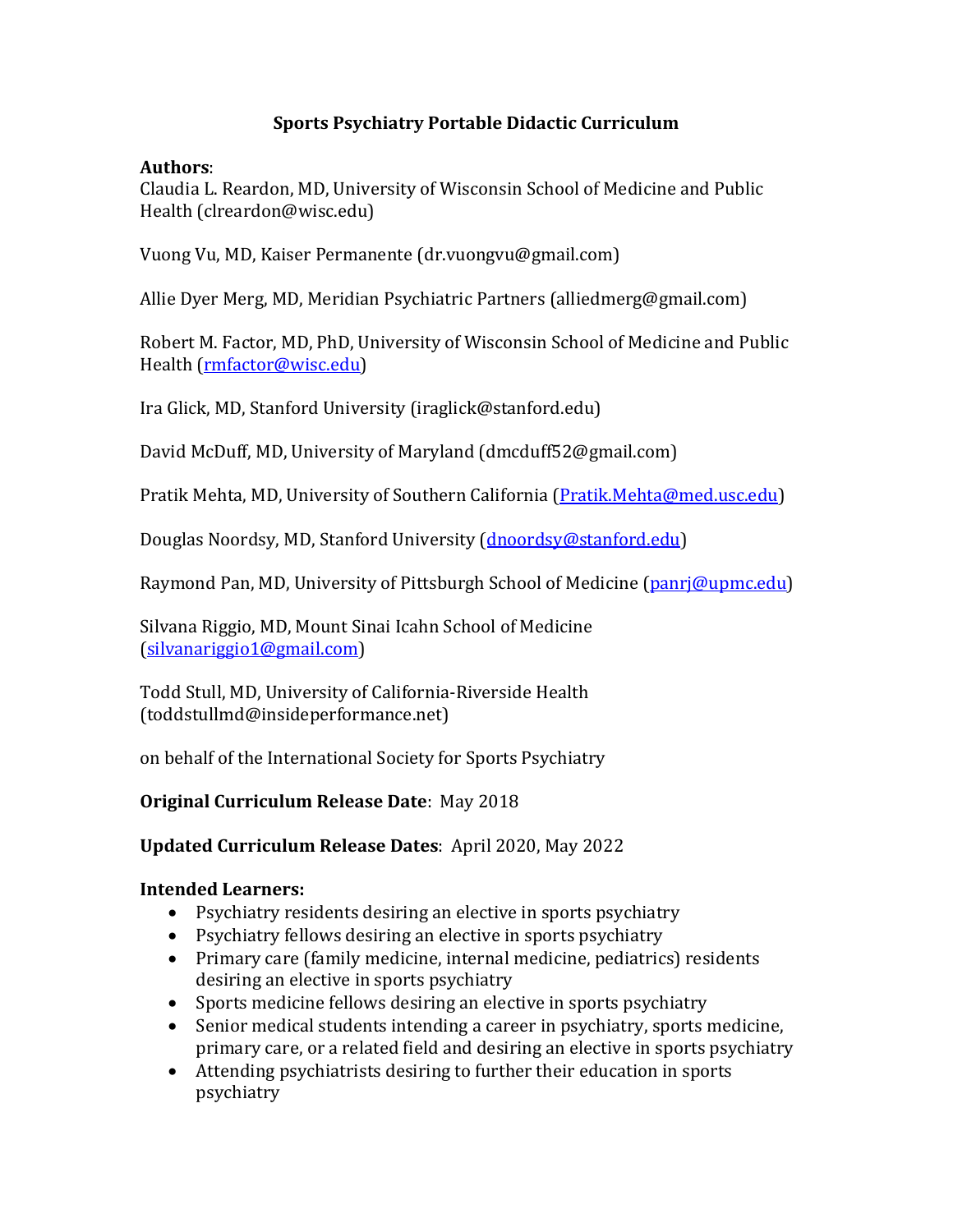#### **Introduction:**

Sports psychiatry is the sub-specialty within psychiatry largely focusing on diagnosis and treatment of psychiatric illness in athletes. While utilization of psychological approaches to enhance performance may also be part of the work of the sports psychiatrist, it tends to be less so as compared to addressing actual mental illness in this population. The work of sports psychiatry may also involve the use of exercise as a therapeutic or preventative intervention for mental illness. While the field has grown in recent years, most medical schools and residency/fellowship programs do not have curricular offerings dedicated to the topic, and there is little continuing medical education available on the topic for practicing psychiatrists. Moreover, with the population of sports psychiatrists relatively small, and with a relatively small research base, when health care providers do deliver psychiatric care to athletes, they may do so without a full understanding of the diagnostic and therapeutic issues unique to this population. Thus, this curriculum aims to enhance the knowledge base of physicians and medical students in the science of sports psychiatry, and to increase the skill with which psychiatric health care is provided to athlete populations.

#### **Resources Required:**

*Faculty:* Ideally, an on-site psychiatrist with expertise in sports psychiatry would supervise this elective experience. However, it is acknowledged that the field of sports psychiatry is relatively small, such that medical schools and residency programs may not have a faculty member/attending who identifies as an expert in sports psychiatry. In that case, a local faculty member with an interest in the field, even if little experience in it, could supervise the curriculum. A final option is that a faculty member/attending from an institution different than that at which the trainee taking the curriculum is enrolled could remotely supervise the didactic portion of the curriculum. In the latter case, there would be no direct clinical aspect to the rotation. In any case, ideally there would be regular (e.g., weekly) meetings between the learner and supervisor for discussion of readings and writing assignments. Of course, nothing is to stop an interested learner from completing this curriculum even if supervision/mentorship in any form cannot be arranged.

*Patient population:* A clinical population of athlete-patients could provide a clinical component to this elective. Care of such patients would be supervised by an on-site faculty member/attending. However, this elective can also be completed as simply a didactic/reading elective, in which the learner completes the "Readings and assignments" and "Final project" described below. If the latter, a faculty mentor/attending ideally should still be available to review assignments with the learner and to provide accountability in that manner.

*Materials:* The literature articles listed in the "Readings and assignments" section below are available on PubMed. **The International Society for Sports Psychiatry is not authorized to provide/disseminate these literature articles due to copyright limitations.** Possible avenues for obtaining these articles include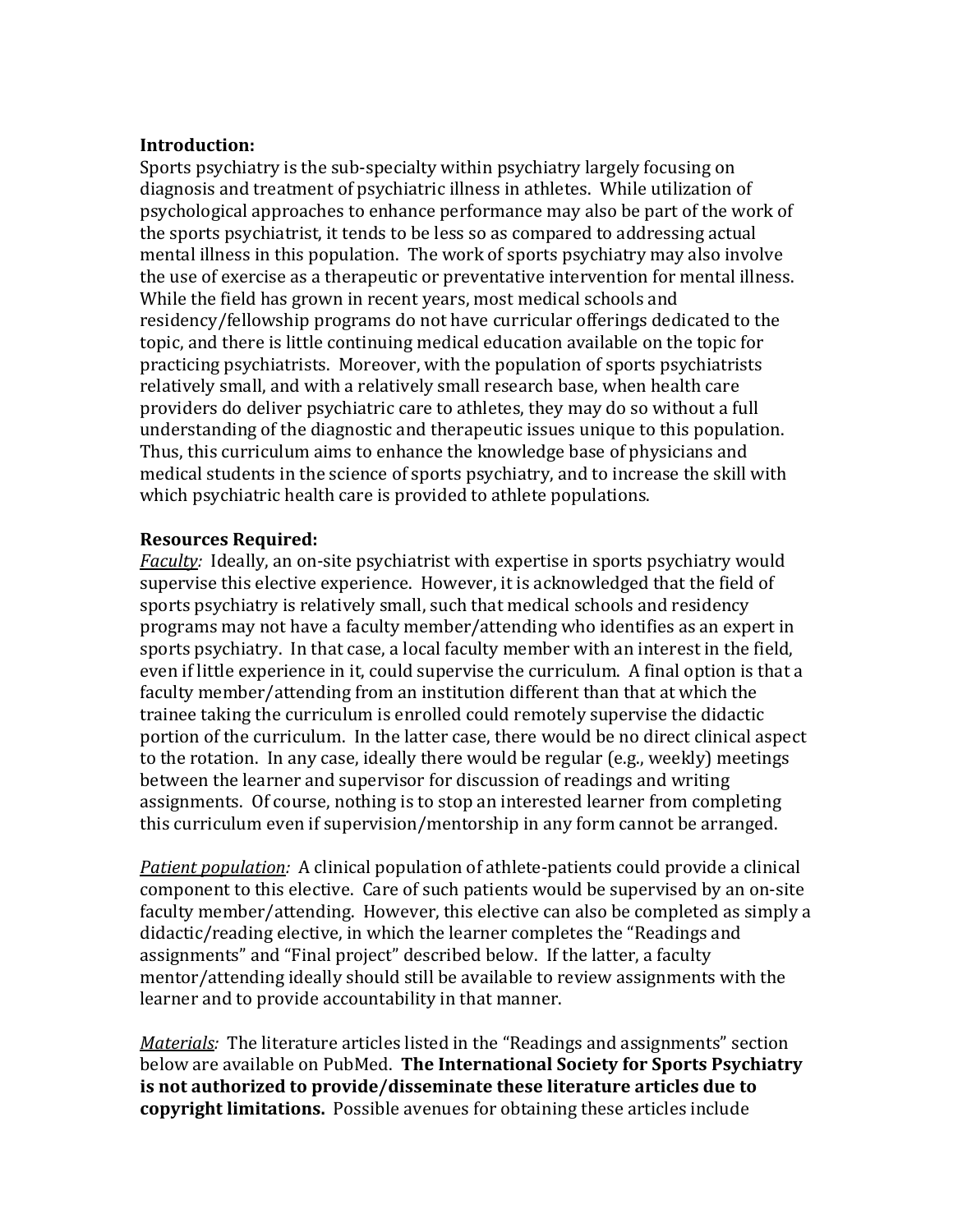through an academic institution if the learner is affiliated with one, from the faculty supervisor of the learner's elective, from the authors of the articles, or via direct payment to the journals. Articles selected in each iteration of the curriculum are based on merit—neither the authors nor ISSP are compensated in any form.

**Layout of the curriculum:** The curriculum centers around a didactic/reading component (see "Readings and assignments" below). The rate with which the learner goes through the readings/assignments will depend on the time allotted for, and duration of, the elective or learning experience, as well as whether or not the learner has clinical requirements that also must be completed during the time of the elective. For example, if the learner is solely completing a didactic/reading elective during ½ day per week of protected time, they might complete 2 topic "blocks" per week (reading and accompanied assignment) and spend the remainder of the time during that ½ day each week working on their final project and meeting with the supervisor. If the learner is completing a sports psychiatry clinical experience along with the didactic/reading component, they might complete just 1 "block" per week and spend the remainder of the time during the elective each week seeing patients, working on their final project, and meeting with their supervisor. Depending on the duration of the elective, the learner and faculty supervisor might select an appropriate number of topics (those felt to be of greatest individual interest or of highest relevance) to be covered during that time, omitting the others. Detailed time keeping by early learners demonstrated that each topic (including time for reading the full article(s) and answering the questions thoroughly) takes between 30 minutes and 2.5 hours for the learner to complete (most in the 1-2 hour range).

# **Goals and Objectives of the curriculum:**

*Goals:* By the end of this curriculum, learners will:

- 1. Understand the epidemiology of, risk factors for, and unique manifestations of a variety of psychiatric disorders and psychosocial stressors in athletes.
- 2. Compare and contrast treatments for psychiatric disorders in athletes versus treatments for psychiatric disorders in the general population.
- 3. Discuss individual level treatments as well as system wide interventions to address mental illness in athletes.
- 4. Develop familiarity with the medical literature on a variety of topics related to sports psychiatry.

# *Objectives:*

Specific objectives are covered by the reading assignment questions. By the end of this curriculum, learners will be able to answer all of the questions posed in the reading assignments.

**Final project:** Learners completing this curriculum are to produce a scholarly product relevant to the field of sports psychiatry. The topic and format of the product is subject to approval by the supervising faculty member/attending, if applicable. Options include a manuscript (e.g., a standard research study, review paper, opinion piece in a journal, American Journal of Psychiatry Residents' Journal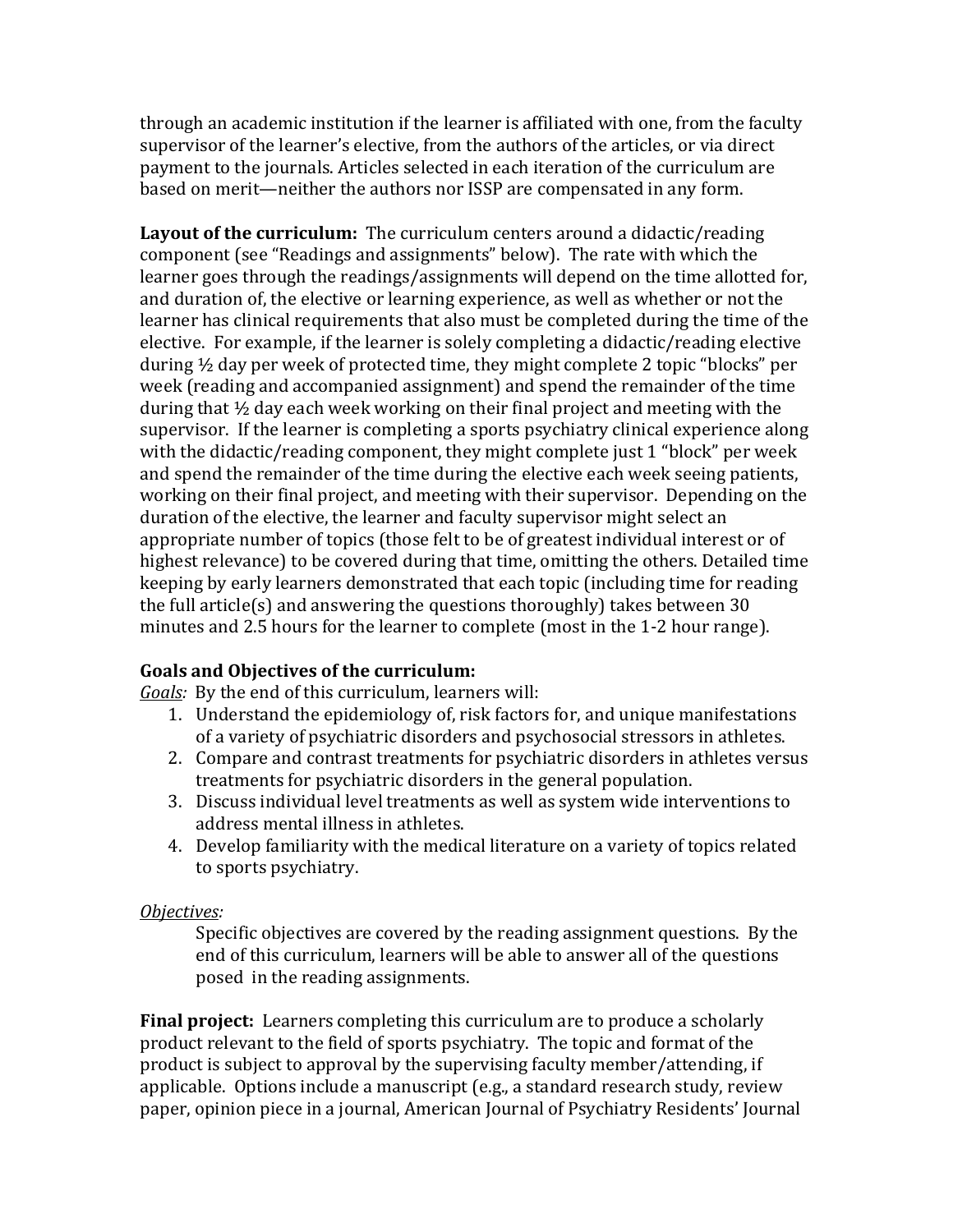article, etc.), poster presentation (local, regional, national, or international), a presentation, talk, or workshop (local, regional, national, or international), educational session (e.g., a one-hour didactic session for other learners in their academic program, or a Grand Rounds), or educational column (e.g., in one's state psychiatric association newsletter, the International Society for Sports Psychiatry newsletter, etc.). The exact project chosen depends on interest of the learner, duration of time available for the elective/curriculum completion, mentorship available at the time of the elective/curriculum completion, and scholarly opportunities at the time of the elective/curriculum completion.

**Answer key:** Upon a learner completing this curriculum, they may email Dr. Reardon (*clreardon@wisc.edu*) to request an answer key, if desired, for their own learning purposes. In making such a request, they should attest that they have completed their elective and should cc their attending supervisor (to ensure answers are not given out prior to completing the curriculum). If an attending supervisor desires the answer key prior to their learner completing the curriculum, they may email Dr. Reardon with that request. Please do not disseminate the answer key beyond the current learner and attending supervisor without permission from Dr. Reardon. **Note that if the learner is interested in submitting their completed curriculum materials to the International Society for Sports Psychiatry in order to be considered for a Certificate of Additional Training in Sports Psychiatry (see more information below), they cannot have received the answer key prior to their materials having been approved for a Certificate.** 

**International Society for Sports Psychiatry Certificate of Additional Training in Sports Psychiatry**: Learners who satisfactorily complete all aspects of this curriculum may be eligible for consideration for an International Society for Sports Psychiatry Certificate of Additional Training in Sports Psychiatry. As with any credible Certificate program, not everyone who applies for a Certificate will be awarded one, as rigorous criteria are applied when evaluating submissions. Note that if, at the time of release of this updated curriculum in 2022, you had already started work on the 2020 version of the curriculum in hopes of obtaining a Certificate of Additional Training in Sports Psychiatry, we will accept work on that version for the purposes of consideration for a Certificate. We will no longer accept work on the 2018 version of the curriculum unless there are extenuating circumstances (in which case you must email Dr. Reardon at *clreardon@wisc.edu* for ISSP Education Committee consideration).

To be eligible for a Certificate, the following criteria must be met:

- 1. Must be a paid member in good standing of the ISSP
- 2. Must be a medical student, psychiatry resident, fellow in a psychiatry subspecialty fellowship program, or a psychiatrist who has completed a psychiatry residency program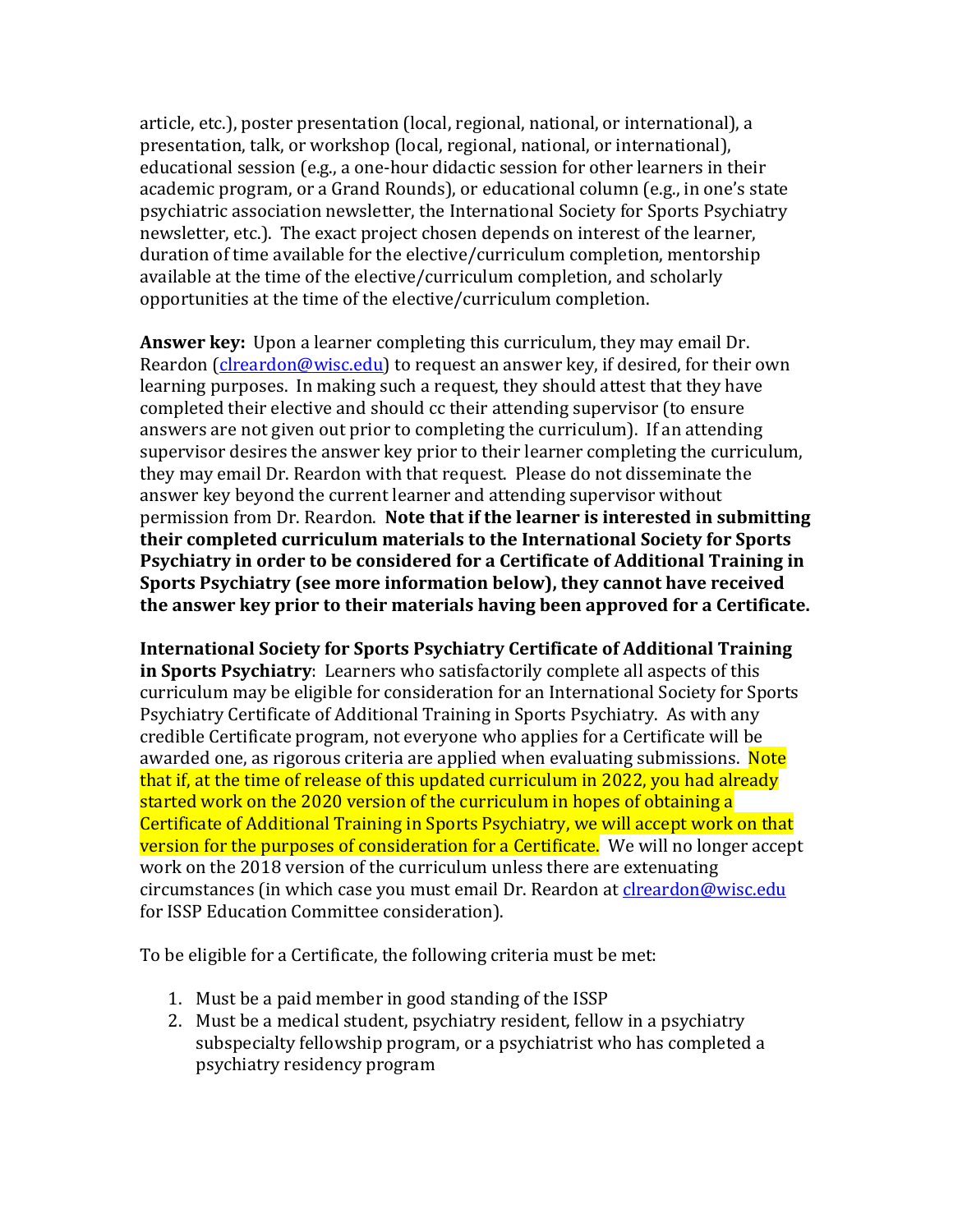- 3. Must complete all readings and writing assignments as described in the curriculum. Writing assignment responses should be typed in a single file that is email-able (e.g., a single PDF or Word document).
- 4. Must complete a "final project" as described in the curriculum materials. Note that if you have completed a sports psychiatry project (such as having published a relevant journal or newsletter article or having given a relevant talk) within the last 2 years, then this may 'count' for final project completion, and can be submitted for consideration as such. Final steps that demonstrate project implementation must be completed (e.g., article must already have been submitted to a journal or newsletter, talk has actually already been given to a group, etc.). The project should take at least 2 hours to complete (and in most cases it will take more).
- 5. Must participate in some type of approved, interactive 1:1 or group mentorship or education. If you are a medical student, resident, or fellow completing this curriculum as part of an official elective at your institution, this requirement is met IF your institution provides a mentor/instructor with whom you will have at least one 30-60 minute individual or group conversation to review your curriculum answers and final project as part of the elective. Another option for meeting this requirement is to have at least one 30-60 minute mentorship conversation with someone else who has already received the ISSP Certificate of Additional Training in Sports Psychiatry. A final option is participation in at least 1 interactive ISSP workshop as follows: *The ISSP has an expert led educational/workshop model allowing for immediate access to collaboration, engagement, and networking. This is a monthly ISSP live interactive virtual educational session. Each session will be approximately 1 hour in duration and will occur on various days of the week and various times given our worldwide membership. Topics will include practice development, practice growth, working with youth athletes, working with professional athletes, sports psychiatry research, the ISSP certificate program as well as other specific topics such as sleep, doping, concussion, pharmacology, etc. To participate in the program and receive a zoom link, you will need to email the mentorship chair, Dr. Alex Strauss [\(alexstraussmd@gmail.com\)](mailto:alexstraussmd@gmail.com) your CV, a signed mentorship agreement (Dr. Strauss will provide this to you by request), and proof of active ISSP membership. All expert session leaders will be seasoned Sports Mental Health Experts. Attendance at these virtual sessions will be tracked, and feedback questionnaires will be required from both the attendees as well as the expert clinicians. Consideration may be given to highly engaged mentees to further their training with more specific mentorship in the future.*
- 6. Once all above requirements are met, email to the Chair of the ISSP Education Committee, Claudia Reardon, MD [\(clreardon@wisc.edu\)](mailto:clreardon@wisc.edu), the following:
	- Attestation that you are a paid member in good standing of the ISSP<br>• Attestation that you are a medical student, psychiatry resident, fellow
	- Attestation that you are a medical student, psychiatry resident, fellow in a psychiatry subspecialty fellowship program, or a psychiatrist who has completed a psychiatry residency program
	- Your completed ISSP curriculum answers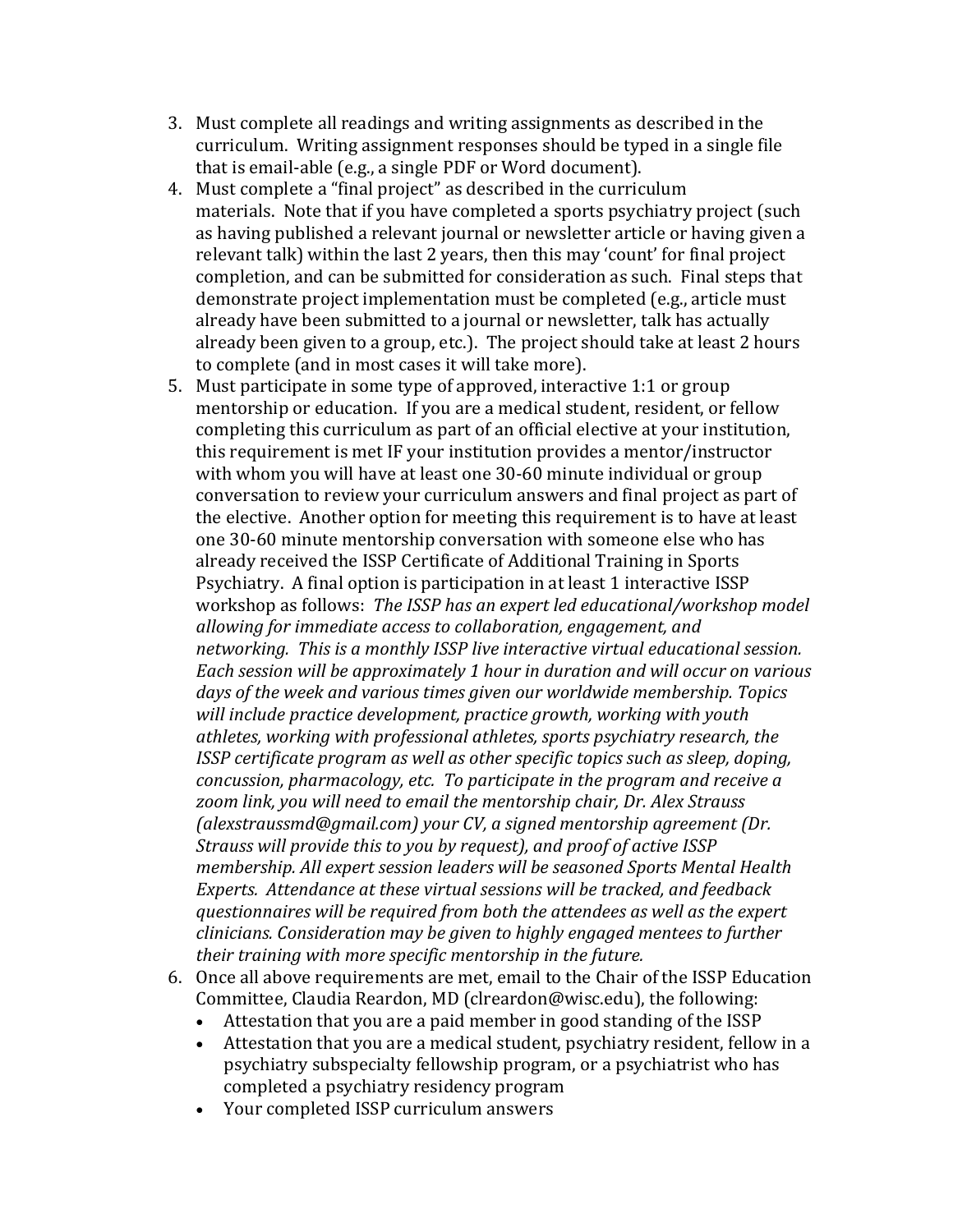- Your completed final project and evidence of its implementation in some venue
- Details of how/when/with whom the mentorship requirement (#5) above) was met
- 7. The ISSP Education Committee will review all items in #6 above. Satisfactory completion of the curriculum will require the following:<br>• Correct and reasonable answers to ALL questions in
	- Correct and reasonable answers to ALL questions in the ISSP curriculum. The ISSP Education Committee will use our official answer key to make this determination. If any of your answers from 5 or fewer topic areas are incorrect or unreasonable, you will be provided the opportunity to make revisions with the Committee's indication to you as to which questions specifically need correction. If answers to questions within more than 5 topic areas are incorrect or unreasonable, you will not be eligible for consideration for a Certificate for at least 1 year from the date of submission of your final answers. This is because the Committee is very busy reviewing curriculum submissions, and we want applicants to be encouraged to put forth their best effort on their first attempt such that we can prioritize review of first attempts.
	- Completion of an acceptable final project. If the project is deemed unacceptable either because final steps have not been taken, it did not appear to require at least 2 hours to complete, it is factually inaccurate, it is otherwise low quality, or there is anything about it that is contrary to the core values of the ISSP as described on the ISSP website (https://sportspsychiatry.org/about-ISSP), you will be provided with the opportunity to make appropriate revisions or to complete a different project.
	- Confirmation that the membership, professional role, and mentorship requirements are met

If completion of the curriculum is deemed satisfactory:<br>An electronic ISSP Certificate of Additional Tr

- An electronic ISSP Certificate of Additional Training in Sports Psychiatry will be emailed to the member. Printing and mailing of hard copy certificates is not possible.
- The member may list "International Society for Sports Psychiatry Certificate of Additional Training in Sports Psychiatry" on their CV or other personal/professional material. Note that by issuing such a certificate, the ISSP is not attesting to any degree of competence in the field of sports psychiatry; the organization is simply confirming that additional education has been satisfactorily undertaken in accordance with our requirements.
- You will be acknowledged as a new Certificate holder at the next annual ISSP Business Meeting and Scientific Session.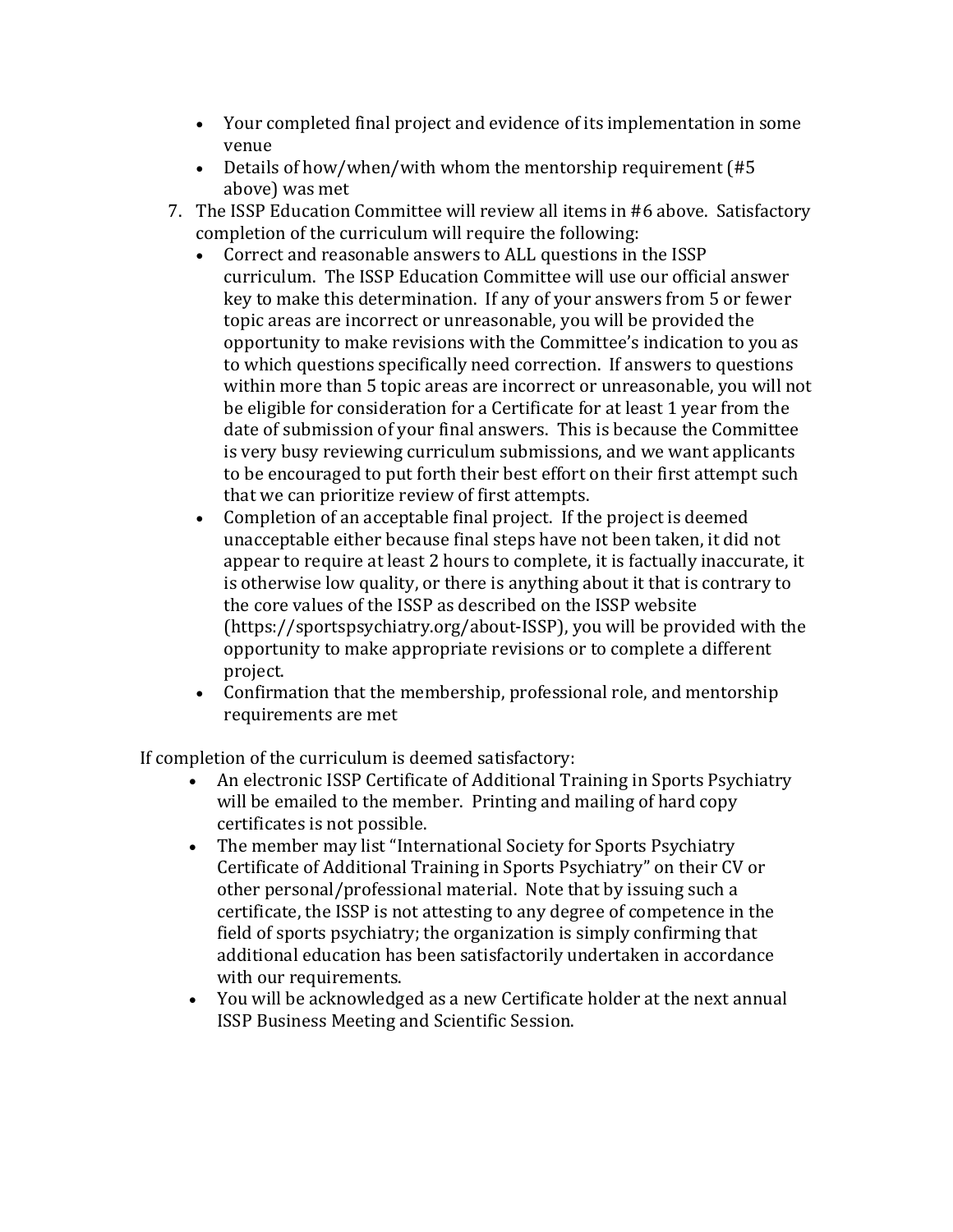**Evaluation of the curriculum by learners and by (if applicable) attending supervisors**: When you have completed the sports psychiatry curriculum, the learner and (if applicable) attending supervisor are asked to please complete anonymous, approximately 5-minute, evaluations of the curriculum. These will help shape future iterations of the curriculum. Curriculum authors will not have access to survey results in batches of fewer than 5 responses, to ensure anonymity. The links to the surveys are as follows:

Learner survey: [https://uwmadison.co1.qualtrics.com/jfe/form/SV\\_cSkILWffb7RlJRj](https://uwmadison.co1.qualtrics.com/jfe/form/SV_cSkILWffb7RlJRj)

Attending supervisor survey (if applicable): [https://uwmadison.co1.qualtrics.com/jfe/form/SV\\_dgqInTEZhJDcvZP](https://uwmadison.co1.qualtrics.com/jfe/form/SV_dgqInTEZhJDcvZP)

|              | кеациндэ ани азэідниеннэ.      |                                                                                                                                                                                                                                                                                                                                                                                                                                                                                                                                                                                                                                    |
|--------------|--------------------------------|------------------------------------------------------------------------------------------------------------------------------------------------------------------------------------------------------------------------------------------------------------------------------------------------------------------------------------------------------------------------------------------------------------------------------------------------------------------------------------------------------------------------------------------------------------------------------------------------------------------------------------|
| Block #      | Topic                          | Reading/assignment                                                                                                                                                                                                                                                                                                                                                                                                                                                                                                                                                                                                                 |
| $\mathbf{1}$ | The field of sports psychiatry | Reading 1: Begel D. An<br>overview of sport psychiatry.<br>American Journal of Psychiatry<br>1992;149:606-614.<br>Writing assignment 1:<br>According to this classic<br>article written by the<br>founder of sports<br>psychiatry as a field, what<br>is the primary role of the<br>sports psychiatrist?<br>Based on information you<br>can find in this article or<br>elsewhere, how does this<br>differ from the typical<br>role of the sports<br>psychologist?<br>Speculate at least one<br>reason why sports<br>psychology as a field<br>might be more developed<br>than sports psychiatry.<br>Reading 2: Reardon CL, Hainline |
|              |                                | B, Aron CM, et al. Mental health                                                                                                                                                                                                                                                                                                                                                                                                                                                                                                                                                                                                   |
|              |                                | in elite athletes: International                                                                                                                                                                                                                                                                                                                                                                                                                                                                                                                                                                                                   |
|              |                                | Olympic Committee consensus                                                                                                                                                                                                                                                                                                                                                                                                                                                                                                                                                                                                        |

### **Readings and assignments:**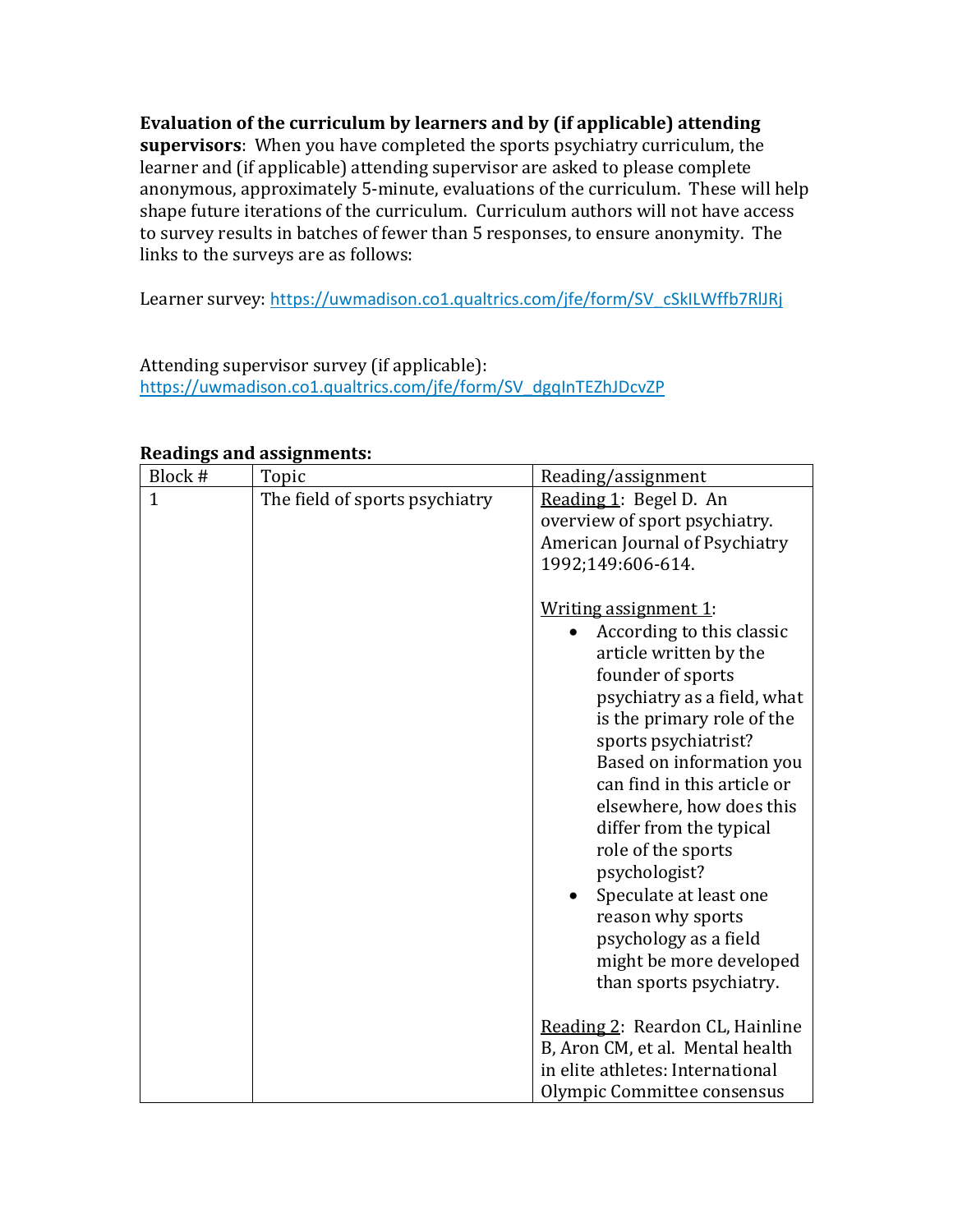| statement (2019). British<br>Journal of Sports Medicine |  |
|---------------------------------------------------------|--|
|                                                         |  |
|                                                         |  |
| 2019;53:667-699.                                        |  |
|                                                         |  |
| <u>Writing assignment 2:</u>                            |  |
| According to the article,                               |  |
| list 4 reasons why                                      |  |
|                                                         |  |
| reporting prevalence of                                 |  |
| mental health symptoms                                  |  |
| and disorders in elite                                  |  |
| athletes compared with                                  |  |
| that in the general                                     |  |
| population is particularly                              |  |
| difficult.                                              |  |
| In order to have a "big                                 |  |
| picture" appreciation of                                |  |
| mental health in athletes,                              |  |
| it can be helpful to have a                             |  |
| ready ability to delineate                              |  |
| those mental health                                     |  |
| symptoms/disorders that                                 |  |
| appear relatively more                                  |  |
| common in athletes,                                     |  |
| those that appear equally                               |  |
| common, and those that                                  |  |
| appear relatively less                                  |  |
| common compared to the                                  |  |
| general population. Thus,                               |  |
|                                                         |  |
| according to the article,                               |  |
| which included a                                        |  |
| comprehensive review of                                 |  |
| the world's literature,                                 |  |
| describe whether elite                                  |  |
| athletes (or certain                                    |  |
| subgroups of elite                                      |  |
| athletes) appear to have                                |  |
| lower, equal, or higher                                 |  |
| prevalence of the                                       |  |
| following conditions (or                                |  |
| whether research is                                     |  |
| insufficient to draw any                                |  |
| conclusions):                                           |  |
| sleep disorders<br>$\circ$                              |  |
| and sleep                                               |  |
| concerns                                                |  |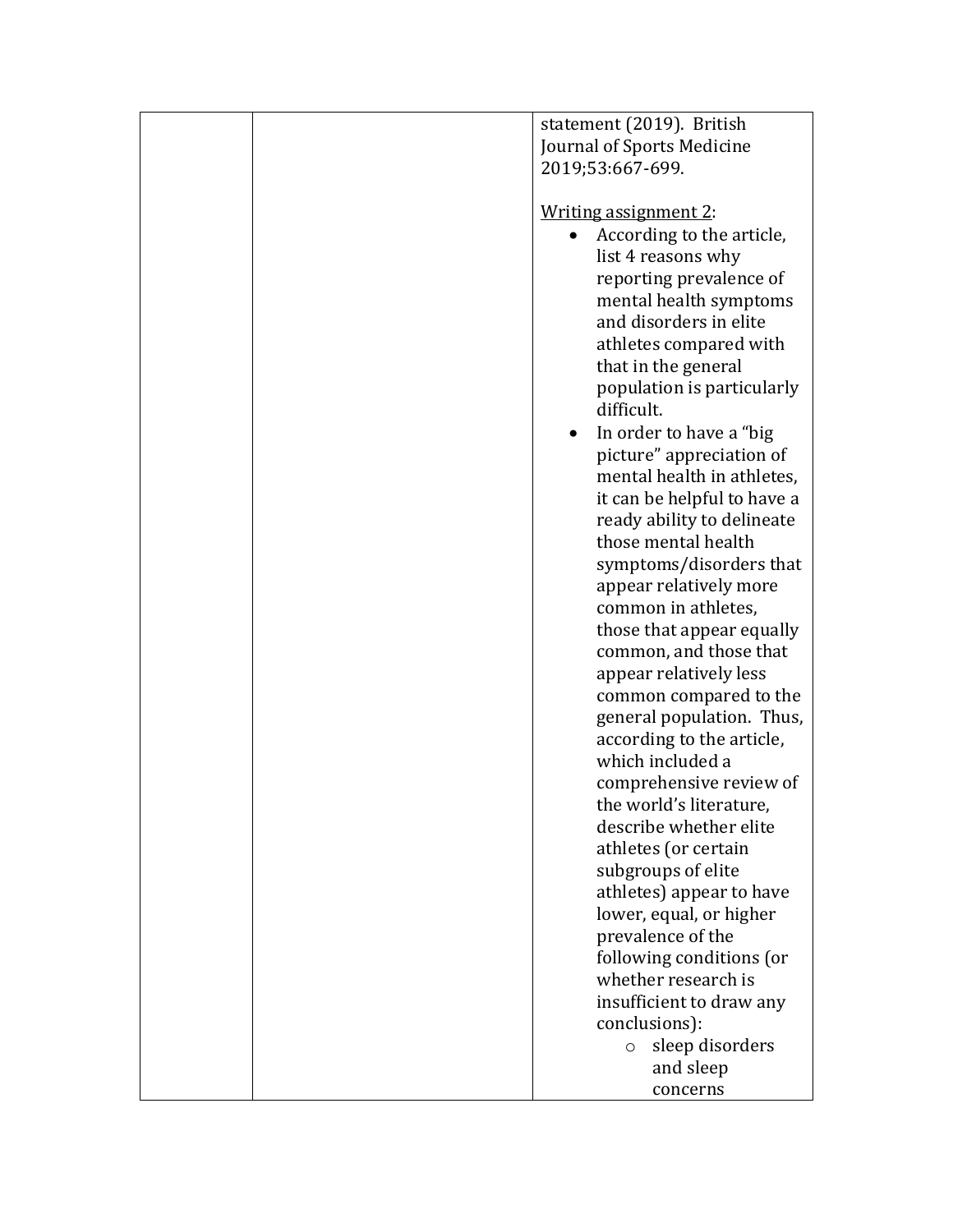|   |                        | major depressive<br>$\circ$                   |
|---|------------------------|-----------------------------------------------|
|   |                        | disorder and                                  |
|   |                        | depression                                    |
|   |                        | symptoms                                      |
|   |                        | suicide<br>$\circ$                            |
|   |                        | anxiety and<br>$\circ$                        |
|   |                        | related disorders                             |
|   |                        | post-traumatic<br>$\circ$                     |
|   |                        | stress disorder                               |
|   |                        | and other trauma-                             |
|   |                        | related disorders                             |
|   |                        | eating disorders<br>$\circ$                   |
|   |                        | attention-<br>$\circ$                         |
|   |                        | deficit/hyperactivi                           |
|   |                        | ty disorder                                   |
|   |                        | bipolar and<br>$\circ$                        |
|   |                        | psychotic                                     |
|   |                        | disorders                                     |
|   |                        | substance use and<br>$\circ$                  |
|   |                        | substance use                                 |
|   |                        | disorders                                     |
|   |                        | gambling disorder<br>$\circ$                  |
|   |                        |                                               |
| 2 | Depression in athletes | Reading: Edwards CD.                          |
|   |                        | Depression assessment:                        |
|   |                        |                                               |
|   |                        | challenges and treatment                      |
|   |                        | strategies in the athlete. The                |
|   |                        | Psychiatric Clinics of North                  |
|   |                        | America 2021;44(3):381-392.                   |
|   |                        |                                               |
|   |                        | Writing assignment:                           |
|   |                        | The article delineates 10                     |
|   |                        | risk factors for                              |
|   |                        | depression in athletes.                       |
|   |                        | List them, and write at                       |
|   |                        | least 2 sentences for each,                   |
|   |                        | describing how it can                         |
|   |                        | contribute to depression                      |
|   |                        | in athletes.                                  |
|   |                        | Find at least one separate                    |
|   |                        | research article                              |
|   |                        | published within the past                     |
|   |                        | 5 years that discusses                        |
|   |                        | differences in rates of<br>depression between |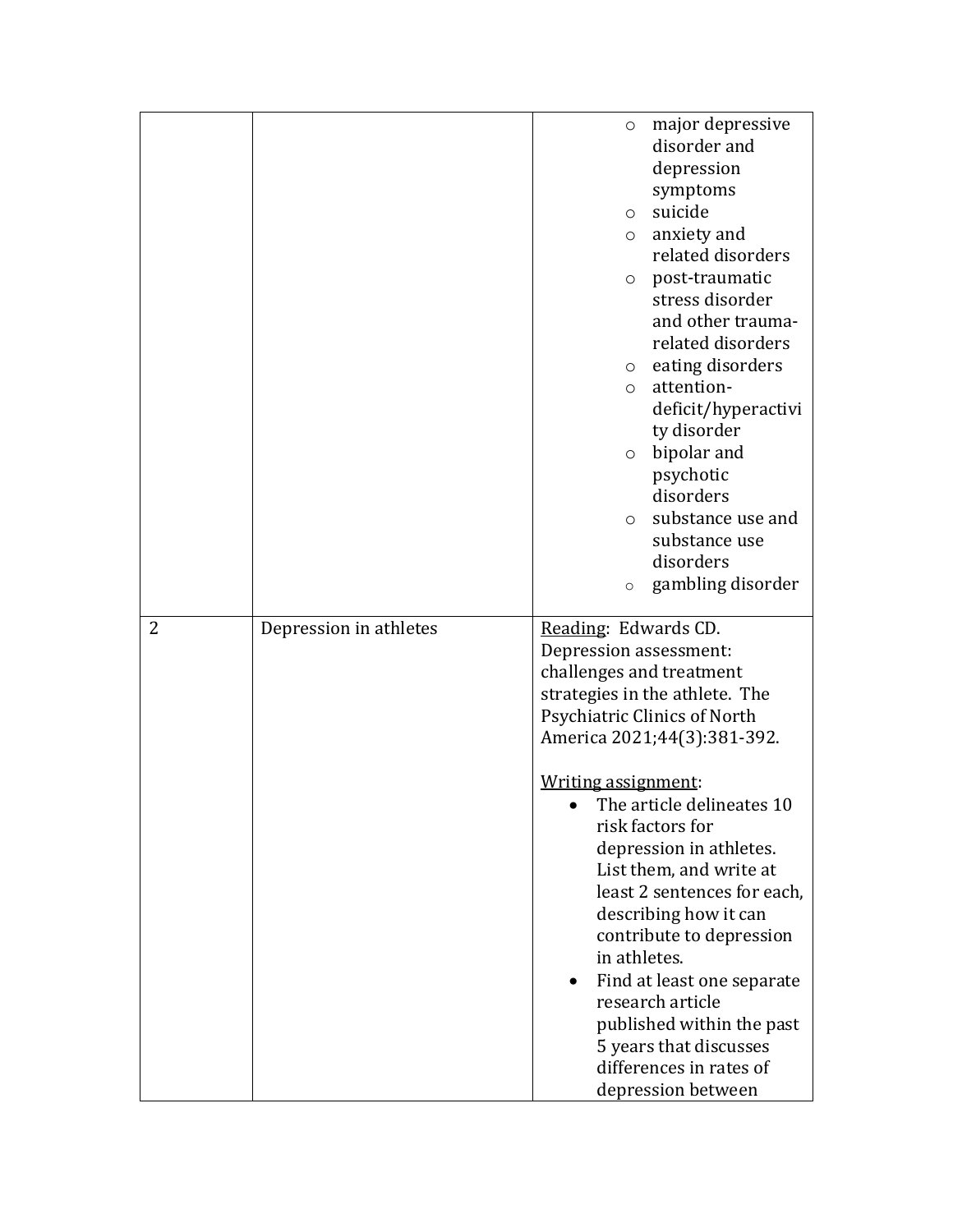|   |                     | individual and team sport<br>athletes. Give the citation<br>for the article, and write<br>at least 4 sentences to<br>summarize the findings<br>and any hypotheses<br>discussed in the article<br>about why there might be<br>such differences.                                                                                                                                                                                                                                                                                                                                                                                                                                                                                                                                                                                                                                                                                                         |
|---|---------------------|--------------------------------------------------------------------------------------------------------------------------------------------------------------------------------------------------------------------------------------------------------------------------------------------------------------------------------------------------------------------------------------------------------------------------------------------------------------------------------------------------------------------------------------------------------------------------------------------------------------------------------------------------------------------------------------------------------------------------------------------------------------------------------------------------------------------------------------------------------------------------------------------------------------------------------------------------------|
| 3 | Anxiety in athletes | Reading: Reardon CL,<br>Gorczynski P, Hainline B, et al.<br>Anxiety disorders in athletes.<br>Advances in Psychiatry and<br><b>Behavioral Health</b><br>2021;1(1):149-160.<br>Writing assignment:<br>Imagine you have a<br>patient who is a 19 year<br>old collegiate swimmer<br>who has developed<br>competitive performance<br>anxiety. She becomes<br>very anxious leading up<br>to all competitions to the<br>point that she has feigned<br>illnesses and injuries to<br>avoid having to compete.<br>When she does compete,<br>she feels that her<br>performance suffers<br>related to the anxiety.<br>This anxiety seemed to<br>have started when she<br>had a single poor<br>performance much below<br>that expected of her. She<br>does not have significant<br>anxiety outside of the<br>athletic sphere.<br>According to the article,<br>list at least 3 ways you<br>could distinguish this<br>competitive performance<br>anxiety from normal |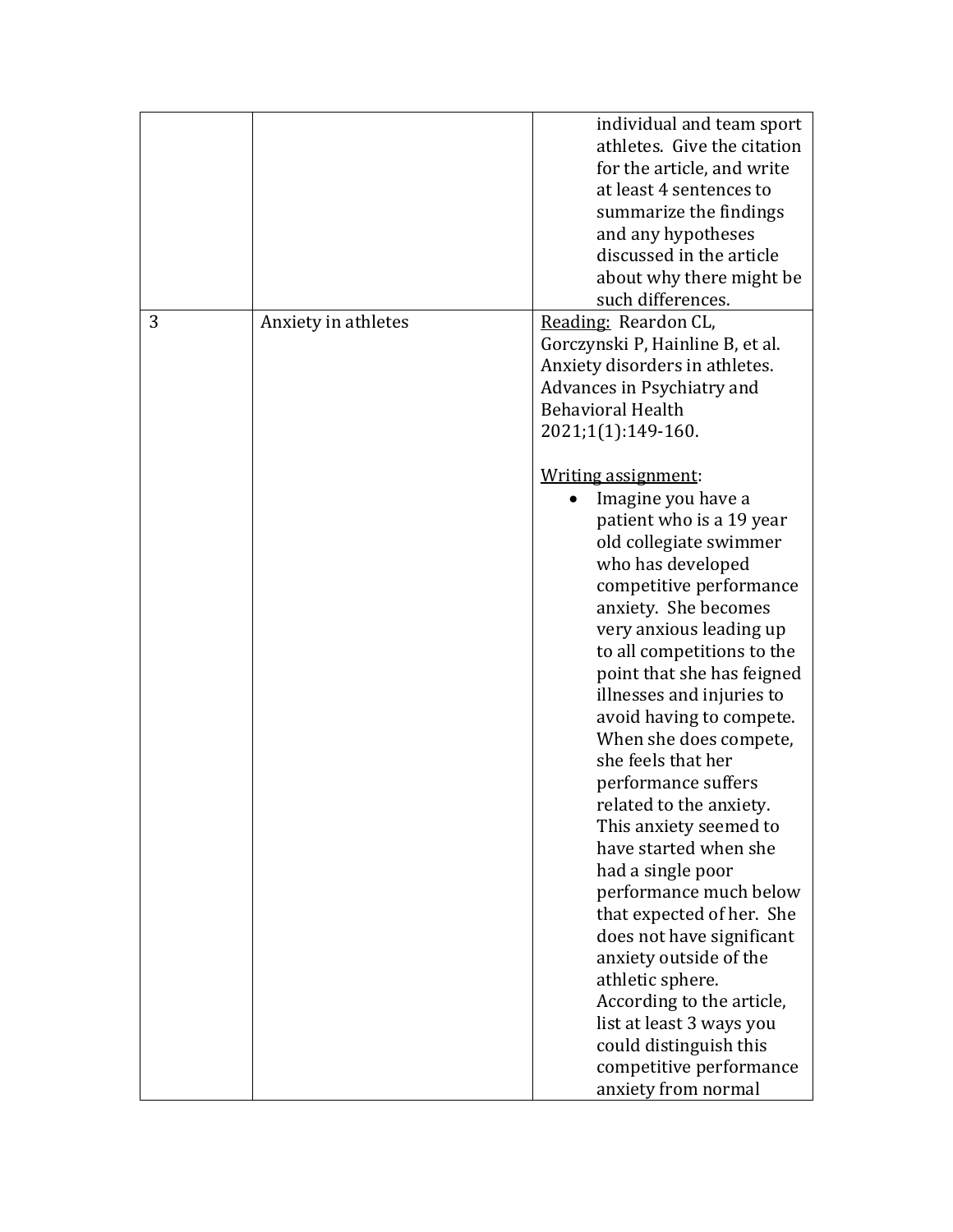|   |                                | competition-induced<br>hyperarousal and from<br>generalized anxiety<br>disorder. How would you<br>treat her anxiety in this<br>situation? Comment on<br>any psychotherapeutic,<br>psychopharmacologic, or<br>other approaches you<br>might take.<br>According to the article,<br>describe why panic<br>disorder sufferers may<br>experience a worsening<br>of symptoms during<br>acute exercise.<br>Find 1 example from the<br>lay press that illustrates<br>what you would consider<br>a superstitious ritual in<br>an athlete (as opposed to<br>actual obsessive-<br>compulsive disorder).<br>What psychological role<br>do you suppose this ritual<br>plays for the athletes? |
|---|--------------------------------|----------------------------------------------------------------------------------------------------------------------------------------------------------------------------------------------------------------------------------------------------------------------------------------------------------------------------------------------------------------------------------------------------------------------------------------------------------------------------------------------------------------------------------------------------------------------------------------------------------------------------------------------------------------------------------|
| 4 | Post-traumatic stress disorder | Reading: Aron CM, Harvey S,                                                                                                                                                                                                                                                                                                                                                                                                                                                                                                                                                                                                                                                      |
|   | and other trauma-related       | Hainline B, et al. Post-traumatic                                                                                                                                                                                                                                                                                                                                                                                                                                                                                                                                                                                                                                                |
|   | disorders in athletes          | stress disorder (PTSD) and other                                                                                                                                                                                                                                                                                                                                                                                                                                                                                                                                                                                                                                                 |
|   |                                | trauma-related mental disorders                                                                                                                                                                                                                                                                                                                                                                                                                                                                                                                                                                                                                                                  |
|   |                                | in elite athletes: a narrative                                                                                                                                                                                                                                                                                                                                                                                                                                                                                                                                                                                                                                                   |
|   |                                | review. British Journal of Sports                                                                                                                                                                                                                                                                                                                                                                                                                                                                                                                                                                                                                                                |
|   |                                | Medicine 2019;53(12):779-784.                                                                                                                                                                                                                                                                                                                                                                                                                                                                                                                                                                                                                                                    |
|   |                                | Writing assignment:                                                                                                                                                                                                                                                                                                                                                                                                                                                                                                                                                                                                                                                              |
|   |                                | According to the article,                                                                                                                                                                                                                                                                                                                                                                                                                                                                                                                                                                                                                                                        |
|   |                                | what is the relationship                                                                                                                                                                                                                                                                                                                                                                                                                                                                                                                                                                                                                                                         |
|   |                                | between degree of athlete                                                                                                                                                                                                                                                                                                                                                                                                                                                                                                                                                                                                                                                        |
|   |                                | identity and the risk of                                                                                                                                                                                                                                                                                                                                                                                                                                                                                                                                                                                                                                                         |
|   |                                | development of PTSD                                                                                                                                                                                                                                                                                                                                                                                                                                                                                                                                                                                                                                                              |
|   |                                | symptoms after an                                                                                                                                                                                                                                                                                                                                                                                                                                                                                                                                                                                                                                                                |
|   |                                | injury? Why do you think<br>this is?                                                                                                                                                                                                                                                                                                                                                                                                                                                                                                                                                                                                                                             |
|   |                                | According to the article,                                                                                                                                                                                                                                                                                                                                                                                                                                                                                                                                                                                                                                                        |
|   |                                | list 3 psychological                                                                                                                                                                                                                                                                                                                                                                                                                                                                                                                                                                                                                                                             |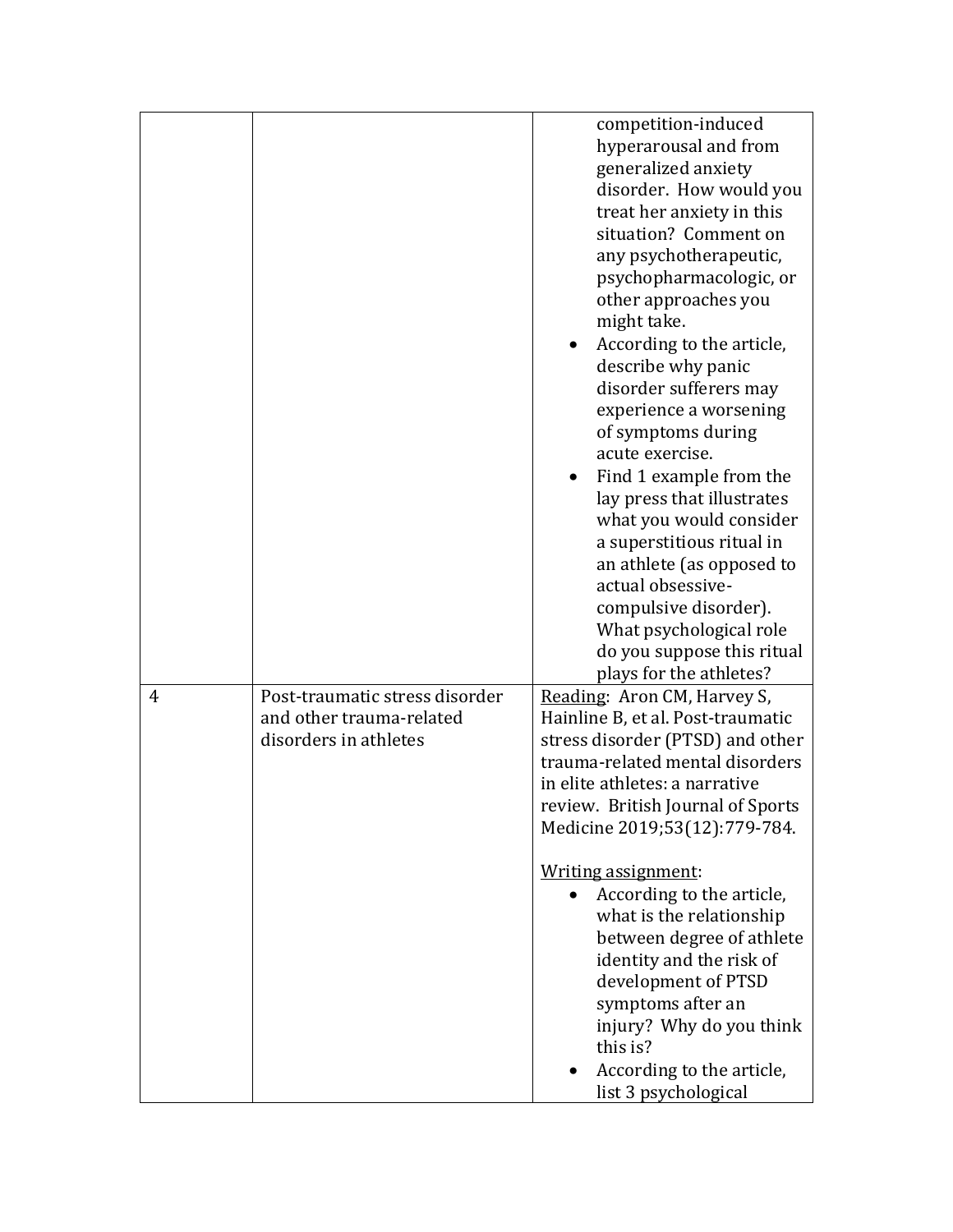|   |                                 | strategies/defenses that<br>athletes may employ after<br>trauma that may mask<br>trauma-related<br>symptoms. Explain how<br>each strategy/defense<br>may be adaptive in sport<br>in the short-term and also<br>how it may impede long-<br>term emotional recovery.<br>You have a 25-year-old<br>male professional track<br>and field athlete who<br>tripped over a hurdle in a<br>major international<br>competition, suffered a<br>serious leg injury<br>requiring several<br>surgeries and a year of<br>recovery, and has now<br>completed all necessary<br>rehabilitation to be able<br>to fully return to sport.<br>However, he is exhibiting<br>PTSD symptoms and is<br>having great difficulty<br>returning to sport. When<br>he tries to practice, he<br>clears the hurdles with<br>hesitation and does not<br>get low enough to the<br>hurdles. Referring to the<br>assigned article, describe<br>your general treatment<br>approach, including<br>psychotherapy and<br>psychopharmacology as |
|---|---------------------------------|-------------------------------------------------------------------------------------------------------------------------------------------------------------------------------------------------------------------------------------------------------------------------------------------------------------------------------------------------------------------------------------------------------------------------------------------------------------------------------------------------------------------------------------------------------------------------------------------------------------------------------------------------------------------------------------------------------------------------------------------------------------------------------------------------------------------------------------------------------------------------------------------------------------------------------------------------------------------------------------------------------|
|   |                                 |                                                                                                                                                                                                                                                                                                                                                                                                                                                                                                                                                                                                                                                                                                                                                                                                                                                                                                                                                                                                       |
|   |                                 | appropriate, and how<br>each of those elements                                                                                                                                                                                                                                                                                                                                                                                                                                                                                                                                                                                                                                                                                                                                                                                                                                                                                                                                                        |
|   |                                 | may be helpful in the                                                                                                                                                                                                                                                                                                                                                                                                                                                                                                                                                                                                                                                                                                                                                                                                                                                                                                                                                                                 |
|   |                                 | athlete's recovery.                                                                                                                                                                                                                                                                                                                                                                                                                                                                                                                                                                                                                                                                                                                                                                                                                                                                                                                                                                                   |
| 5 | Eating disorders and other body | Reading 1: Wells                                                                                                                                                                                                                                                                                                                                                                                                                                                                                                                                                                                                                                                                                                                                                                                                                                                                                                                                                                                      |
|   | image disorders in athletes     | KR, Jeacocke NA, Appaneal R, et                                                                                                                                                                                                                                                                                                                                                                                                                                                                                                                                                                                                                                                                                                                                                                                                                                                                                                                                                                       |
|   |                                 | al. The Australian Institute of                                                                                                                                                                                                                                                                                                                                                                                                                                                                                                                                                                                                                                                                                                                                                                                                                                                                                                                                                                       |
|   |                                 | Sport (AIS) and National Eating                                                                                                                                                                                                                                                                                                                                                                                                                                                                                                                                                                                                                                                                                                                                                                                                                                                                                                                                                                       |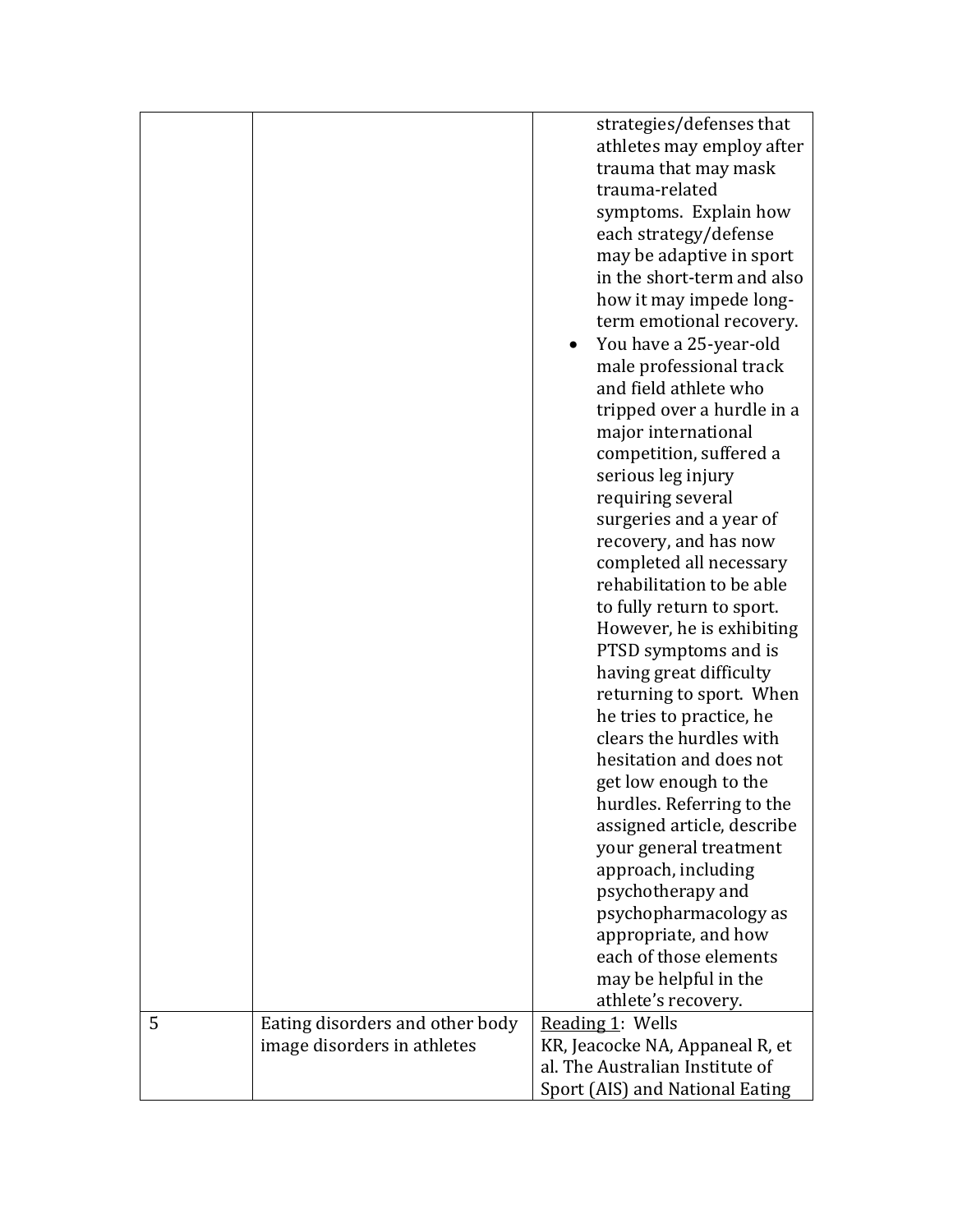|  | Disorders Collaboration (NEDC) |
|--|--------------------------------|
|  | position statement on          |
|  | disordered eating in high      |
|  | performance sport. Br J Sports |
|  | Med 2020;54:1247-1258.         |
|  |                                |
|  | Writing assignment 1:          |
|  |                                |
|  | Distinguish low energy         |
|  | availability, disordered       |
|  | eating, eating disorders       |
|  | and relative energy            |
|  |                                |
|  | deficiency in sport (RED-      |
|  | S).                            |
|  | A 24-year-old                  |
|  | professional female            |
|  | distance runner presents       |
|  | to her psychiatrist with       |
|  | concerns about                 |
|  | anxiety. Through review        |
|  | of systems, it is              |
|  | discovered that she has        |
|  | not menstruated in 8           |
|  | months. She is not using       |
|  | hormonal contraception         |
|  | and denies any chance of       |
|  | pregnancy. She points          |
|  | out that her former            |
|  |                                |
|  | primary care physician         |
|  | observed that this was         |
|  | common in heavily              |
|  | exercising athletes,           |
|  | especially at times of         |
|  | peak training, and was         |
|  | not a cause of                 |
|  | concern. Moreover, she         |
|  | notes that she                 |
|  | menstruated monthly as         |
|  | expected when taking           |
|  | birth control pills prior to   |
|  | 8 months ago. Write 1          |
|  | paragraph (at least 4          |
|  | sentences) discussing the      |
|  |                                |
|  | acceptability of this          |
|  | athlete's menstrual status     |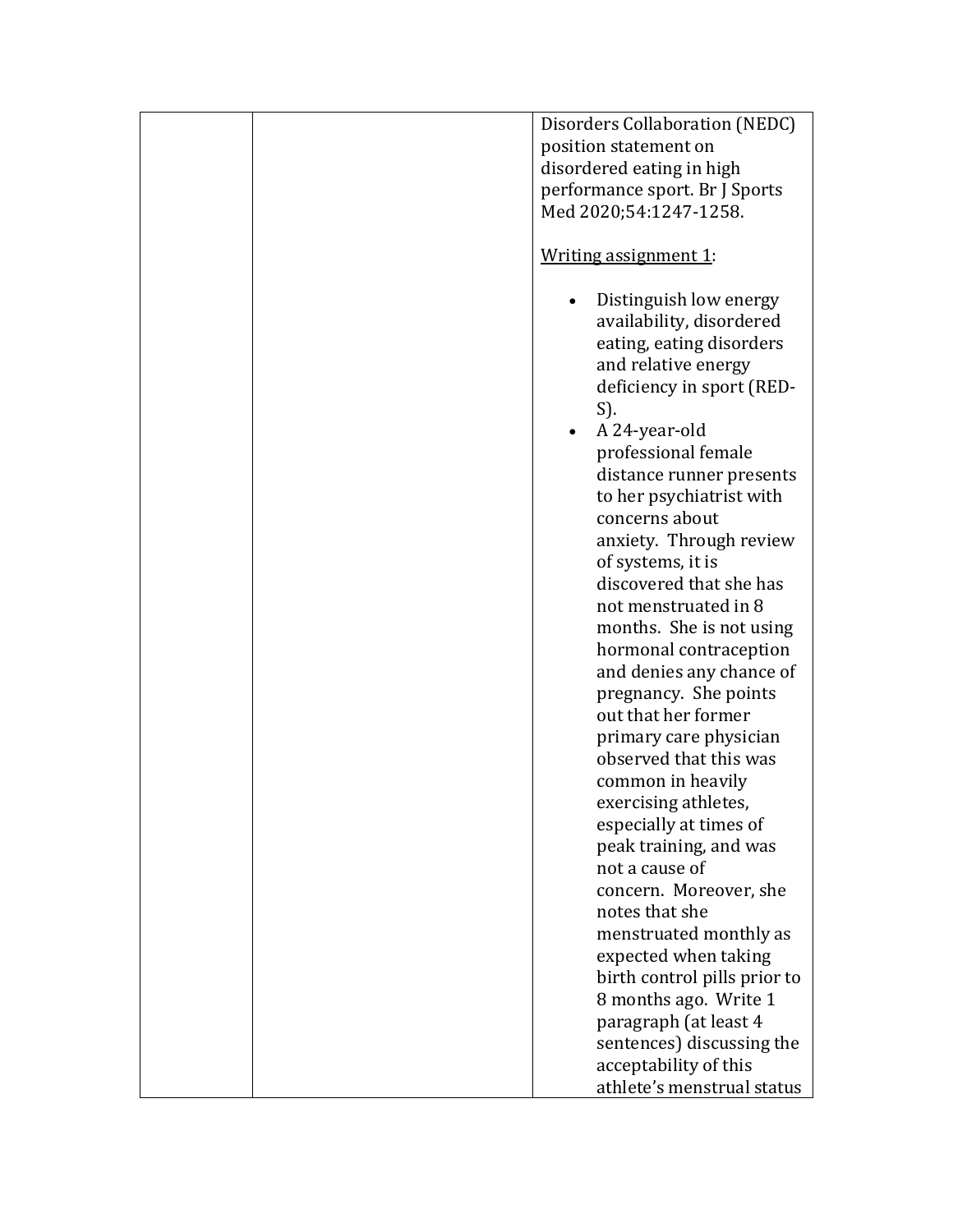|  | (now and 8 months ago)<br>and any potential<br>relevance to disordered<br>eating.<br>Body composition<br>assessment is<br>increasingly common in<br>some sporting<br>circles. Describe what<br>this is and list at least 5<br>steps that should be<br>taken to decrease the risk<br>of such an assessment<br>triggering disordered<br>eating.<br>Find 1 research article on<br>the female athlete triad<br>and 1 research article on<br><b>Relative Energy</b><br>Deficiency in Sport (RED-<br>S). Give the citations for<br>the articles, and write 1<br>paragraph comparing and<br>contrasting the concepts<br>of RED-S and the female<br>athlete triad. It is not<br>universally accepted that<br>1 of these constructs is<br>more valid than the other,<br>but which do you find<br>more compelling? |
|--|----------------------------------------------------------------------------------------------------------------------------------------------------------------------------------------------------------------------------------------------------------------------------------------------------------------------------------------------------------------------------------------------------------------------------------------------------------------------------------------------------------------------------------------------------------------------------------------------------------------------------------------------------------------------------------------------------------------------------------------------------------------------------------------------------------|
|  | Reading 2: Murray SB, Rieger E,<br>Touyz SW, et al. Muscle<br>dysmorphia and the DSM-V<br>conundrum: where does it<br>belong? A review paper.<br>International Journal of Eating<br>Disorders 2010;43:483-491.<br>Writing assignment 2:<br>Muscle dysmorphia is not<br>$\bullet$<br>an official diagnosis<br>included in the Diagnostic                                                                                                                                                                                                                                                                                                                                                                                                                                                                  |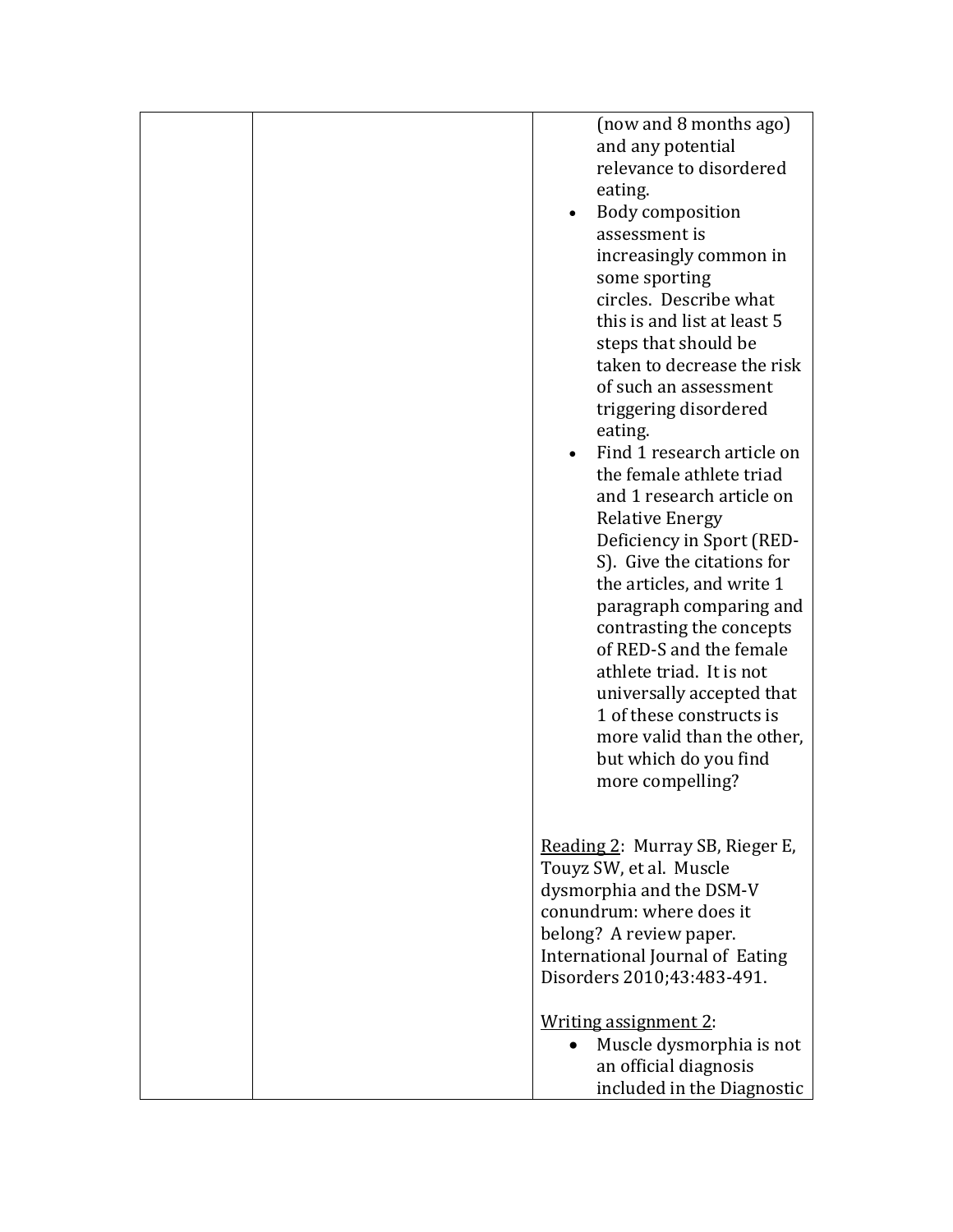|   |                                        | and Statistical Manual of<br>Mental Disorders.<br>However, according to<br>the article, list the<br><i>proposed</i> diagnostic<br>criteria for this condition.<br>According to the article,<br>describe ways in which<br>muscle dysmorphia is<br>similar to: body<br>dysmorphic disorder;<br>obsessive-compulsive<br>disorder; and eating<br>disorders.                                                                                                                                                                                                                                                                                                                                                                                                                                                                                                 |
|---|----------------------------------------|---------------------------------------------------------------------------------------------------------------------------------------------------------------------------------------------------------------------------------------------------------------------------------------------------------------------------------------------------------------------------------------------------------------------------------------------------------------------------------------------------------------------------------------------------------------------------------------------------------------------------------------------------------------------------------------------------------------------------------------------------------------------------------------------------------------------------------------------------------|
| 6 | Substance use disorders in<br>athletes | Reading: McDuff D, Stull T,<br>Castaldelli-Maia JM, et al.<br>Recreational and ergogenic<br>substance use and substance use<br>disorders in elite athletes: a<br>narrative review. British Journal<br>of Sports Medicine<br>2019;53(12):779-784.<br>Writing assignment:<br>According to the article,<br>list at least 5 reasons why<br>athletes as a population<br>may use substances.<br>According to the article,<br>in general, how do use<br>rates of most substances<br>compare between elite<br>athletes in most sports<br>and the general<br>population?<br>According to the article,<br>what is the most widely<br>used illicit substance in<br>the general population<br>and in elite athletes? Do<br>elite athletes or members<br>of the general population<br>use this substance more?<br>Find one website/article<br>(does not have to be a |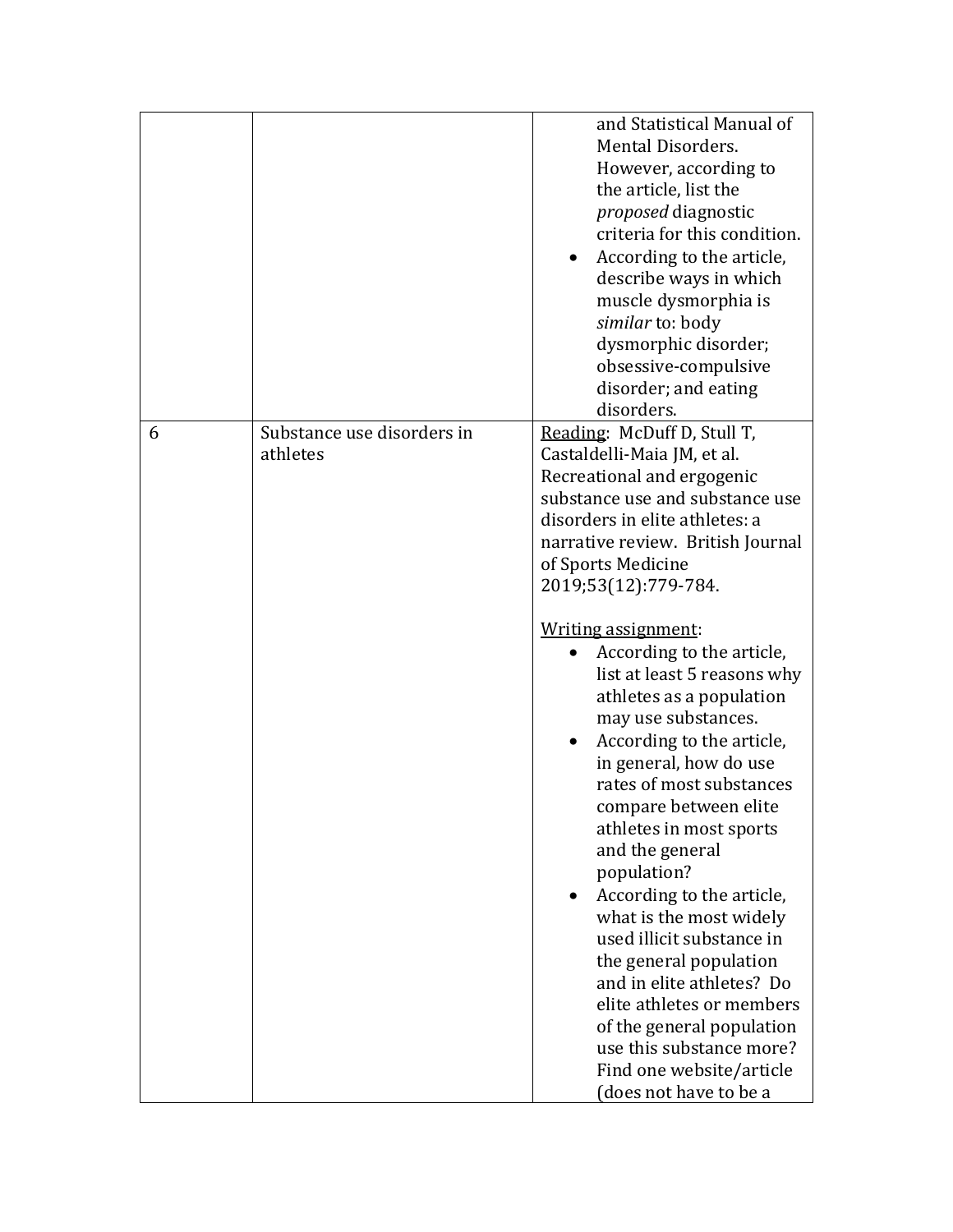|   |                               | research article)<br>describing a change or<br>consideration of a change<br>in use policy for this<br>substance in a high level,<br>elite, or professional<br>sports league or<br>organization. Provide the<br>link to the website/article<br>and write at least 3<br>sentences describing any<br>arguments for or against<br>a change in policy as<br>described in the article.<br>Finally, write at least 2<br>sentences describing<br>your own thoughts as to<br>if this substance should<br>be considered a<br>prohibited substance in<br>high level, elite, or<br>professional sports and<br>why. |
|---|-------------------------------|--------------------------------------------------------------------------------------------------------------------------------------------------------------------------------------------------------------------------------------------------------------------------------------------------------------------------------------------------------------------------------------------------------------------------------------------------------------------------------------------------------------------------------------------------------------------------------------------------------|
| 7 | Gambling disorder in athletes | Reading 1: Derevensky JL,<br>McDuff D, Reardon CL, et al.<br>Problem gambling and<br>associated mental health<br>concerns in elite athletes: a<br>narrative review. British Journal<br>of Sports<br>Medicine 2019;53(12):761-766.<br><b>Writing Assignment 1:</b><br>According to the article,<br>list at least 7 unique<br>characteristics that make<br>elite athletes (including<br>both collegiate and non-<br>collegiate elite athletes)<br>more susceptible than the<br>general population to<br>development of gambling<br>problems.                                                             |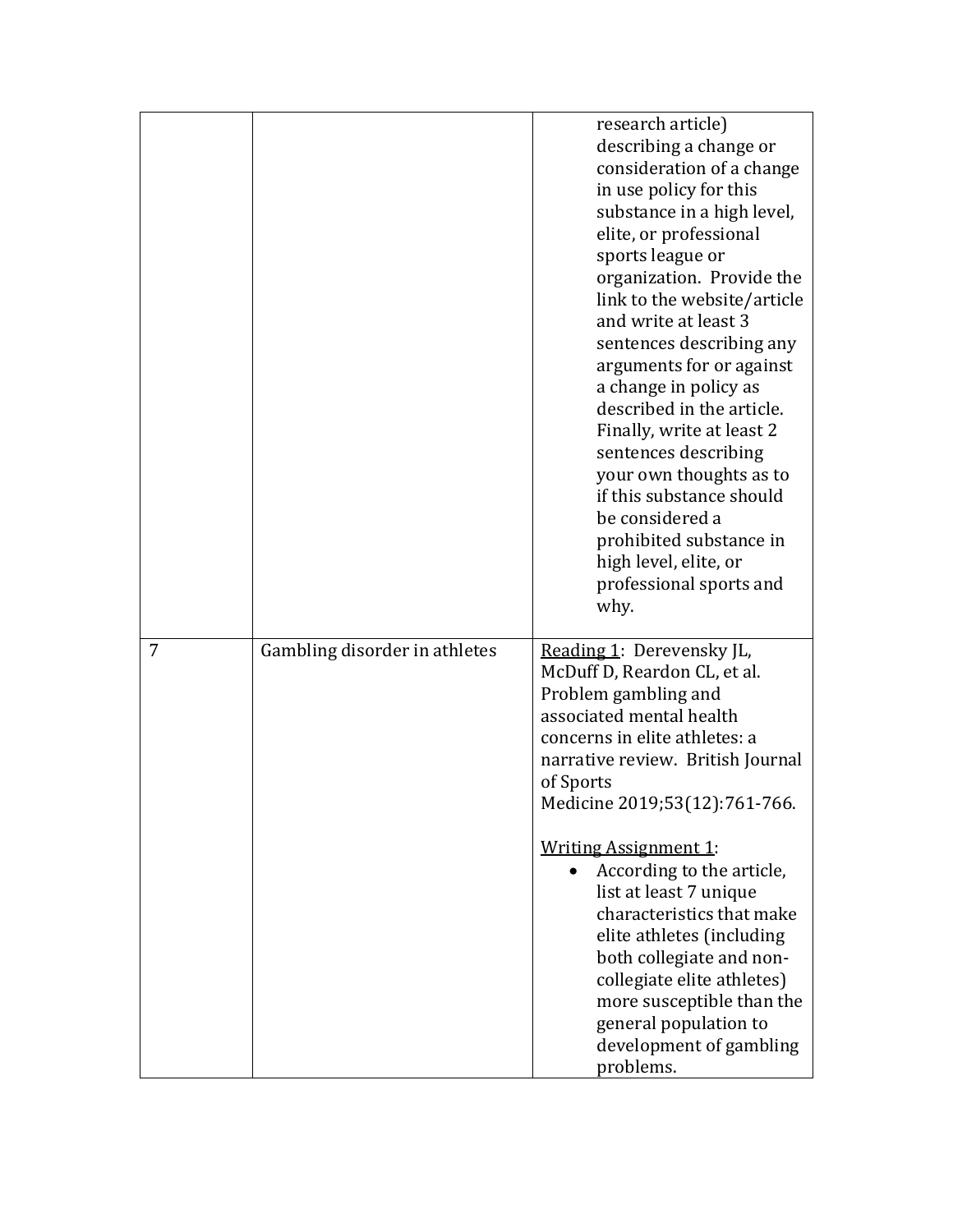|   |                                                | According to the article,<br>list at least 5 different<br>negative effects that<br>problem/disordered<br>gambling can have on an<br>athlete's mental health<br>and ability to function.<br>The article mentions that<br>gambling disorder is<br>often referred to as a<br>'hidden addiction'.<br>Speculate on at least 2<br>reasons why this might<br>be the case, i.e., why it<br>can go undetected for<br>long periods of time.<br>Reading 2: Trends in NCAA<br>student-athlete gambling<br>behaviors and attitudes.<br><b>Executive Summary. November</b><br>2017. Available at:<br>https://ncaaorg.s3.amazonaws.c<br>om/research/wagering/2017RE<br>S_wageringexecutivesummary.p<br>df |
|---|------------------------------------------------|--------------------------------------------------------------------------------------------------------------------------------------------------------------------------------------------------------------------------------------------------------------------------------------------------------------------------------------------------------------------------------------------------------------------------------------------------------------------------------------------------------------------------------------------------------------------------------------------------------------------------------------------------------------------------------------------|
|   |                                                | <b>Writing Assignment 2:</b><br>According to the article,<br>write one paragraph (at<br>least 4 sentences)<br>describing the<br>recommended elements<br>of educational<br>programming on<br>gambling that an<br>institution could develop<br>for the purposes of                                                                                                                                                                                                                                                                                                                                                                                                                           |
|   |                                                | protecting student-<br>athlete well-being and<br>protecting contest<br>fairness.                                                                                                                                                                                                                                                                                                                                                                                                                                                                                                                                                                                                           |
| 8 | Bipolar and psychotic disorders<br>in athletes | Reading: Currie A, Gorczynski P,<br>Rice SM, et al. Bipolar and                                                                                                                                                                                                                                                                                                                                                                                                                                                                                                                                                                                                                            |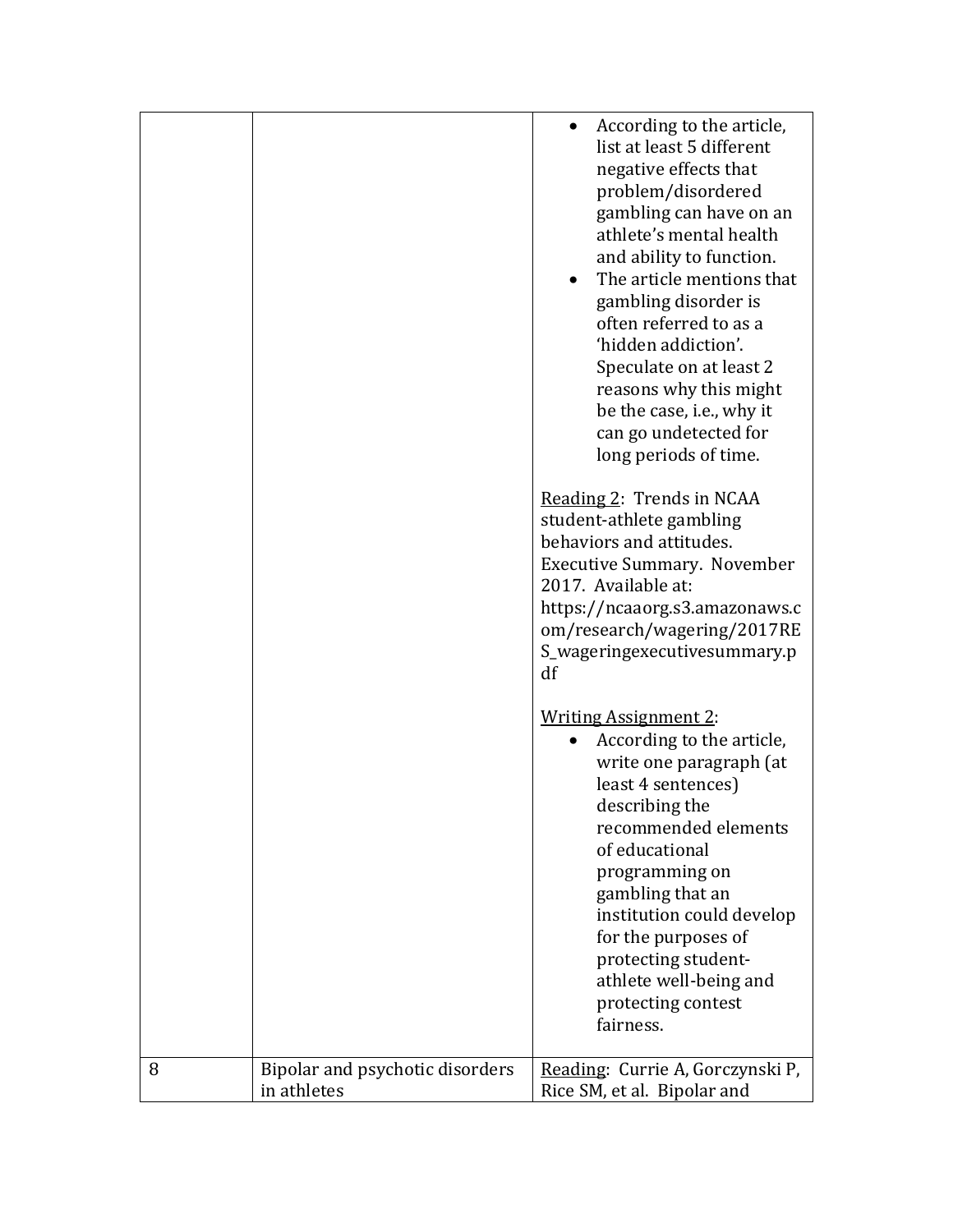|                                                              | psychotic disorders in elite<br>athletes: a narrative review.<br><b>British Journal of Sports</b><br>Medicine 2019;53(12):746-753.                                                                                                                                                                                                                                                                                                            |
|--------------------------------------------------------------|-----------------------------------------------------------------------------------------------------------------------------------------------------------------------------------------------------------------------------------------------------------------------------------------------------------------------------------------------------------------------------------------------------------------------------------------------|
|                                                              | Writing assignment:<br>According to the article,<br>list 3 reasons why a<br>diagnosis of bipolar<br>disorder or a psychotic<br>disorder may be more<br>difficult to make in an<br>elite athlete.<br>According to the article,<br>describe at least one way<br>in which exercise might<br>help regulate mood in<br>patients with bipolar<br>disorder, and at least one<br>way in which it might<br>destabilize mood.<br>Describe how different |
|                                                              | TYPES of sports might<br>have different impact in<br>this regard.<br>Do you think the above<br>findings would be<br>compelling enough to<br>change your practice in<br>any way when working<br>with athletes who have<br>bipolar disorder? Why or<br>why not? If so, in what<br>way(s)?                                                                                                                                                       |
| 9<br>Attention-deficit/hyperactivity<br>disorder in athletes | Reading: Han DH, McDuff D,<br>Thompson D, Hitchcock ME,<br>Reardon CL, Hainline, B.<br>Attention-deficit/hyperactivity<br>disorder in elite athletes: a<br>narrative review. British Journal<br>of Sports Medicine<br>2019;53(12):741-745.<br>Writing assignment:                                                                                                                                                                             |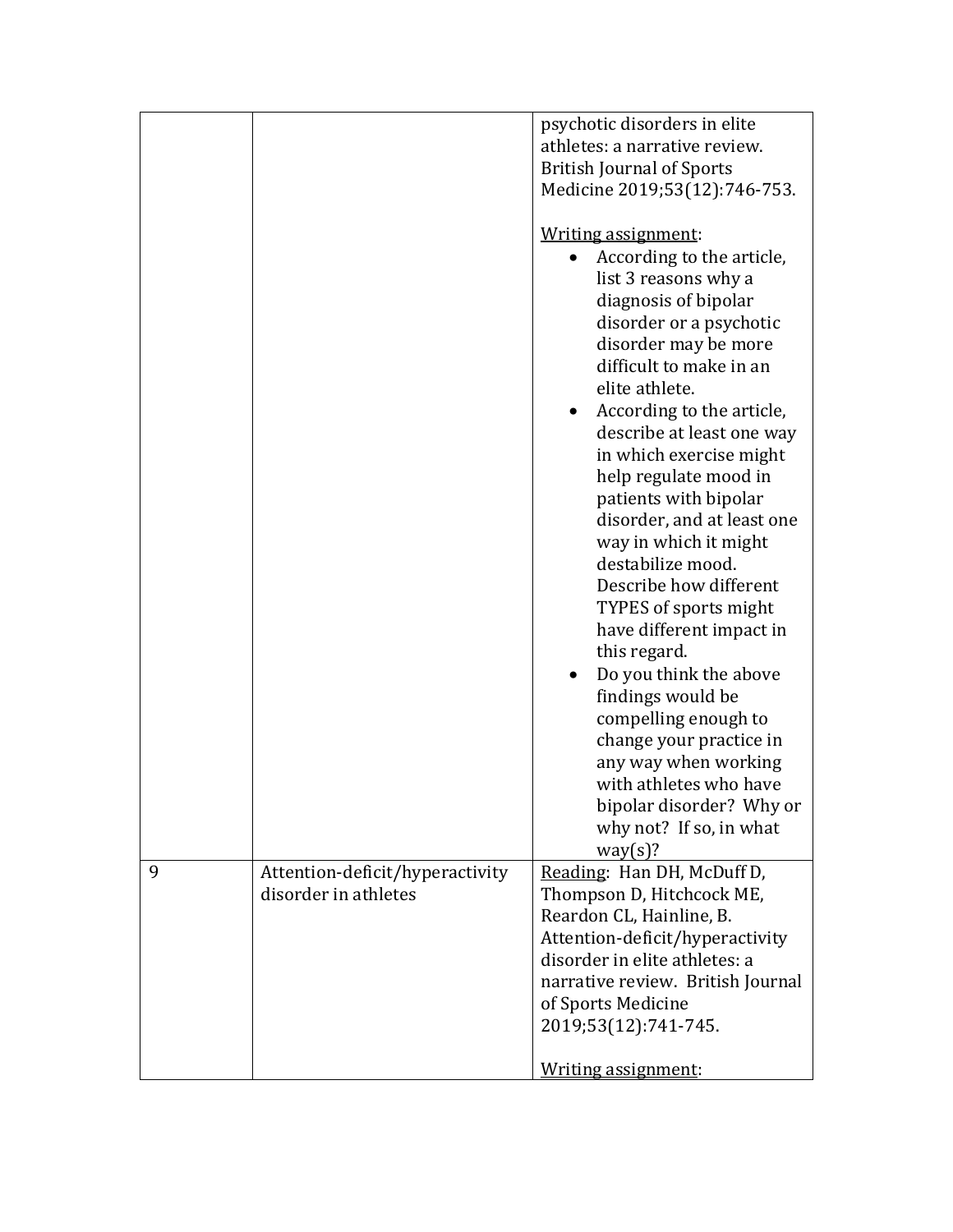|    |                   | According to the article,<br>list at least 5 ways that<br>ADHD may negatively<br>affect sport performance<br>in elite athletes, and at<br>least 2 ways that ADHD<br>may positively affect<br>sport performance in<br>elite athletes.<br>You are a sports<br>psychiatrist asked to see<br>a 25-year-old<br>professional swimmer for<br>diagnostic evaluation and<br>treatment<br>recommendations for<br>inattentive symptoms<br>that might represent<br>ADHD. He has never<br>received such a diagnosis.<br>Drawing from the article,<br>describe: how you would<br>make a diagnosis of<br>ADHD including any<br>additional testing you<br>would do; a treatment<br>algorithm you would use<br>if indeed you diagnosis<br>ADHD (i.e., treatments<br>you would try first and<br>why, and next steps if<br>your first line treatments<br>fail); and any additional<br>steps you would need to<br>take prior to prescribing<br>stimulants in this<br>professional athlete. |
|----|-------------------|------------------------------------------------------------------------------------------------------------------------------------------------------------------------------------------------------------------------------------------------------------------------------------------------------------------------------------------------------------------------------------------------------------------------------------------------------------------------------------------------------------------------------------------------------------------------------------------------------------------------------------------------------------------------------------------------------------------------------------------------------------------------------------------------------------------------------------------------------------------------------------------------------------------------------------------------------------------------|
| 10 | Sleep in athletes | Reading: Halson SL. Stealing                                                                                                                                                                                                                                                                                                                                                                                                                                                                                                                                                                                                                                                                                                                                                                                                                                                                                                                                           |
|    |                   | sleep: is sport or society to                                                                                                                                                                                                                                                                                                                                                                                                                                                                                                                                                                                                                                                                                                                                                                                                                                                                                                                                          |
|    |                   | blame? British Journal of Sports                                                                                                                                                                                                                                                                                                                                                                                                                                                                                                                                                                                                                                                                                                                                                                                                                                                                                                                                       |
|    |                   | Medicine 2016;5:381.                                                                                                                                                                                                                                                                                                                                                                                                                                                                                                                                                                                                                                                                                                                                                                                                                                                                                                                                                   |
|    |                   |                                                                                                                                                                                                                                                                                                                                                                                                                                                                                                                                                                                                                                                                                                                                                                                                                                                                                                                                                                        |
|    |                   | Writing assignment:                                                                                                                                                                                                                                                                                                                                                                                                                                                                                                                                                                                                                                                                                                                                                                                                                                                                                                                                                    |
|    |                   | According to the article,                                                                                                                                                                                                                                                                                                                                                                                                                                                                                                                                                                                                                                                                                                                                                                                                                                                                                                                                              |
|    |                   | list at least 5 reasons why                                                                                                                                                                                                                                                                                                                                                                                                                                                                                                                                                                                                                                                                                                                                                                                                                                                                                                                                            |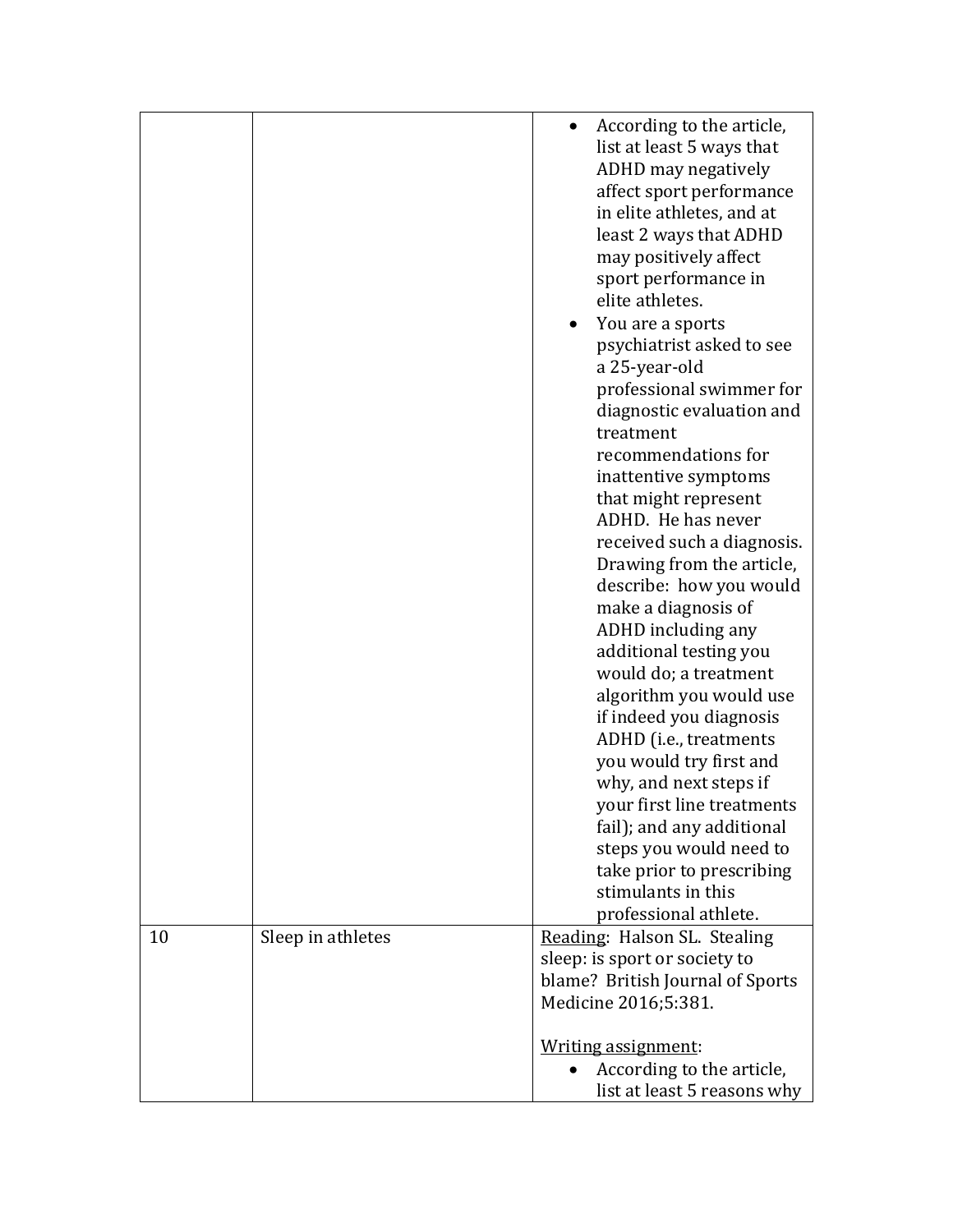|    |                     | athletes may be at unique<br>risk for sleep deprivation.<br>You are working in<br>administrative leadership<br>at a Division I college<br>athletic department and<br>have been put in charge<br>of developing initiatives<br>to improve overall sleep<br>of the student-athlete<br>population at your<br>institution. Describe 2<br>initiatives you might<br>undertake, and barriers<br>that might exist to<br>implementation of each<br>one (total of at least 4                                   |
|----|---------------------|-----------------------------------------------------------------------------------------------------------------------------------------------------------------------------------------------------------------------------------------------------------------------------------------------------------------------------------------------------------------------------------------------------------------------------------------------------------------------------------------------------|
|    |                     | sentences for each                                                                                                                                                                                                                                                                                                                                                                                                                                                                                  |
|    |                     | initiative).                                                                                                                                                                                                                                                                                                                                                                                                                                                                                        |
| 11 | Suicide in athletes | Reading: Rao AL. Athletic<br>suicide-separating fact from<br>fiction and navigating the<br>challenging road ahead. Current<br><b>Sports Medicine Reports</b><br>2018;17(3):83-84.                                                                                                                                                                                                                                                                                                                   |
|    |                     | Writing assignment:<br>According to the article,<br>describe whether suicide<br>rates appear to be lower<br>or higher in these<br>populations of athletes<br>relative to the general<br>population: high school<br>athletes; collegiate<br>athletes; professional<br>athletes.<br>According to the article,<br>list 3 hypotheses for how<br>sport participation might<br>be protective against<br>suicide.<br>Find 1 research article on<br>the controversial topic of<br>the relationship (or lack |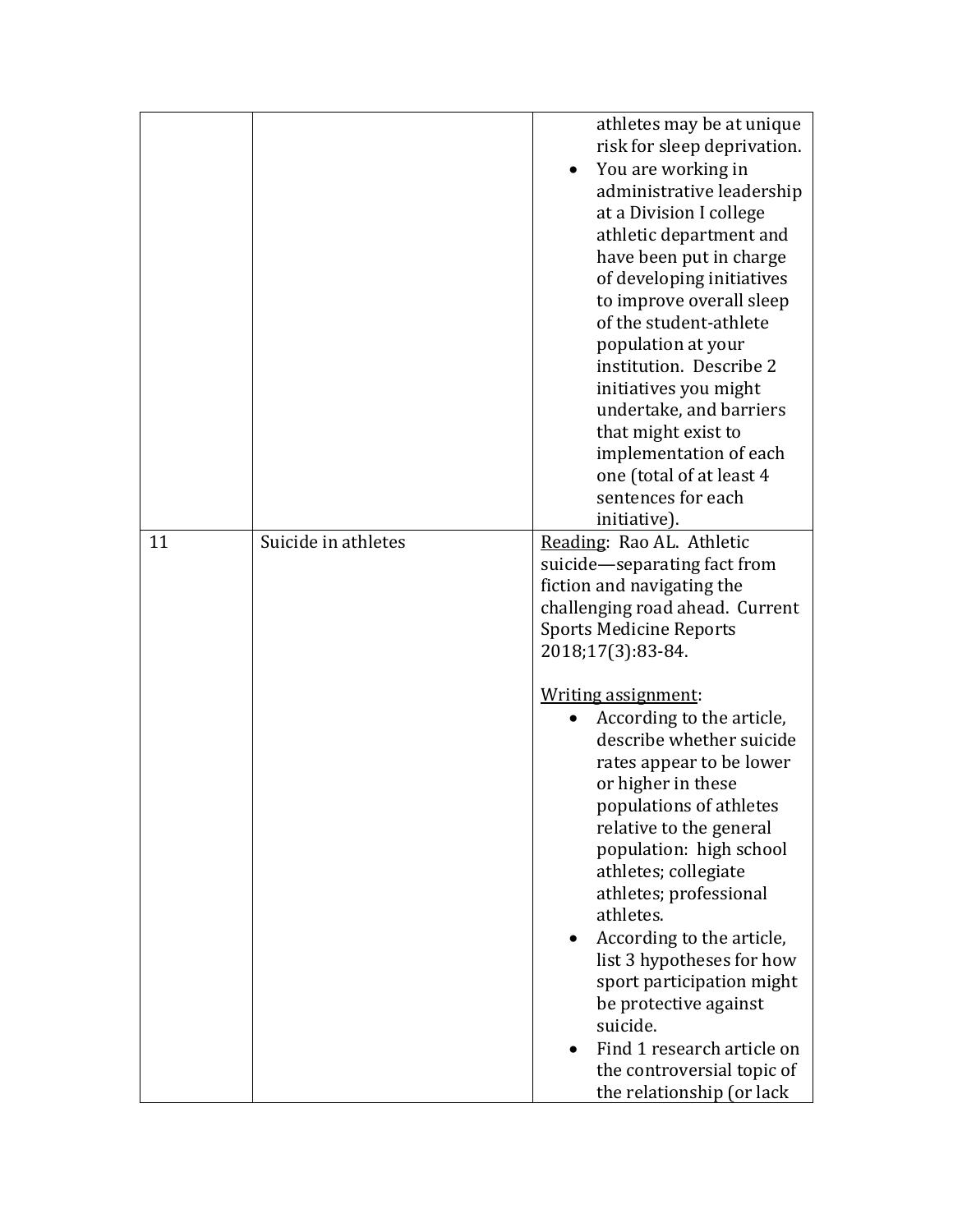|    |                                                            | thereof) between suicide<br>and chronic traumatic<br>encephalopathy in<br>athletes. Give the citation<br>for the article and write 1<br>paragraph (at least 4<br>sentences) describing any<br>evidence from the article<br>either supportive of or<br>unsupportive of a<br>relationship between<br>suicide and chronic<br>traumatic<br>encephalopathy.                                                                                                                                                                                                                                                                                                                                                                                                                                                               |
|----|------------------------------------------------------------|----------------------------------------------------------------------------------------------------------------------------------------------------------------------------------------------------------------------------------------------------------------------------------------------------------------------------------------------------------------------------------------------------------------------------------------------------------------------------------------------------------------------------------------------------------------------------------------------------------------------------------------------------------------------------------------------------------------------------------------------------------------------------------------------------------------------|
| 12 | Mental health impact of<br>concussions in athletes: Part 1 | Reading: Harmon KG, Clugston<br>JR, Dec K, et al. American<br><b>Medical Society for Sports</b><br>Medicine position statement on<br>concussion in sport. British<br>Journal of Sports Medicine<br>2019;53:213-225.<br>Writing assignment:<br>According to the article,<br>define sport-related<br>concussion, including<br>how it is related to the<br>concept of mild traumatic<br>brain injury (mTBI).<br>According to the article,<br>list the 6 proposed<br>overlapping clinical<br>profiles of concussion in<br>sport, 3 possible physical<br>exam findings within<br>each domain, and at least<br>2 targeted treatments<br>within each domain.<br>According to the article,<br>describe the typical<br>timeframe of functional<br>clinical recovery for<br>younger athletes, older<br>adolescents, and adults |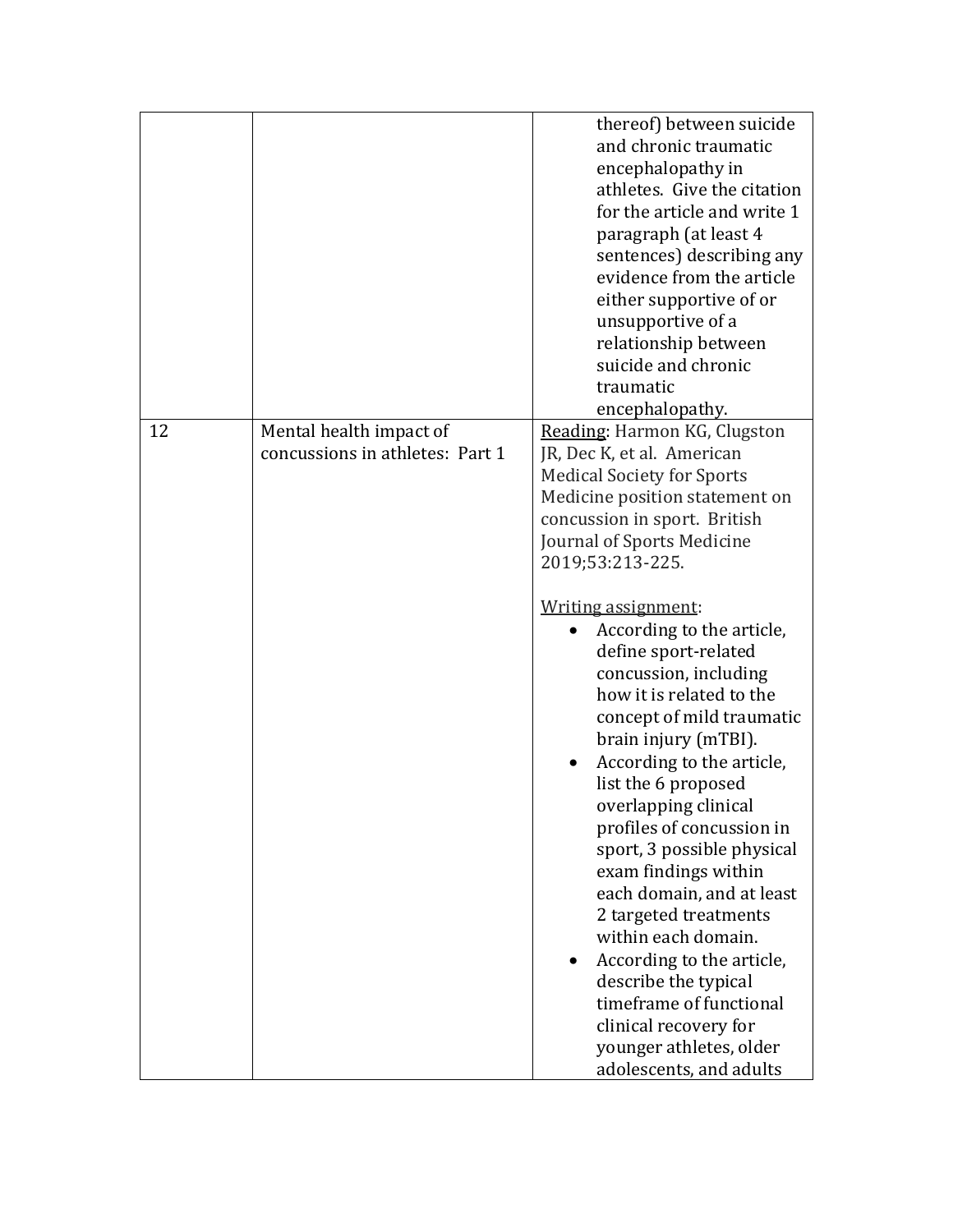|    |                                                            | suffering from sport-<br>related concussion.<br>According to the article,<br>$\bullet$<br>list 3 risk factors for<br>prolonged recovery from<br>sport-related concussion.<br>According to the article,<br>describe the historic<br>versus current<br>recommendations (at<br>least 1 sentence for each)<br>for cognitive and physical<br>rest after sport-related<br>concussion.                                                                                                                                                                                                                                                                                                                                                                                          |
|----|------------------------------------------------------------|--------------------------------------------------------------------------------------------------------------------------------------------------------------------------------------------------------------------------------------------------------------------------------------------------------------------------------------------------------------------------------------------------------------------------------------------------------------------------------------------------------------------------------------------------------------------------------------------------------------------------------------------------------------------------------------------------------------------------------------------------------------------------|
| 13 | Mental health impact of<br>concussions in athletes: Part 2 | Reading: Rice SM, Parker AG,<br>Rosenbaum S, et al. Sport-<br>related concussion and mental<br>health outcomes in elite athletes:<br>a systematic review. Sports<br>Medicine 2018;48:447-465.<br>Writing assignment:<br>According to the article,<br>describe the level of<br>evidence (i.e., type of<br>research studies that<br>have been done to date,<br>such as prospective,<br>retrospective, case-<br>controlled, etc.) and<br>generally what that<br>evidence shows for any<br>association between<br>sport-related concussion<br>and depression, and<br>between sport-related<br>concussion and anxiety.<br>According to the article,<br>describe a<br>biopsychosocial model<br>for negative outcomes in<br>sport-related concussion<br>(at least 4 sentences). |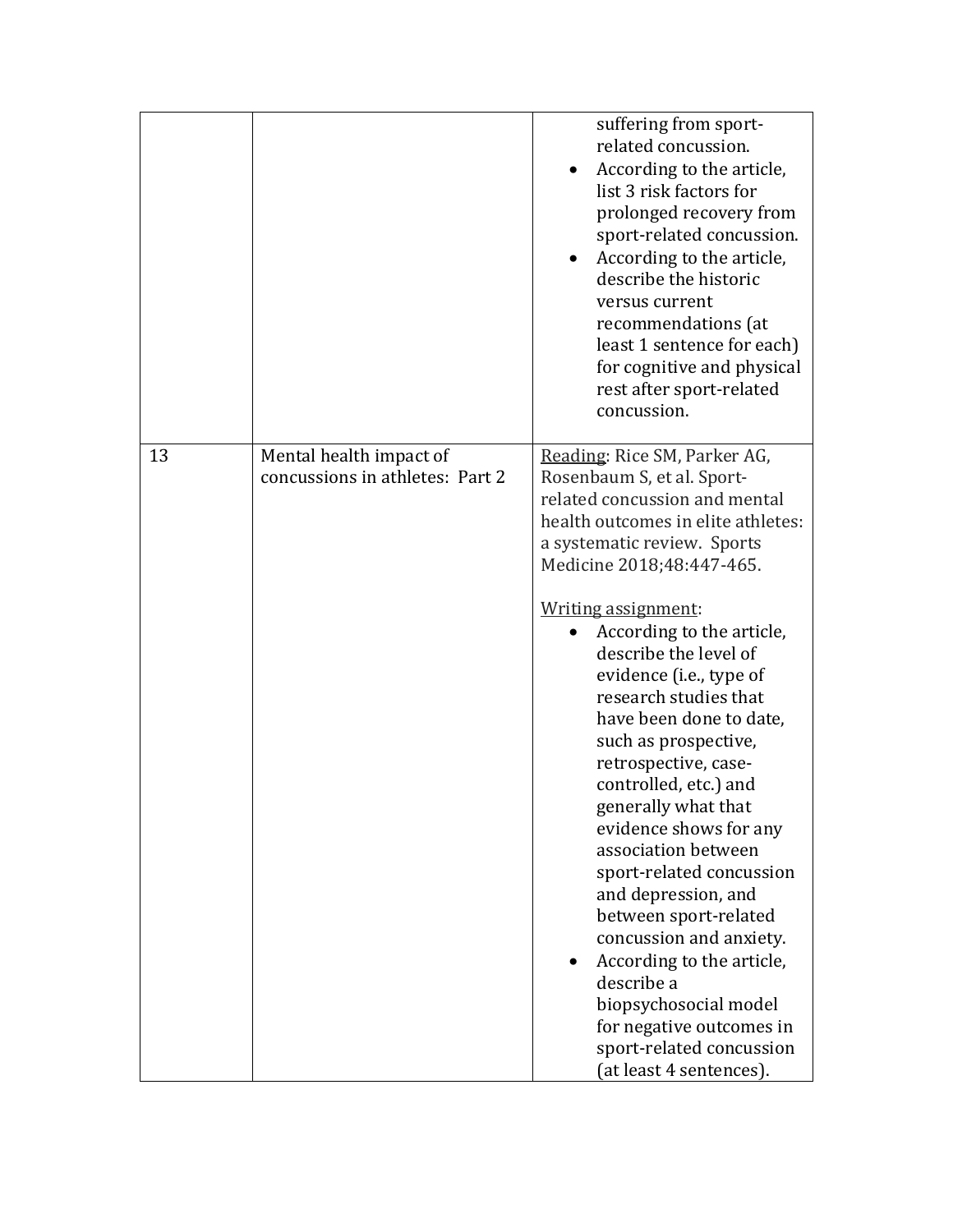| 14 | Relationship between injuries | Reading 1: Putukian M. Chapter         |
|----|-------------------------------|----------------------------------------|
|    | and mental illness            | 4. How being injured affects           |
|    |                               | mental health. In: Mind, Body,         |
|    |                               | and Sport: Understanding and           |
|    |                               | <b>Supporting Student-Athlete</b>      |
|    |                               | Mental Wellness. NCAA. 2014.           |
|    |                               | Available at:                          |
|    |                               | https://www.ncaa.org/sports/2          |
|    |                               | $014/11/5/$ mind-body-and-             |
|    |                               | sport-how-being-injured-affects-       |
|    |                               | mental-health.aspx                     |
|    |                               | Writing assignment 1:                  |
|    |                               | According to the article,              |
|    |                               | describe how an eating                 |
|    |                               | disorder may result from               |
|    |                               | an athletic injury.                    |
|    |                               | According to the article,<br>$\bullet$ |
|    |                               | provide 3 reasons why                  |
|    |                               | being injured with a                   |
|    |                               | concussion is different                |
|    |                               | from other injuries in                 |
|    |                               | how/why it may affect                  |
|    |                               | mental health.                         |
|    |                               | According to the article,              |
|    |                               | describe one potential                 |
|    |                               | negative impact of                     |
|    |                               | increased media                        |
|    |                               | attention on chronic                   |
|    |                               | traumatic                              |
|    |                               | encephalopathy among<br>athletes.      |
|    |                               |                                        |
|    |                               | Reading 2: Psychological issues        |
|    |                               | related to illness and injury in       |
|    |                               | athletes and the team physician:       |
|    |                               | a consensus statement-2016             |
|    |                               | update. Current Sports Medicine        |
|    |                               | Reports 2017;16(3):189-201.            |
|    |                               | Writing assignment 2:                  |
|    |                               | According to the article,              |
|    |                               | describe at least 2 ways               |
|    |                               | in which psychological                 |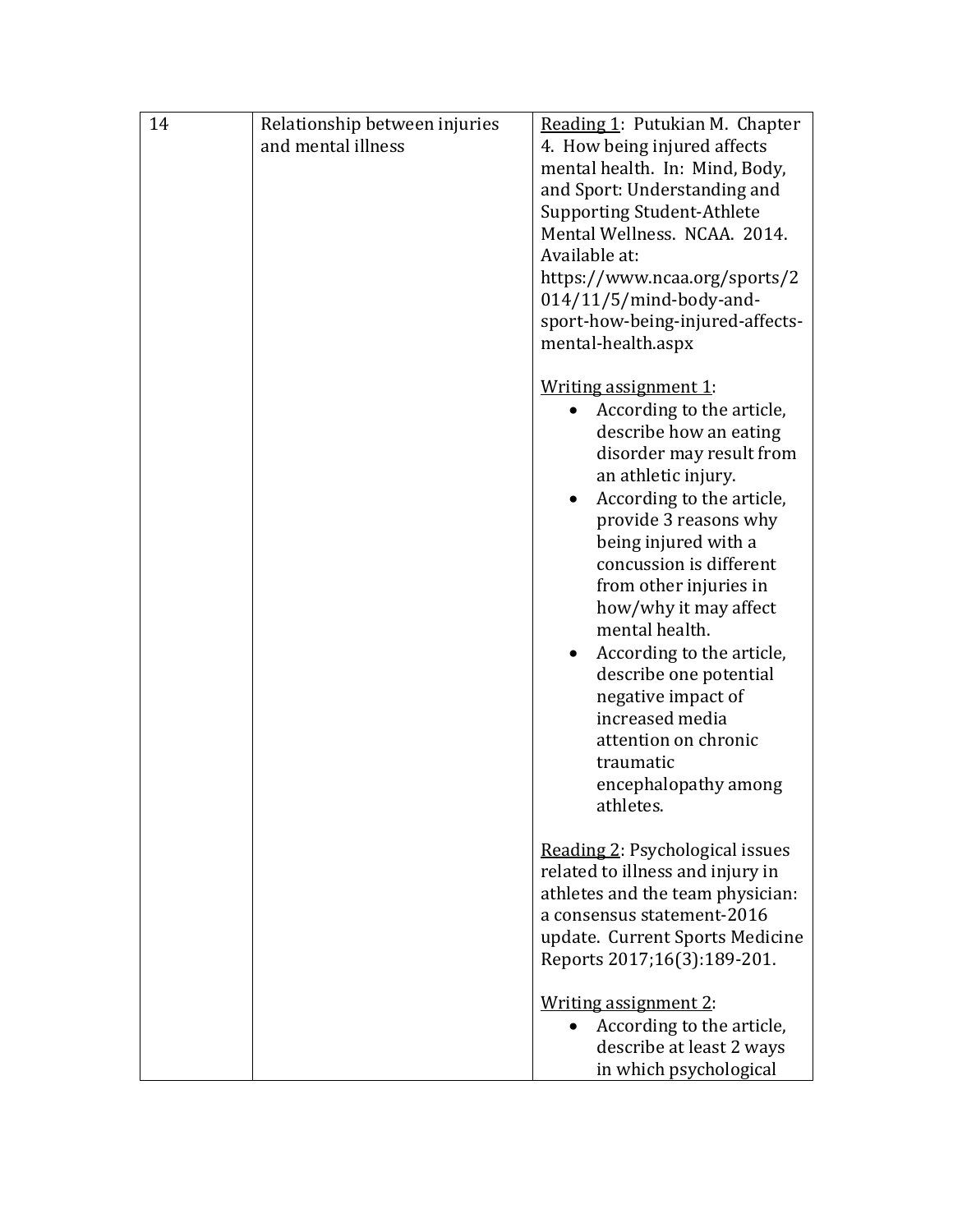|    |                                                         | stress may predispose to<br>athletic injury.<br>According to the article,<br>list 3 prominent<br>psychological factors that<br>have been shown to be<br>important in illness and<br>injury treatment and<br>outcomes. For each of<br>these, explain the impact<br>in 1-2 sentences.<br>According to the article,<br>list 9 characteristics of<br>poor progression of<br>recovery from injury.                                                                                                                                                                                                                                                                                                                                                                                             |
|----|---------------------------------------------------------|-------------------------------------------------------------------------------------------------------------------------------------------------------------------------------------------------------------------------------------------------------------------------------------------------------------------------------------------------------------------------------------------------------------------------------------------------------------------------------------------------------------------------------------------------------------------------------------------------------------------------------------------------------------------------------------------------------------------------------------------------------------------------------------------|
| 15 | Medication use for psychiatric<br>disorders in athletes | Reading: Reardon CL, Creado S.<br>Psychiatric medication<br>preferences of sports<br>psychiatrists. The Physician and<br>Sportsmedicine 2016;44(4):397-<br>402.<br>Writing assignment:<br>According to the article,<br>list 3 important variables<br>to consider in prescribing<br>psychiatric medications<br>to athletes.<br>Considering the results<br>described in the assigned<br>reading, as well as your<br>own clinical experiences<br>with medications, what<br>would be your first choice<br>for a psychiatric<br>medication for an athlete<br>in each of the following<br>categories: depression<br>without anxiety and<br>without bipolar spectrum<br>disorder; generalized<br>anxiety disorder;<br>insomnia; ADHD; bipolar<br>spectrum disorders;<br>psychotic disorders? For |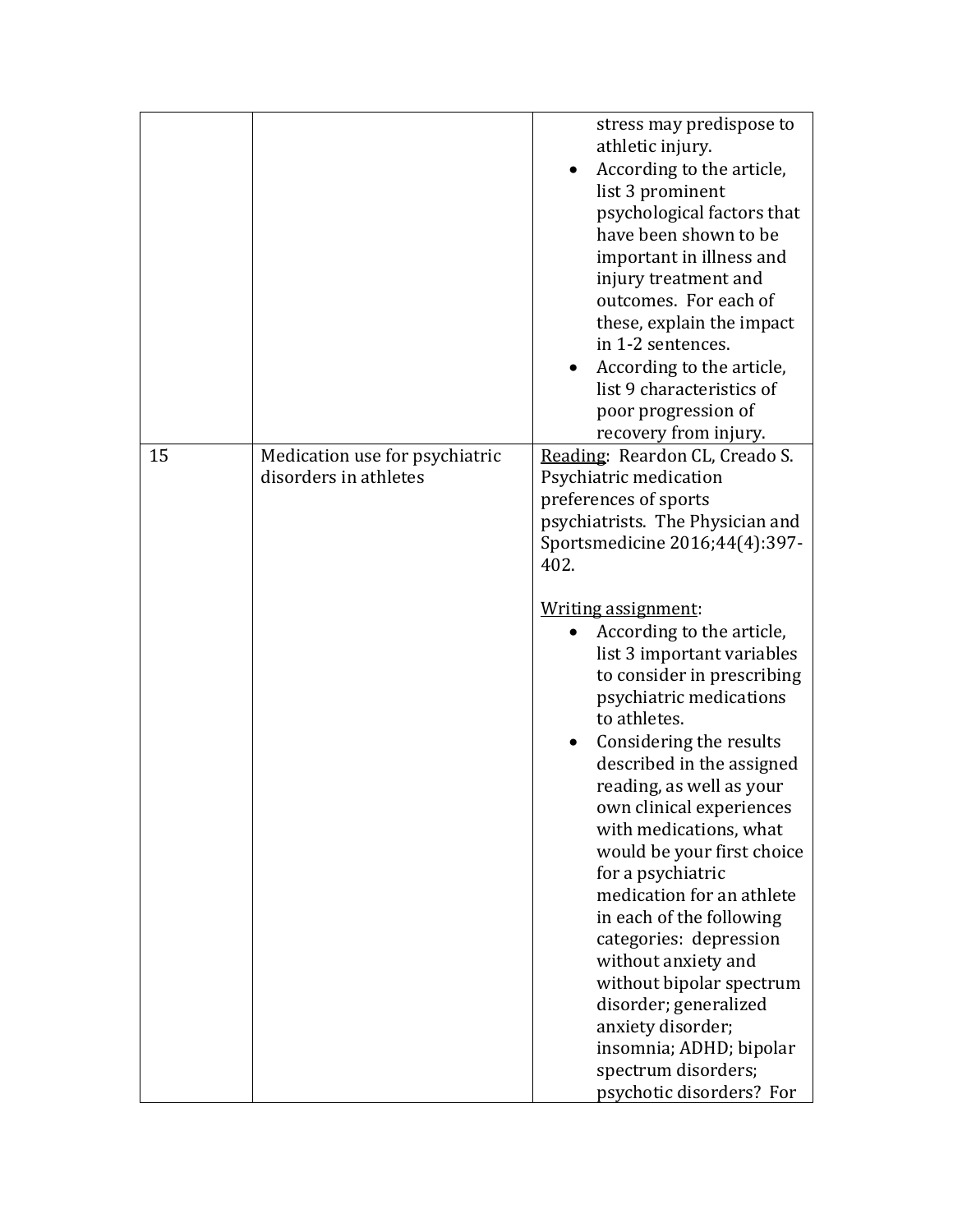|    |                                                        | non-medical students<br>only (this would be an<br>advanced question for<br>medical students): What<br>would be your first choice<br>for a psychiatric<br>medication, and why, for<br>an athlete in the<br>following diagnostic<br>categories not considered<br>explicitly in this article:<br>OCD; PTSD; panic<br>disorder?<br>How, if at all, do your<br>first-line choices in all of<br>these categories differ<br>from your first-line<br>choices for general, non-<br>athlete patients? If there<br>are differences, are they<br>justifiable (in other<br>words, do any differences<br>suggest that we wouldn't<br>be treating athletes<br>"aggressively" enough<br>with medication, or that<br>we are too tolerant of<br>side effects in non-athlete<br>patients?)? |
|----|--------------------------------------------------------|--------------------------------------------------------------------------------------------------------------------------------------------------------------------------------------------------------------------------------------------------------------------------------------------------------------------------------------------------------------------------------------------------------------------------------------------------------------------------------------------------------------------------------------------------------------------------------------------------------------------------------------------------------------------------------------------------------------------------------------------------------------------------|
| 16 | Psychotherapy for psychiatric<br>disorders in athletes | Reading: Stillman MA, Glick ID,<br>McDuff D, et al. Psychotherapy<br>for mental health symptoms and<br>disorders in elite athletes: a<br>narrative review. British Journal<br>of Sports Medicine 2019;53(12):<br>767-771.<br>Writing assignment:<br>According to the article,<br>list at least 1 reason why<br>each of the following<br>types of psychotherapy,<br>in certain circumstances,                                                                                                                                                                                                                                                                                                                                                                             |
|    |                                                        | may be uniquely helpful<br>and/or comfortable for                                                                                                                                                                                                                                                                                                                                                                                                                                                                                                                                                                                                                                                                                                                        |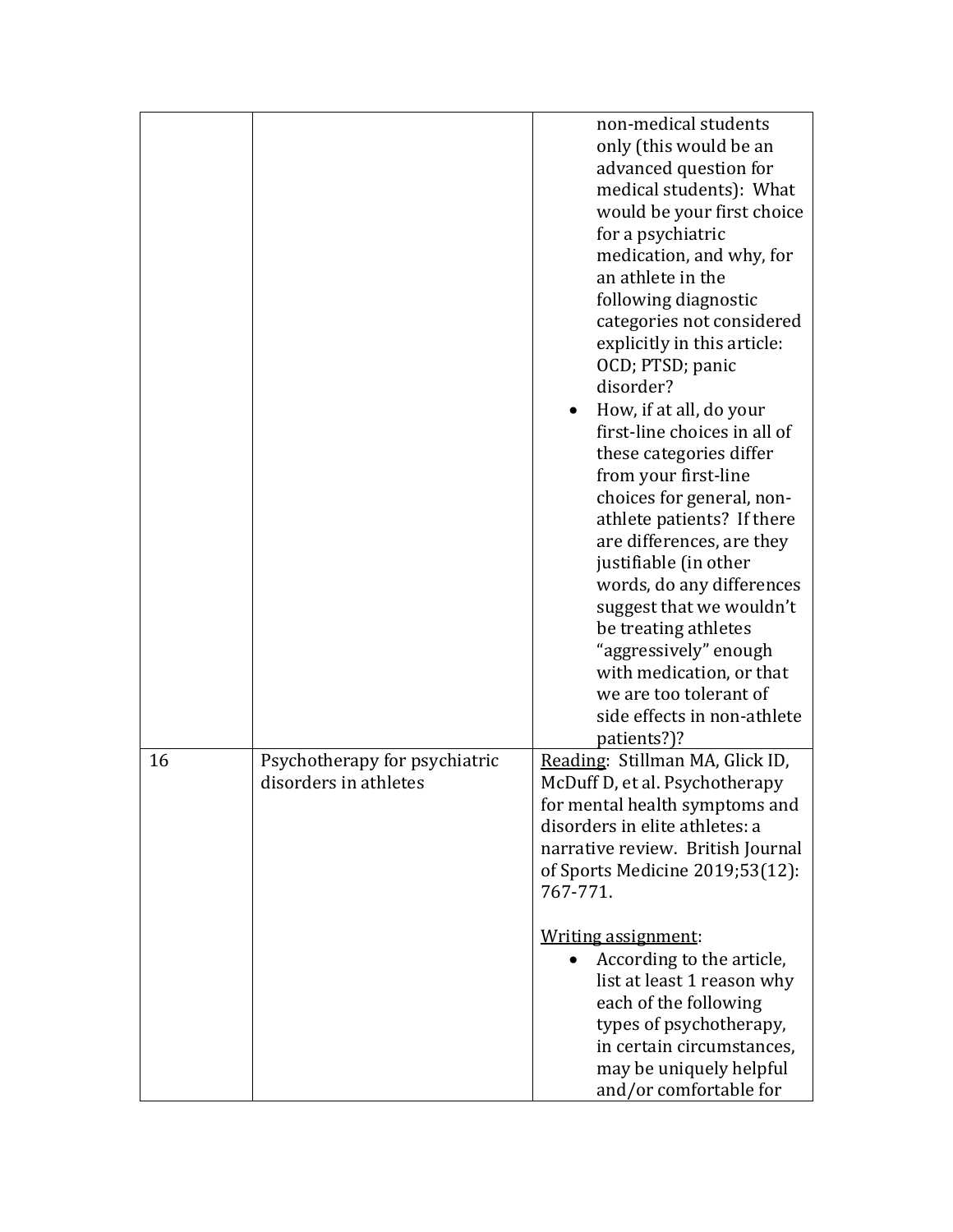|    |                           | athlete-patients:<br>cognitive behavioral<br>therapy (CBT); |
|----|---------------------------|-------------------------------------------------------------|
|    |                           | motivational                                                |
|    |                           | enhancement therapy                                         |
|    |                           | (MET); couple/family                                        |
|    |                           | psychotherapy; group                                        |
|    |                           | psychotherapy.                                              |
|    |                           | A 21-year-old female                                        |
|    |                           | swimmer is referred to                                      |
|    |                           | you for psychiatric                                         |
|    |                           | assessment and                                              |
|    |                           | treatment for symptoms                                      |
|    |                           | of severe anxiety and<br>possible eating disorder.          |
|    |                           | You contact her to                                          |
|    |                           | schedule an intake                                          |
|    |                           | appointment and offer                                       |
|    |                           | her a variety of time slots                                 |
|    |                           | in which you see patients                                   |
|    |                           | $(8:30-4 \text{ pm}, \text{except for})$                    |
|    |                           | 12-1 for lunch                                              |
|    |                           | break/meetings) and                                         |
|    |                           | during which your college                                   |
|    |                           | counseling center is open.                                  |
|    |                           | However, the swimmer,                                       |
|    |                           | who is in the midst of a                                    |
|    |                           | very heavy swim practice                                    |
|    |                           | schedule as she prepares                                    |
|    |                           | for the Olympic Trials,                                     |
|    |                           | says that it would be very<br>difficult for her to see you  |
|    |                           | during your open time                                       |
|    |                           | slots, and she wonders if                                   |
|    |                           | you could see her at 4 pm.                                  |
|    |                           | How would you deal with                                     |
|    |                           | this situation? What are                                    |
|    |                           | the pros and cons to a                                      |
|    |                           | variety of options for                                      |
|    |                           | scheduling?                                                 |
| 17 | <b>Exercise addiction</b> | Reading: Freimuth M, Moniz S,                               |
|    |                           | Kim SR. Clarifying exercise                                 |
|    |                           | addiction: differential diagnosis,                          |
|    |                           | co-occurring disorders, and                                 |
|    |                           | phases of addiction.                                        |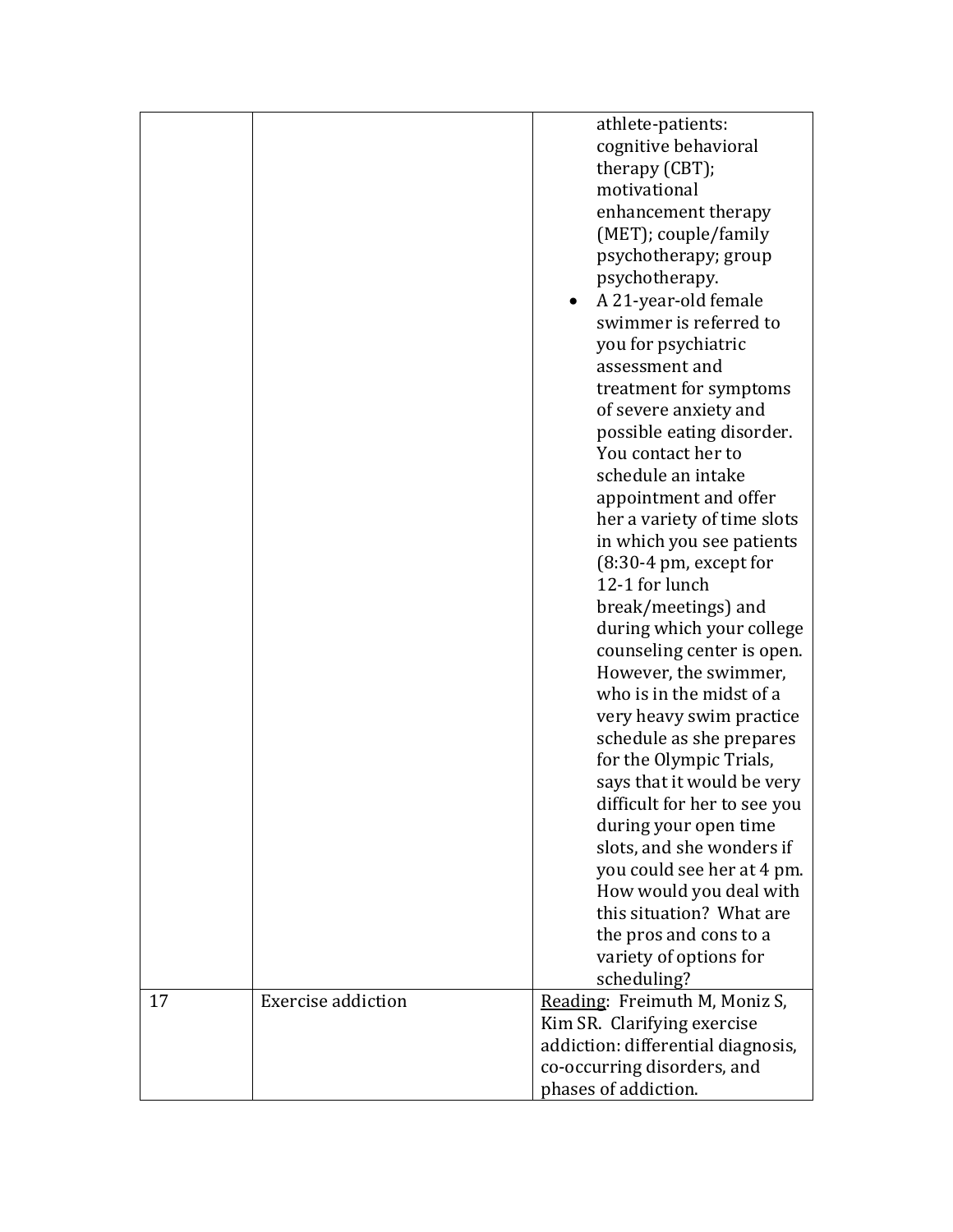|    |                               | International Journal of                                                                                                      |
|----|-------------------------------|-------------------------------------------------------------------------------------------------------------------------------|
|    |                               | Environmental Research and                                                                                                    |
|    |                               | Public Health 2011;8:4069-                                                                                                    |
|    |                               | 4081.                                                                                                                         |
|    |                               | Writing assignment:<br>According to the article,<br>list 7 proposed criteria<br>for exercise addiction<br>that parallel DSM-5 |
|    |                               | criteria for substance use<br>disorders.                                                                                      |
|    |                               | According to the article,                                                                                                     |
|    |                               | distinguish primary<br>exercise addiction from<br>secondary exercise                                                          |
|    |                               | addiction.                                                                                                                    |
|    |                               | According to the article,                                                                                                     |
|    |                               | list the 4 proposed                                                                                                           |
|    |                               | phases of exercise                                                                                                            |
|    |                               | addiction. Write one                                                                                                          |
|    |                               | sentence to describe each                                                                                                     |
|    |                               | phase (4 sentences total).                                                                                                    |
| 18 | Harassment and abuse (non-    | Reading: Mountjoy M,                                                                                                          |
|    | accidental violence) in sport | Brackenridge C, Arrington M, et                                                                                               |
|    |                               | al. International Olympic<br>Committee consensus                                                                              |
|    |                               | statement: harassment and                                                                                                     |
|    |                               | abuse (non-accidental violence)                                                                                               |
|    |                               | in sport. British Journal of                                                                                                  |
|    |                               | Sports Medicine 2016;50:1019-                                                                                                 |
|    |                               | 1029.                                                                                                                         |
|    |                               | Writing assignment:                                                                                                           |
|    |                               | According to the                                                                                                              |
|    |                               | article: a) list at least 7                                                                                                   |
|    |                               | examples of psychological                                                                                                     |
|    |                               | harassment and abuse in                                                                                                       |
|    |                               | sport; and b) describe the                                                                                                    |
|    |                               | "gateway" relationship of                                                                                                     |
|    |                               | psychological harassment                                                                                                      |
|    |                               |                                                                                                                               |
|    |                               |                                                                                                                               |
|    |                               | According to the article,                                                                                                     |
|    |                               | and abuse to sexual and<br>physical abuse in sport.<br>list at least 3 risk factors                                           |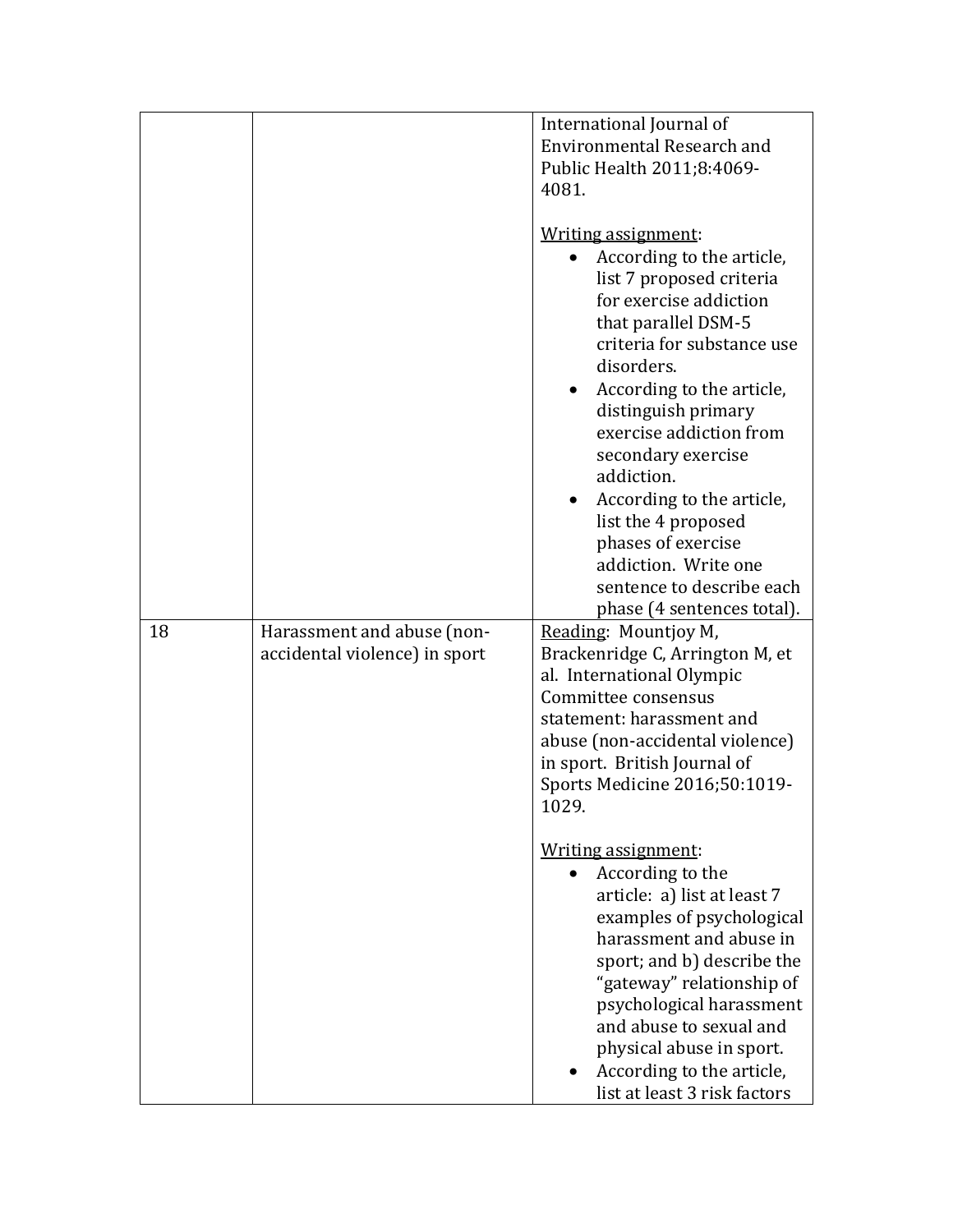|  | for sexual abuse in<br>sport. Additionally, list 3<br>situations that are NOT,<br>on average, risk factors<br>for sexual abuse in sport,<br>despite presumed public<br>perception to the<br>contrary.<br>According to the article,<br>list at least 3 forms of<br>neglect in sport.<br>Describe the impact on<br>victim-athletes of passive<br>attitudes/non-<br>intervention, denial, or<br>silence by people of<br>positions in power in<br>sport (particularly<br>bystanders, i.e., those<br>who are witnessing or<br>aware of non-accidental<br>violence) when it comes |
|--|-----------------------------------------------------------------------------------------------------------------------------------------------------------------------------------------------------------------------------------------------------------------------------------------------------------------------------------------------------------------------------------------------------------------------------------------------------------------------------------------------------------------------------------------------------------------------------|
|  | to non-accidental<br>violence in sport.                                                                                                                                                                                                                                                                                                                                                                                                                                                                                                                                     |
|  | Imagine you are Director<br>of Athlete Mental Health<br>at a Division I University.<br>You have been tasked<br>with setting up a<br>comprehensive program<br>to address the topic of<br>non-accidental violence<br>in sport at your<br>institution. Write one<br>paragraph (at least 4<br>sentences) that describes:<br>a) the role of any<br>educational<br>programming; and b)                                                                                                                                                                                            |
|  | principles of a reporting<br>protocol for athletes and                                                                                                                                                                                                                                                                                                                                                                                                                                                                                                                      |
|  | bystanders who are<br>experiencing or                                                                                                                                                                                                                                                                                                                                                                                                                                                                                                                                       |
|  | observing non-accidental                                                                                                                                                                                                                                                                                                                                                                                                                                                                                                                                                    |
|  | violence in sport.                                                                                                                                                                                                                                                                                                                                                                                                                                                                                                                                                          |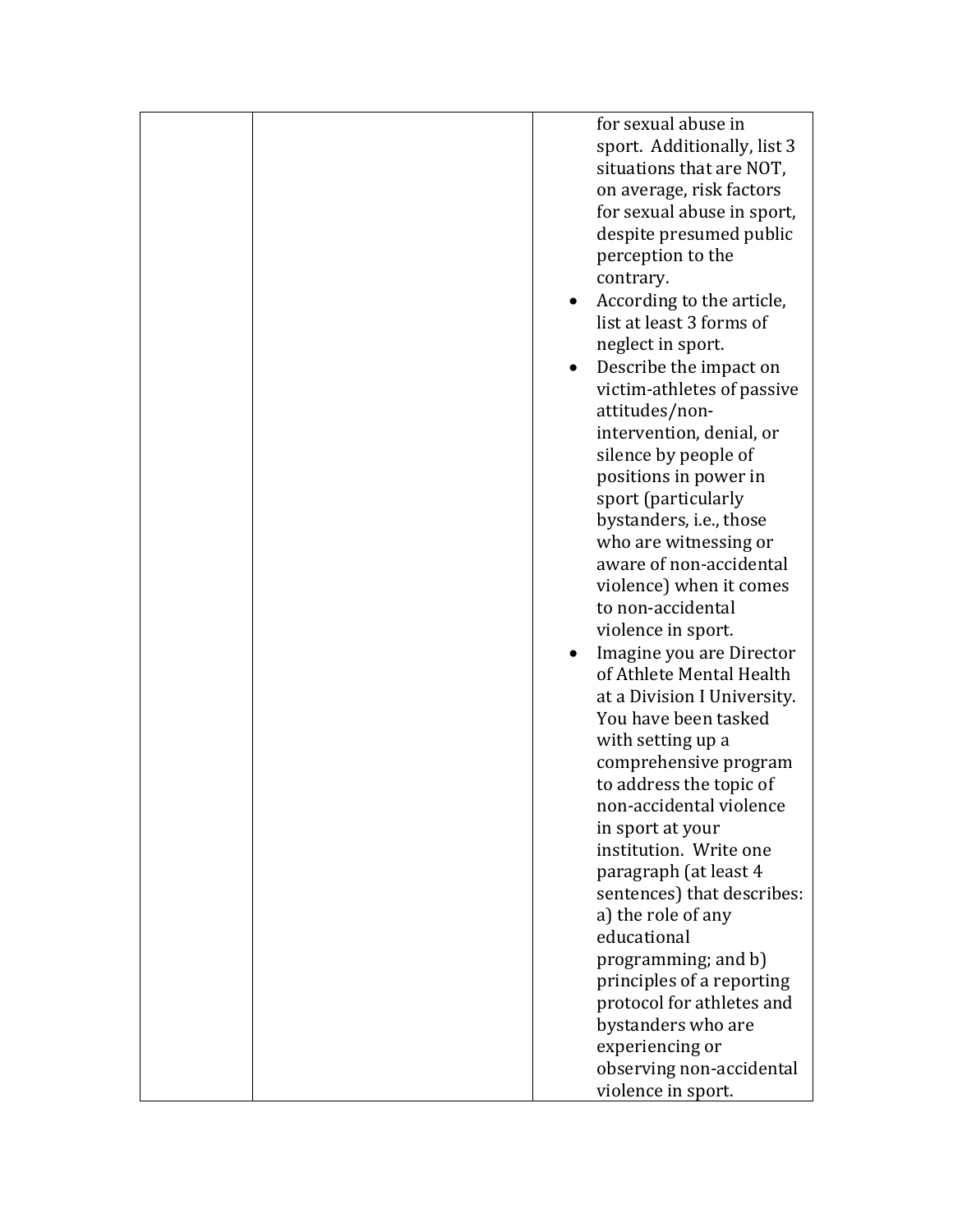| 19 | Child and adolescent sports<br>psychiatry: Part 1 | Reading: Conant-Norville DO.<br>Child and adolescent sports<br>psychiatry in the US.<br><b>International Review of</b><br>Psychiatry 2016;28(6):556-563.<br>Writing assignment:<br>According to the article,<br>define physical literacy,<br><b>INCLUDING definitions of</b><br>the 3 components of it.<br>List at least 4 groups of<br>youth who, under the<br>current model of youth<br>sports in the US, have<br>insufficient opportunities<br>for development of<br>physical literacy.<br>According to the article,<br>list 8 challenges,<br>identified by the Aspen<br>Institute's Project Play<br>workgroup, that limit<br>youth sports involvement<br>in the US. Imagine you<br>are tasked with<br>developing a summer<br>youth sports program for<br>5-6 year olds in your<br>community. Write one<br>paragraph (at least 4<br>sentences) describing<br>how you would structure<br>the program, keeping in<br>mind some of the 8<br>challenges you listed?<br>According to the article,<br>distinguish "early<br>specialization in sport" |
|----|---------------------------------------------------|---------------------------------------------------------------------------------------------------------------------------------------------------------------------------------------------------------------------------------------------------------------------------------------------------------------------------------------------------------------------------------------------------------------------------------------------------------------------------------------------------------------------------------------------------------------------------------------------------------------------------------------------------------------------------------------------------------------------------------------------------------------------------------------------------------------------------------------------------------------------------------------------------------------------------------------------------------------------------------------------------------------------------------------------------|
|    |                                                   | versus "sport sampling"<br>in youth, and list at least<br>3 benefits of the latter.                                                                                                                                                                                                                                                                                                                                                                                                                                                                                                                                                                                                                                                                                                                                                                                                                                                                                                                                                               |
| 20 | Child and adolescent sports<br>psychiatry: Part 2 | Reading: Xanthopoulos MS,<br>Benton T, Lewis J, et al. Mental<br>health in the youth athlete.                                                                                                                                                                                                                                                                                                                                                                                                                                                                                                                                                                                                                                                                                                                                                                                                                                                                                                                                                     |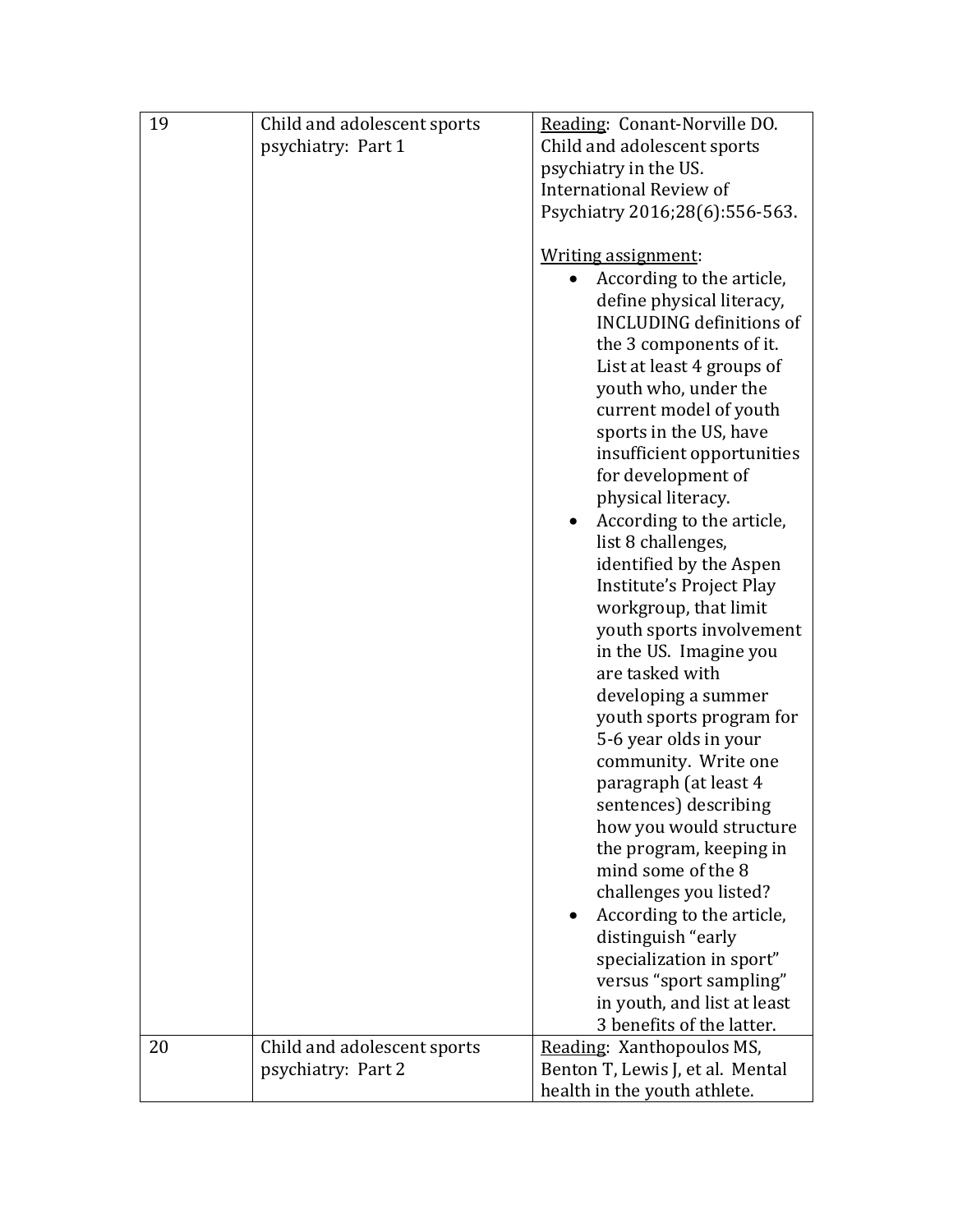|  | <b>Current Psychiatry Reports</b><br>2020;22:63.                                                                                                                                                                                                                                                                                                                                                                                                                                                                                                                                                                                                                                                                                                                                                                                                                                         |
|--|------------------------------------------------------------------------------------------------------------------------------------------------------------------------------------------------------------------------------------------------------------------------------------------------------------------------------------------------------------------------------------------------------------------------------------------------------------------------------------------------------------------------------------------------------------------------------------------------------------------------------------------------------------------------------------------------------------------------------------------------------------------------------------------------------------------------------------------------------------------------------------------|
|  | Writing assignment:<br>According to the article,<br>list at least 5 reasons why<br>mental health symptoms<br>or disorders in youth<br>athletes may not be<br>recognized or treated.<br>According to the article,<br>$\bullet$<br>how do usage rates by<br>young athletes for the<br>following substances<br>compare to usage rates in<br>the general population of<br>young people?: alcohol;<br>cigarettes; smokeless<br>tobacco; illicit substances.<br>According to the article,<br>$\bullet$<br>list at least 4 intrinsic and<br>1 extrinsic factor that<br>may contribute to<br>overtraining and burnout<br>in youth athletes.<br>According to the article,<br>describe how<br>parents/caregivers can<br>mitigate factors that<br>contribute to<br>overtraining/burnout.<br>According to the article,<br>explain why young<br>athletes may underreport<br>hazing in sport. Based on |
|  | the article or other<br>information, write at                                                                                                                                                                                                                                                                                                                                                                                                                                                                                                                                                                                                                                                                                                                                                                                                                                            |
|  | least 3 sentences to                                                                                                                                                                                                                                                                                                                                                                                                                                                                                                                                                                                                                                                                                                                                                                                                                                                                     |
|  | describe intervention(s)<br>that may increase                                                                                                                                                                                                                                                                                                                                                                                                                                                                                                                                                                                                                                                                                                                                                                                                                                            |
|  | recognition of hazing in                                                                                                                                                                                                                                                                                                                                                                                                                                                                                                                                                                                                                                                                                                                                                                                                                                                                 |
|  | youth sport and that may                                                                                                                                                                                                                                                                                                                                                                                                                                                                                                                                                                                                                                                                                                                                                                                                                                                                 |
|  | help to address it when it                                                                                                                                                                                                                                                                                                                                                                                                                                                                                                                                                                                                                                                                                                                                                                                                                                                               |
|  | happens.                                                                                                                                                                                                                                                                                                                                                                                                                                                                                                                                                                                                                                                                                                                                                                                                                                                                                 |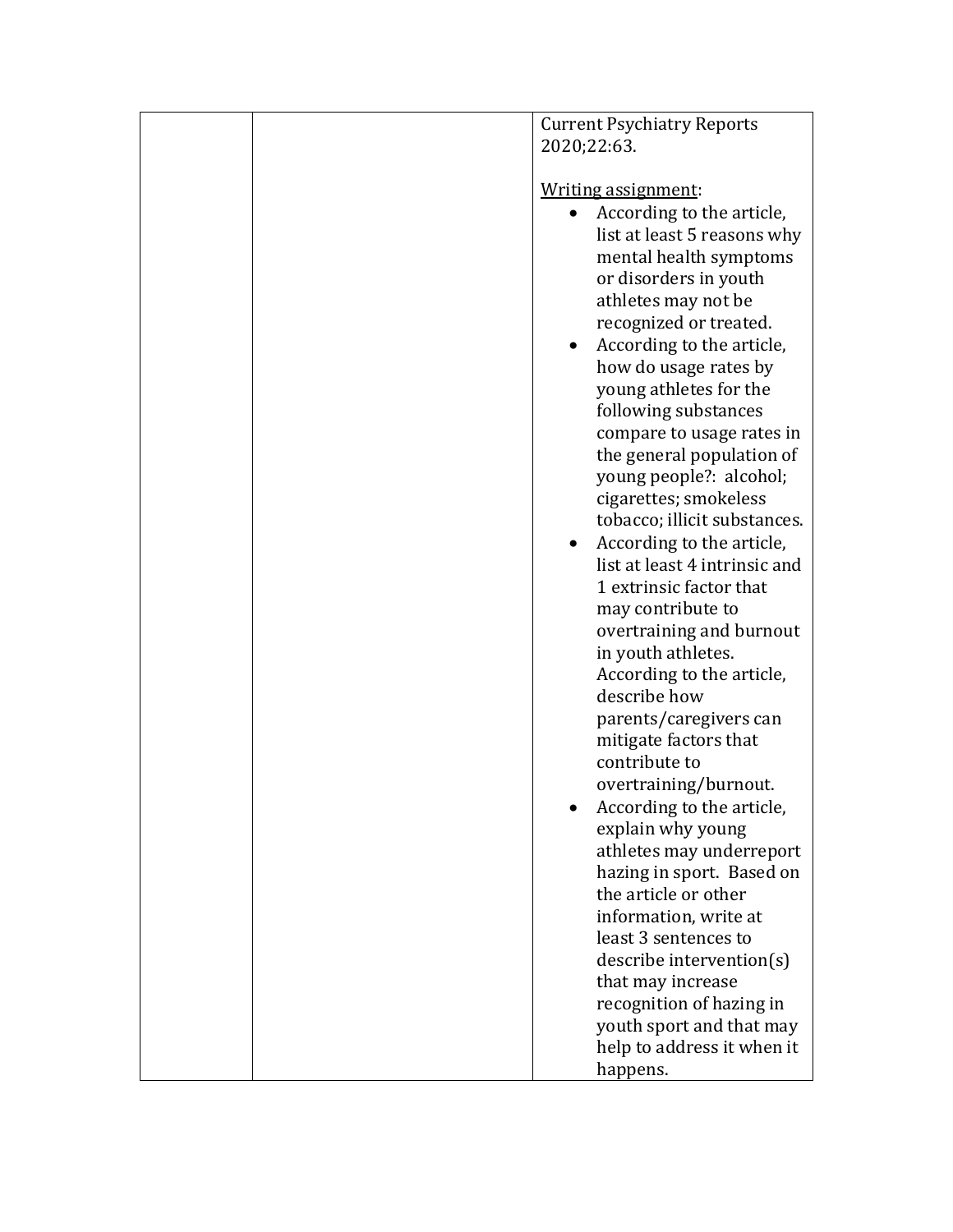| 21 | Retirement in athletes      | Reading: Knights S, Sherry E,<br>Ruddock-Hudson M.<br>Investigating elite end-of-<br>athletic-career transition: A<br>systematic review. Journal of<br><b>Applied Sport Psychology</b><br>2016;28:291-308.                                                                                                                                                                                                                                                                                                                                                                                      |
|----|-----------------------------|-------------------------------------------------------------------------------------------------------------------------------------------------------------------------------------------------------------------------------------------------------------------------------------------------------------------------------------------------------------------------------------------------------------------------------------------------------------------------------------------------------------------------------------------------------------------------------------------------|
|    |                             | Writing assignment:<br>According to the article,<br>distinguish between the 2<br>types of transitions that<br>athletes will face<br>throughout their athletic<br>career, and give examples<br>of each.<br>According to the article,<br>list at least 3 factors that<br>may lead to a more<br>difficult time<br>transitioning, and at least<br>3 factors that may be<br>protective against a<br>difficult transition.<br>According to the article,<br>describe at least 3<br>strategies (write at least<br>one sentence for each)<br>that might help athletes<br>to transition more<br>smoothly. |
| 22 | Exercise as a treatment for | Reading 1: Schuch FB,                                                                                                                                                                                                                                                                                                                                                                                                                                                                                                                                                                           |
|    | mental illness              | Vancampfort D, Richards J, et al.<br>Exercise as a treatment for<br>depression: a meta-analysis<br>adjusting for publication bias.<br>Journal of Psychiatric Research<br>2016;77:42-51.<br><b>Writing Assignment 1:</b><br>In 4 or more sentences,<br>summarize the results of<br>the Schuch article on<br>exercise as a treatment<br>for depression. Based on                                                                                                                                                                                                                                  |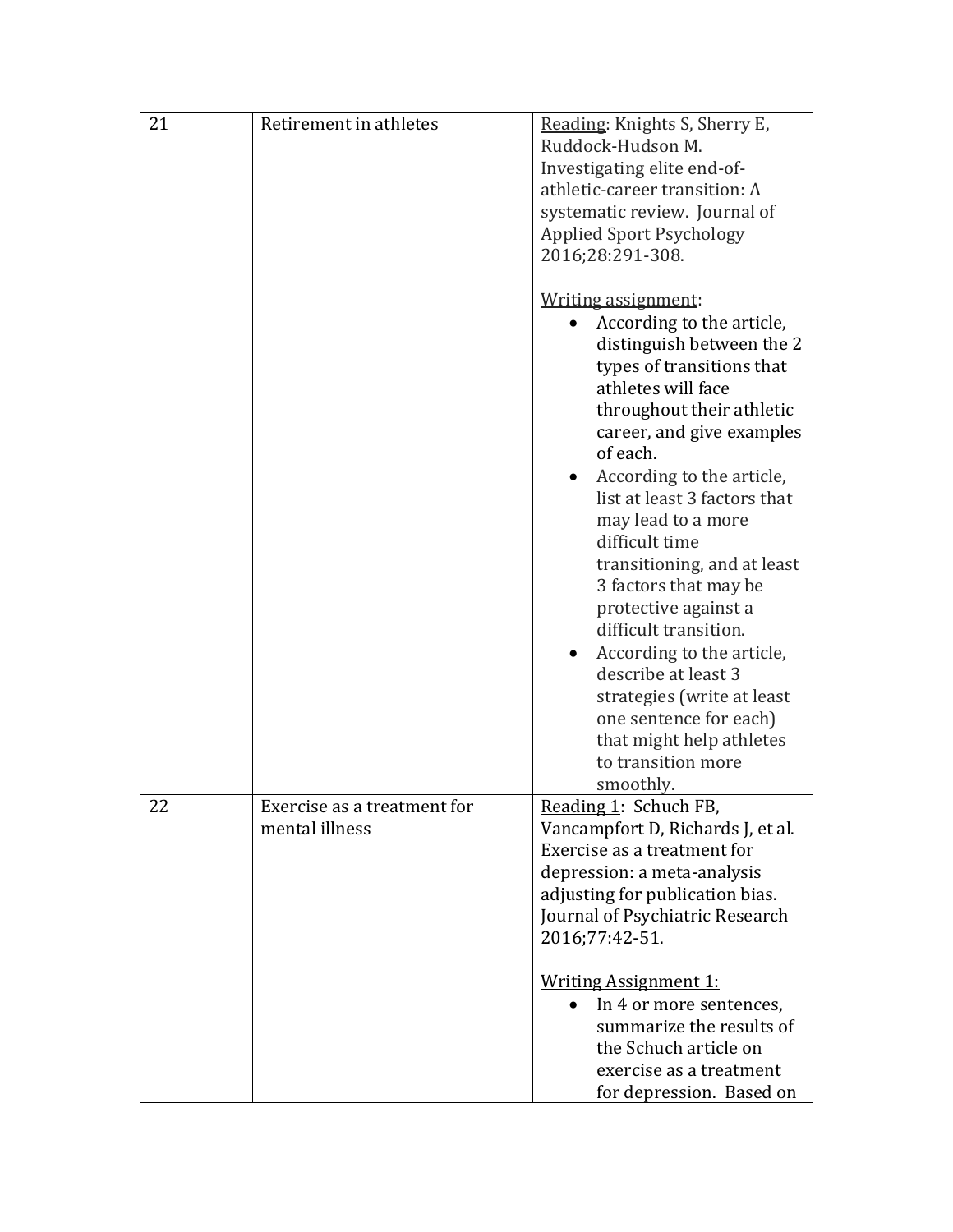|  | these results and any<br>other information you<br>have, do you find it<br>justified to recommend<br>exercise for your patients<br>as a treatment for<br>depression? Why or why<br>not?<br>The optimal<br>characteristics of exercise<br>for people with<br>depression and related<br>disorders remain<br>unknown. However,<br>according to the Schuch<br>article, describe the<br>findings on type of<br>exercise (aerobic,<br>anaerobic, or mixed),<br>intensity of exercise, and<br>supervision of exercise for<br>people with depression. |
|--|----------------------------------------------------------------------------------------------------------------------------------------------------------------------------------------------------------------------------------------------------------------------------------------------------------------------------------------------------------------------------------------------------------------------------------------------------------------------------------------------------------------------------------------------|
|  | Reading 2: Ramos-Sanchez CP,<br>Schuch FB, Seedat S, et al. The<br>anxiolytic effects of exercise for<br>people with anxiety and related<br>disorders: an update of the<br>available meta-analytic<br>evidence. Psychiatry Research<br>2021;302:114046.                                                                                                                                                                                                                                                                                      |
|  | Writing assignment 2:<br>In 4 or more sentences,<br>summarize the results of<br>the Ramos-Sanchez<br>article on the anxiolytic<br>effects of exercise for<br>people with anxiety and<br>related disorders. Based<br>on these results and any<br>other information you<br>have, do you find it<br>justified to recommend                                                                                                                                                                                                                      |
|  | exercise for your patients                                                                                                                                                                                                                                                                                                                                                                                                                                                                                                                   |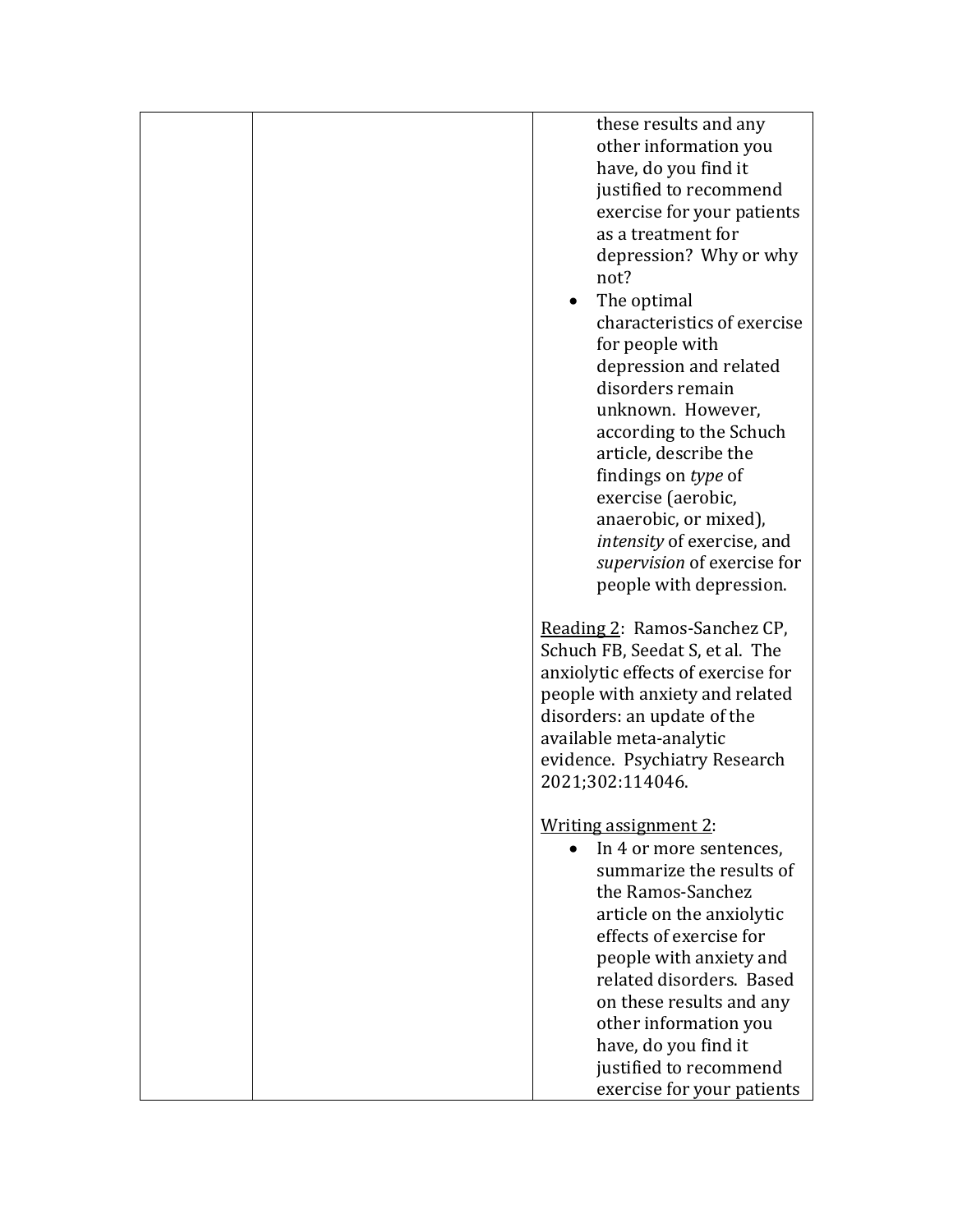|    |                       | as a treatment for<br>anxiety? Why or why not?<br>The optimal<br>characteristics of exercise<br>for people with anxiety<br>and related disorders<br>remain unknown.<br>However, according to<br>the Ramos-Sanchez<br>article, describe the<br>findings of recent<br>research on <i>intensity</i> of<br>exercise for people with<br>anxiety.                                                                                                                                                                                                                                                                                                                                                                                                                                                                                  |
|----|-----------------------|------------------------------------------------------------------------------------------------------------------------------------------------------------------------------------------------------------------------------------------------------------------------------------------------------------------------------------------------------------------------------------------------------------------------------------------------------------------------------------------------------------------------------------------------------------------------------------------------------------------------------------------------------------------------------------------------------------------------------------------------------------------------------------------------------------------------------|
| 23 | Overtraining syndrome | Reading: Lewis NA, Collins D,<br>Pedlar CR, et al. Can clinicians<br>and scientists explain and<br>prevent unexplained<br>underperformance syndrome in<br>athletes: an interdisciplinary<br>perspective and 2016 update.<br><b>BMJ Open Sport-Exercise</b><br>Medicine 2015;1(1):e000063.<br>Writing assignment:<br>According to the article,<br>list 10 common causes<br>for athlete<br>underperformance.<br>According to the article,<br>define "unexplained<br>underperformance<br>syndrome" (UUPS), and<br>explain why the authors<br>prefer this term over the<br>more commonly used<br>term "overtraining".<br>You are a sports<br>psychiatrist working with<br>a 24 year old professional<br>runner who competes in<br>the 5 kilometer run. She<br>gradually begins to<br>experience athletic<br>underperformance and |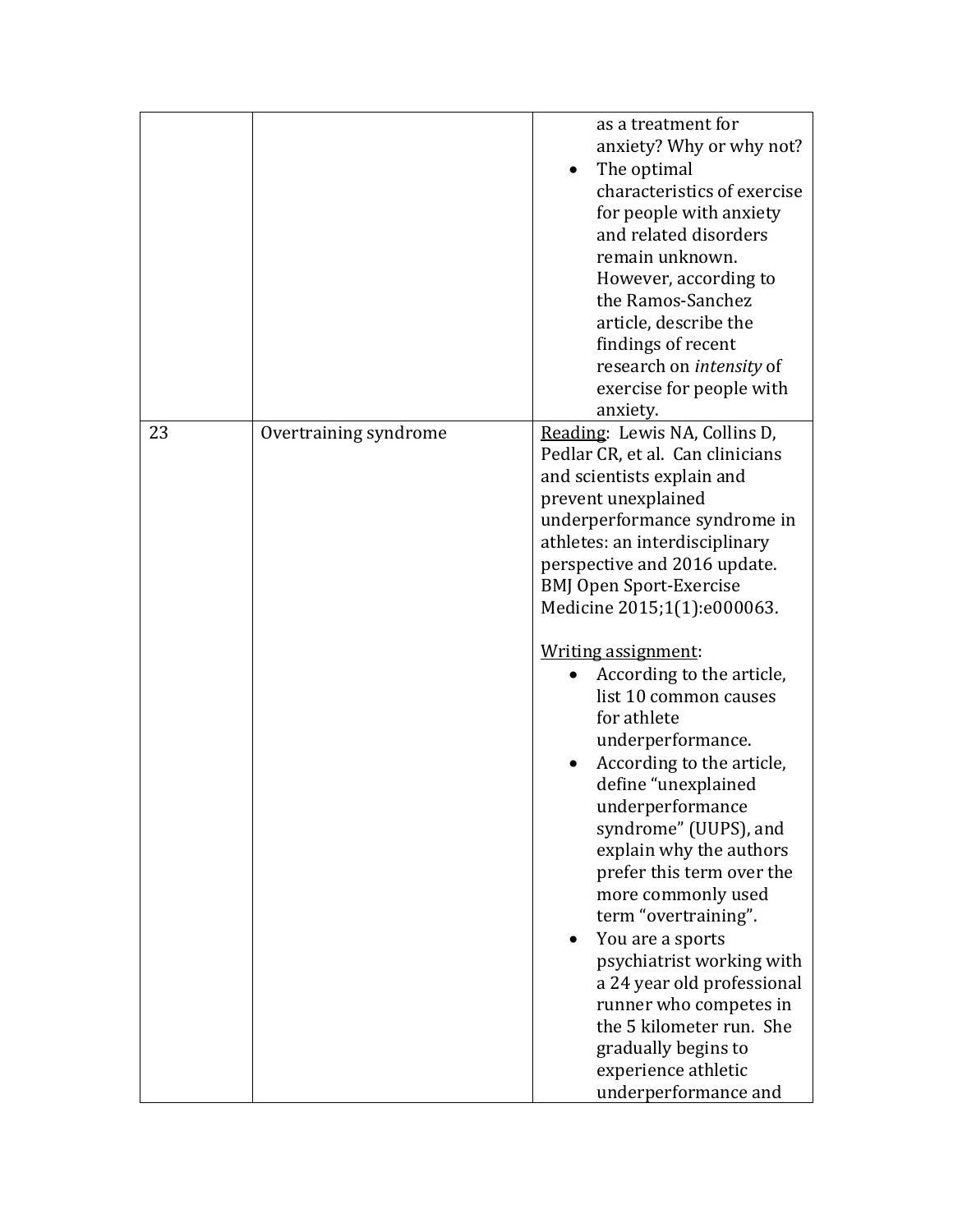|    |                            | fatigue over the past 2           |
|----|----------------------------|-----------------------------------|
|    |                            | months, during one of her         |
|    |                            | highest mileage times of          |
|    |                            | year, with no immediate           |
|    |                            | explanation. According            |
|    |                            | to the article, describe the      |
|    |                            | following as applicable to        |
|    |                            | your work with her: a)            |
|    |                            | 15 items within her               |
|    |                            | psychiatric/other                 |
|    |                            | medical/sport training            |
|    |                            | history about which to            |
|    |                            | ask her in order to help          |
|    |                            | with diagnosis of the             |
|    |                            | problem; b) 9 routine             |
|    |                            | tests to consider                 |
|    |                            | obtaining; c)                     |
|    |                            | recommended                       |
|    |                            | management plan,                  |
|    |                            | specifically addressing           |
|    |                            | any additional referrals          |
|    |                            | to be made, if history and        |
|    |                            | tests return negative; d)         |
|    |                            |                                   |
|    |                            | advise you might give to          |
|    |                            | her coach regarding the           |
|    |                            | importance of athlete             |
|    |                            | <i>perception</i> of the training |
|    |                            | plan.                             |
| 24 | Athletes with disabilities | Reading: Swartz L, Hunt X,        |
|    |                            | Bantjes J, et al. Mental health   |
|    |                            | symptoms and disorders in         |
|    |                            | Paralympic athletes: a narrative  |
|    |                            | review. British Journal of Sports |
|    |                            | Medicine 2019;53(12):737-740.     |
|    |                            | Writing assignment:               |
|    |                            | According to the article          |
|    |                            | and in the context of the         |
|    |                            | stereotype that people            |
|    |                            | with disabilities must            |
|    |                            | have emotional problems,          |
|    |                            | including mental health           |
|    |                            | symptoms and disorders,           |
|    |                            | describe at least 3               |
|    |                            | negative consequences of          |
|    |                            |                                   |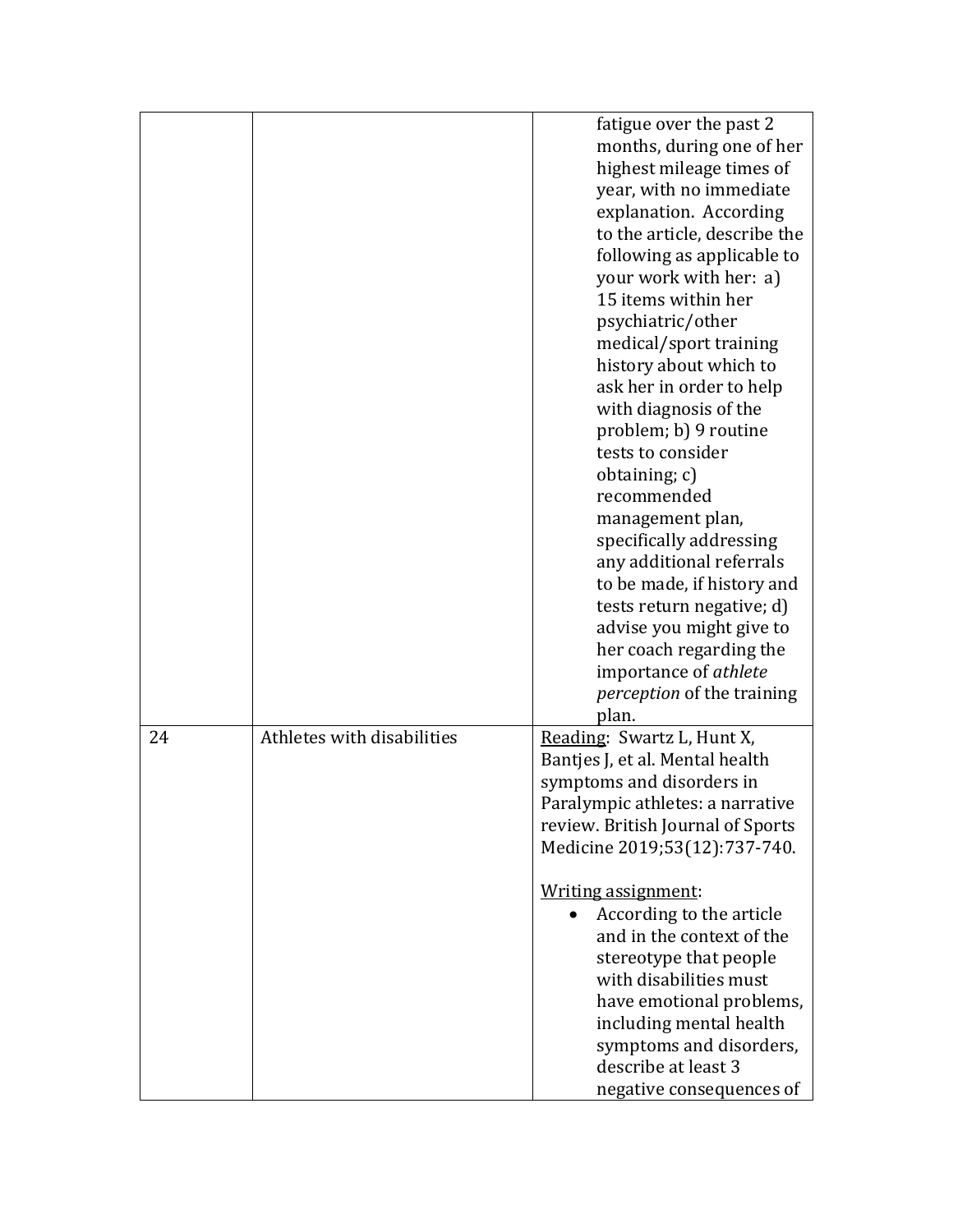|    |                               | the "Super-crip"                                                    |
|----|-------------------------------|---------------------------------------------------------------------|
|    |                               | phenomenon.                                                         |
|    |                               | According to the article,                                           |
|    |                               | provide at least 1                                                  |
|    |                               | potential benefit that                                              |
|    |                               | might be obtained from                                              |
|    |                               | or serve as rationale for                                           |
|    |                               | additional research on                                              |
|    |                               | each topic from the                                                 |
|    |                               | following list: stressors                                           |
|    |                               | particular to participation                                         |
|    |                               | in elite disability sport; a                                        |
|    |                               | wider range of symptoms                                             |
|    |                               | of psychological distress                                           |
|    |                               | including the impact of                                             |
|    |                               | trauma; the impact of                                               |
|    |                               | participation in disability                                         |
|    |                               | sport on personhood and                                             |
|    |                               | mental health; mental                                               |
|    |                               | health impact of                                                    |
|    |                               | retirement from elite                                               |
|    |                               |                                                                     |
|    |                               | disability sport; and<br>therapeutic potential of                   |
|    |                               | disability sport to                                                 |
|    |                               |                                                                     |
|    |                               | promote mental health.                                              |
| 25 | The role of culture in sports | Reading: Castaldelli-Maia J, de                                     |
|    |                               | Mello e Gallinaro JG, Falcao RS,                                    |
|    |                               | et al. Mental health symptoms<br>and disorders in elite athletes: a |
|    |                               |                                                                     |
|    |                               | systematic review on cultural<br>influencers and barriers to        |
|    |                               |                                                                     |
|    |                               | athletes seeking                                                    |
|    |                               | treatment. British Journal of                                       |
|    |                               | Sports Medicine 2019;53(11):<br>707-721.                            |
|    |                               |                                                                     |
|    |                               | Writing assignment:                                                 |
|    |                               | According to the article,                                           |
|    |                               | write at least 4 sentences                                          |
|    |                               |                                                                     |
|    |                               | describing how stigma is                                            |
|    |                               | the strongest barrier in                                            |
|    |                               | athletes seeking mental                                             |
|    |                               | health treatment. Find                                              |
|    |                               | one example from the                                                |
|    |                               | media of an athlete                                                 |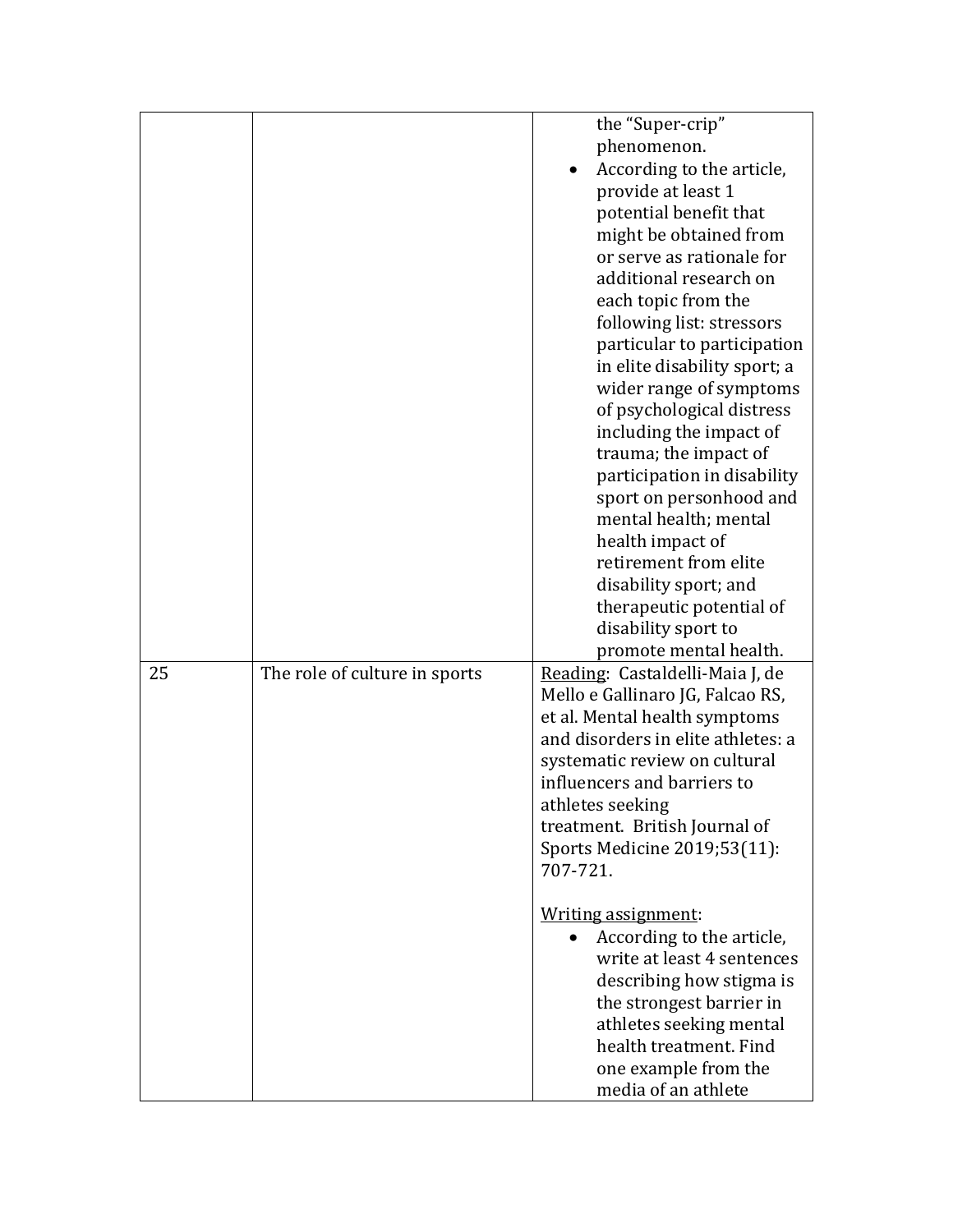|  | speaking out publicly<br>about their own mental<br>health challenges.<br>Provide the citation (e.g.,<br>web link) for your<br>example, and write at<br>least 3 sentences<br>describing the example,<br>including if and how you<br>think this athlete's public<br>acknowledgement might<br>challenge mental health<br>stigma among athletes.<br>According to the article,<br>name at least 8 factors<br>that may facilitate elite<br>athletes seeking mental<br>healthcare.<br>Find at least one other<br>research article that<br>discusses any mental<br>health risks or concerns<br>within a racial or ethnic<br>minority athlete<br>population. Provide the<br>citation, and write at least<br>4 sentences to summarize<br>the findings described in<br>the article.<br>Find at least one other<br>research article that<br>discusses any mental<br>health risks or concerns<br>within an LGBTQ athlete<br>population. Provide the<br>citation, and write at least<br>4 sentences to summarize<br>the findings described in<br>the article. |
|--|-------------------------------------------------------------------------------------------------------------------------------------------------------------------------------------------------------------------------------------------------------------------------------------------------------------------------------------------------------------------------------------------------------------------------------------------------------------------------------------------------------------------------------------------------------------------------------------------------------------------------------------------------------------------------------------------------------------------------------------------------------------------------------------------------------------------------------------------------------------------------------------------------------------------------------------------------------------------------------------------------------------------------------------------------|
|  |                                                                                                                                                                                                                                                                                                                                                                                                                                                                                                                                                                                                                                                                                                                                                                                                                                                                                                                                                                                                                                                 |
|  |                                                                                                                                                                                                                                                                                                                                                                                                                                                                                                                                                                                                                                                                                                                                                                                                                                                                                                                                                                                                                                                 |
|  | Reflect on your own                                                                                                                                                                                                                                                                                                                                                                                                                                                                                                                                                                                                                                                                                                                                                                                                                                                                                                                                                                                                                             |
|  | cultural background and,                                                                                                                                                                                                                                                                                                                                                                                                                                                                                                                                                                                                                                                                                                                                                                                                                                                                                                                                                                                                                        |
|  | if applicable, your own                                                                                                                                                                                                                                                                                                                                                                                                                                                                                                                                                                                                                                                                                                                                                                                                                                                                                                                                                                                                                         |
|  | history of sports                                                                                                                                                                                                                                                                                                                                                                                                                                                                                                                                                                                                                                                                                                                                                                                                                                                                                                                                                                                                                               |
|  | participation. Write a                                                                                                                                                                                                                                                                                                                                                                                                                                                                                                                                                                                                                                                                                                                                                                                                                                                                                                                                                                                                                          |
|  | paragraph on how this                                                                                                                                                                                                                                                                                                                                                                                                                                                                                                                                                                                                                                                                                                                                                                                                                                                                                                                                                                                                                           |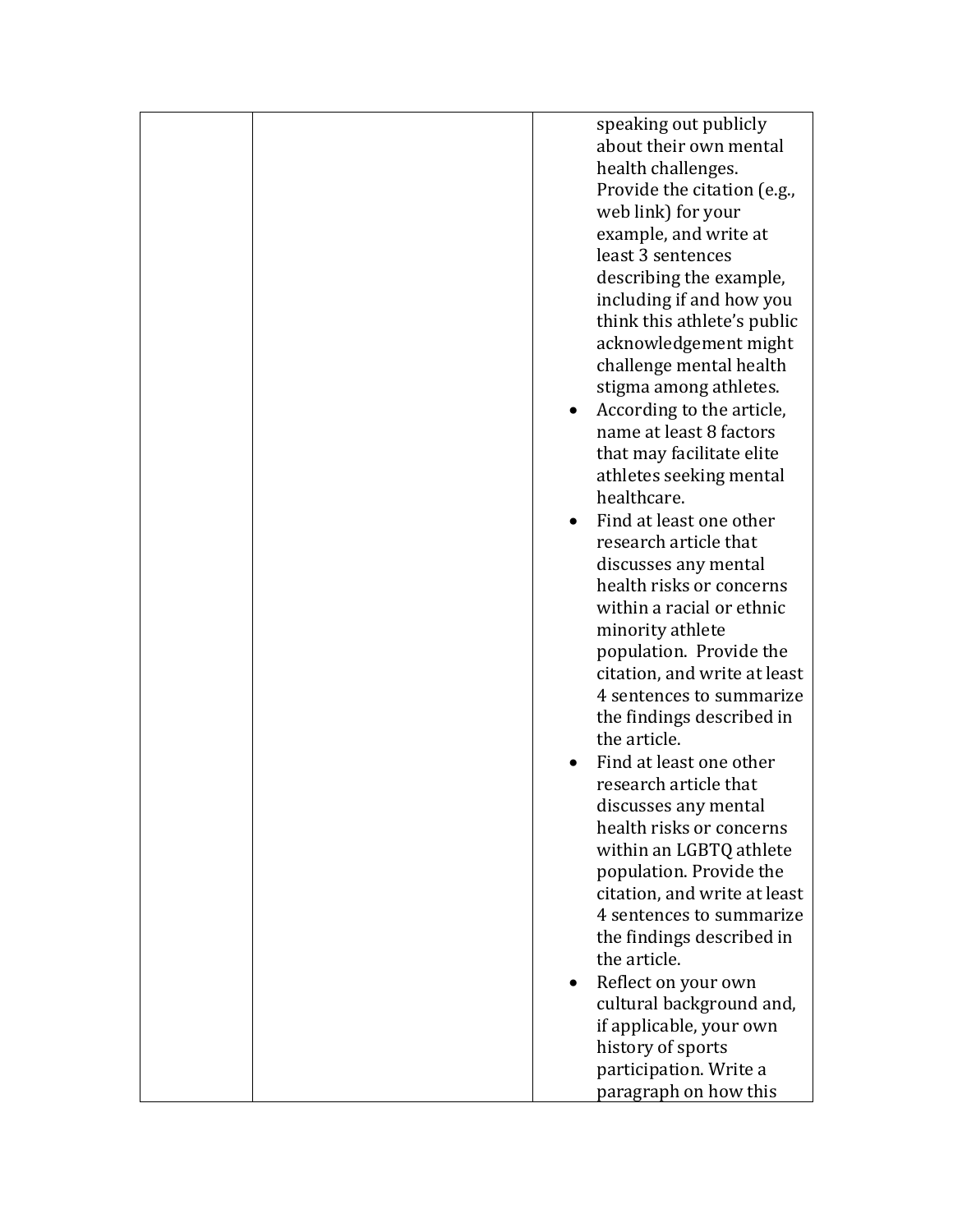|    |                                                | background might affect<br>interactions with athlete-<br>patients from a variety of                                                                                                                                                                                                                                                  |
|----|------------------------------------------------|--------------------------------------------------------------------------------------------------------------------------------------------------------------------------------------------------------------------------------------------------------------------------------------------------------------------------------------|
|    |                                                | demographic groups.                                                                                                                                                                                                                                                                                                                  |
| 26 | Working with sports<br>organizations and teams | Reading: McDuff DR, Garvin M.<br>Working with sports<br>organizations and teams.<br>International Review of<br>Psychiatry 2016;28(6):595-605.<br>Writing assignment:<br>According to the article,<br>describe<br>recommendations for the<br>following aspects of<br>sports performance and                                           |
|    |                                                | mental health services for<br>athletic teams: a) timing<br>and location of services<br>offered; b) diversity and<br>make-up of professionals<br>providing these services;<br>and c) integration of<br>these services with those<br>of the rest of the sports<br>medicine team.<br>Imagine that you are<br>considering a job offer to |
|    |                                                | work as a sports<br>psychiatrist for a<br>professional baseball<br>team. The offer notes<br>that you would only be<br>employed during the<br>playing season, as it is not                                                                                                                                                            |
|    |                                                | felt that there would be<br>enough work to keep you<br>busy during other times<br>of the year. According to<br>the article, describe at<br>least one service that in<br>fact you could provide for                                                                                                                                   |
|    |                                                | the team during each of<br>the following times, and<br>thus, your rationale for                                                                                                                                                                                                                                                      |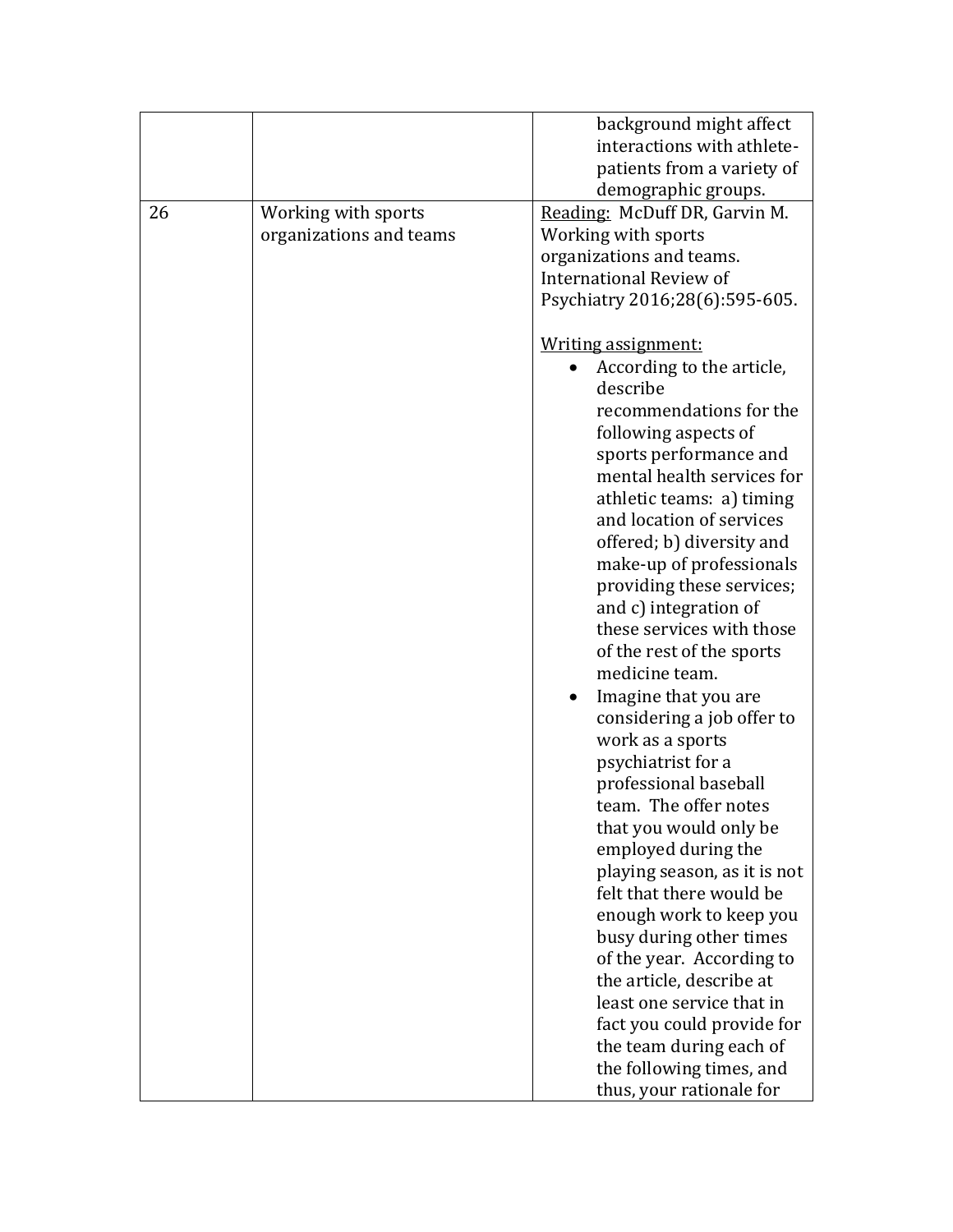|    |                                        | why it would be prudent<br>to hire a sports<br>psychiatrist year-round<br>for a professional sports<br>team: a) off-season; b)<br>pre-season; c) season; d)<br>post season.<br>Imagine you are the<br>sports psychiatrist who<br>directs mental health<br>services for a<br>professional basketball<br>team. Administrative<br>leadership of the team is<br>proposing that you and<br>your mental health<br>team's services be<br>evaluated based on<br>win/loss tallies of the<br>team. According to the<br>article, describe reasons<br>why this might not be an<br>accurate metric, and list<br>at least 7 metrics that<br>might be more<br>appropriate. |
|----|----------------------------------------|-------------------------------------------------------------------------------------------------------------------------------------------------------------------------------------------------------------------------------------------------------------------------------------------------------------------------------------------------------------------------------------------------------------------------------------------------------------------------------------------------------------------------------------------------------------------------------------------------------------------------------------------------------------|
| 27 | Ethical issues in sports<br>psychiatry | Reading: None. Answer<br>questions to the best of your<br>availability with<br>resources/experiences available<br>to you, including any readings<br>and discussions with<br>supervisors or mentors. It is<br>understood that, with no single<br>reference article available,<br>answers will vary, and leeway<br>will be granted in scoring this<br>item. Thoroughness and reasons<br>for your responses are required.<br>Writing assignment:<br>Describe how you would<br>handle the following<br>ethical challenges:                                                                                                                                      |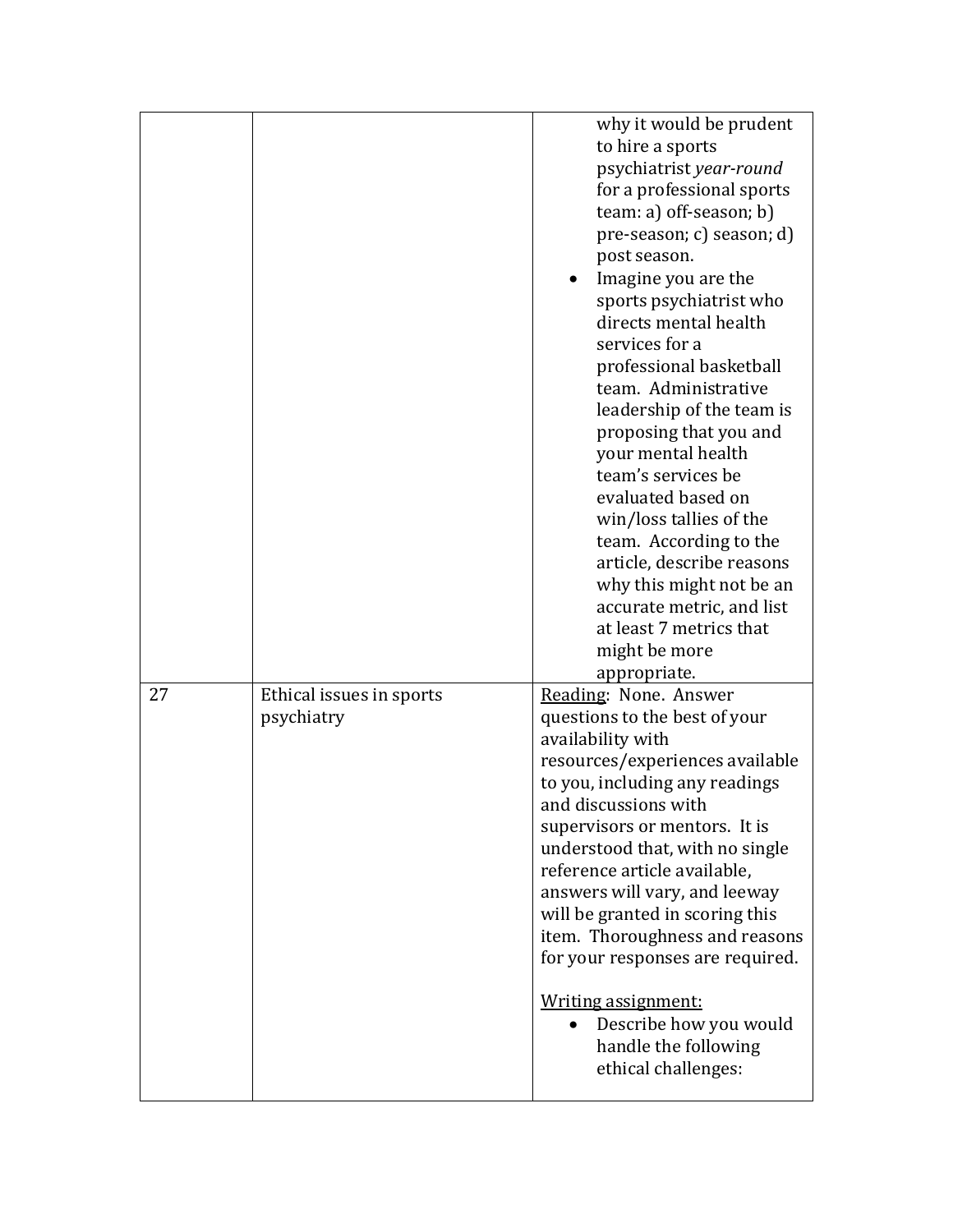|  | a) You are a salaried    |
|--|--------------------------|
|  | employee in the          |
|  | athletic department at   |
|  | a Division I university, |
|  | employed to treat        |
|  | student athletes. You    |
|  | are treating a female    |
|  | softball player for      |
|  |                          |
|  | recurrent major          |
|  | depressive disorder,     |
|  | PTSD, and borderline     |
|  | personality disorder.    |
|  | She has had 3            |
|  | hospitalizations in the  |
|  | last 18 months, and      |
|  | this has proven          |
|  | disruptive to her        |
|  | team. The athlete's      |
|  | athletic trainer and     |
|  | coach contact you to     |
|  | ask about prognosis      |
|  | and likelihood of        |
|  | future                   |
|  | decompensations and      |
|  | hospitalizations, as     |
|  | they are considering     |
|  | cutting her from the     |
|  | team due to her          |
|  | mental health            |
|  | absences. Comment        |
|  | on this specific         |
|  | situation, as well as    |
|  | any larger strategies    |
|  | for addressing the       |
|  | potential conflict of    |
|  | interest in roles you    |
|  | fill.                    |
|  | b) You are treating a    |
|  |                          |
|  | football player at a     |
|  | Division I university    |
|  | for generalized          |
|  | anxiety disorder and     |
|  | alcohol use disorder.    |
|  | You are aware that it    |
|  | is common knowledge      |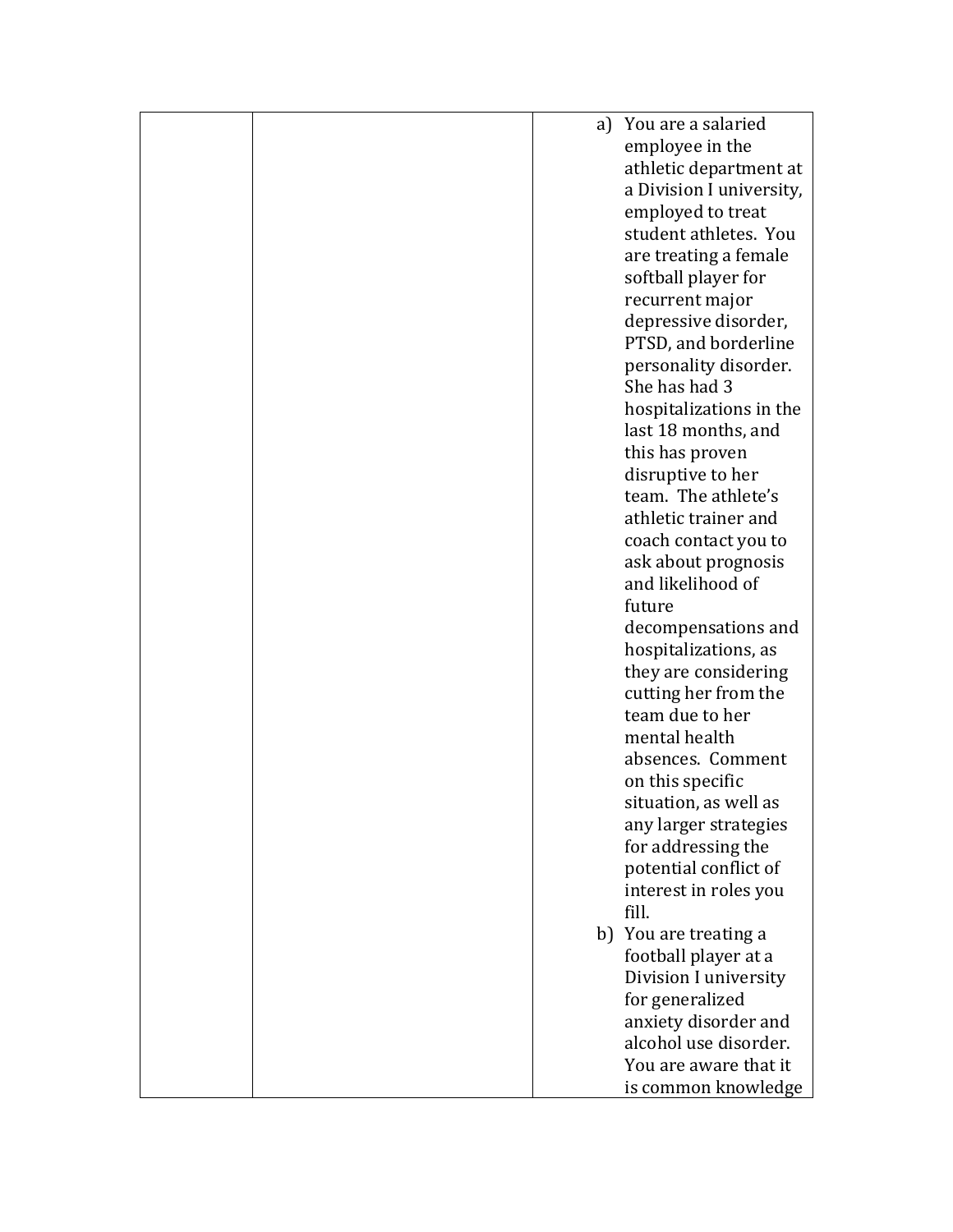|  |    | among the football       |
|--|----|--------------------------|
|  |    | players that internal    |
|  |    | drug testing happens     |
|  |    | on Monday                |
|  |    | afternoons. He           |
|  |    |                          |
|  |    | recently admits to       |
|  |    | having been using a      |
|  |    | friend's                 |
|  |    | methylphenidate to       |
|  |    | help with studying.      |
|  |    | He is aware of NCAA      |
|  |    | prohibitions against     |
|  |    | this, in the absence of  |
|  |    | an official diagnosis    |
|  |    | and appropriate          |
|  |    | documentation. He        |
|  |    | asks if you are able to  |
|  |    | make that diagnosis,     |
|  |    | as he believes it is     |
|  |    |                          |
|  |    | present, and in the      |
|  |    | meantime, he asks        |
|  |    | about the half-life of   |
|  |    | methylphenidate so       |
|  |    | that he can avoid        |
|  |    | testing positive on      |
|  |    | Monday afternoons.       |
|  | c) | You are treating a       |
|  |    | sprinter at a Division I |
|  |    | university for panic     |
|  |    | disorder and major       |
|  |    | depressive disorder.     |
|  |    |                          |
|  |    | She wins the NCAA        |
|  |    | National                 |
|  |    | Championship 100         |
|  |    | meter dash. She          |
|  |    | would like to give you   |
|  |    | her track jersey to add  |
|  |    | to your office decor as  |
|  |    | a token of her           |
|  |    | appreciation (she        |
|  |    | observes that you        |
|  |    | have some generic        |
|  |    | sports decorations       |
|  |    | but nothing related to   |
|  |    |                          |
|  |    | track and field, and it  |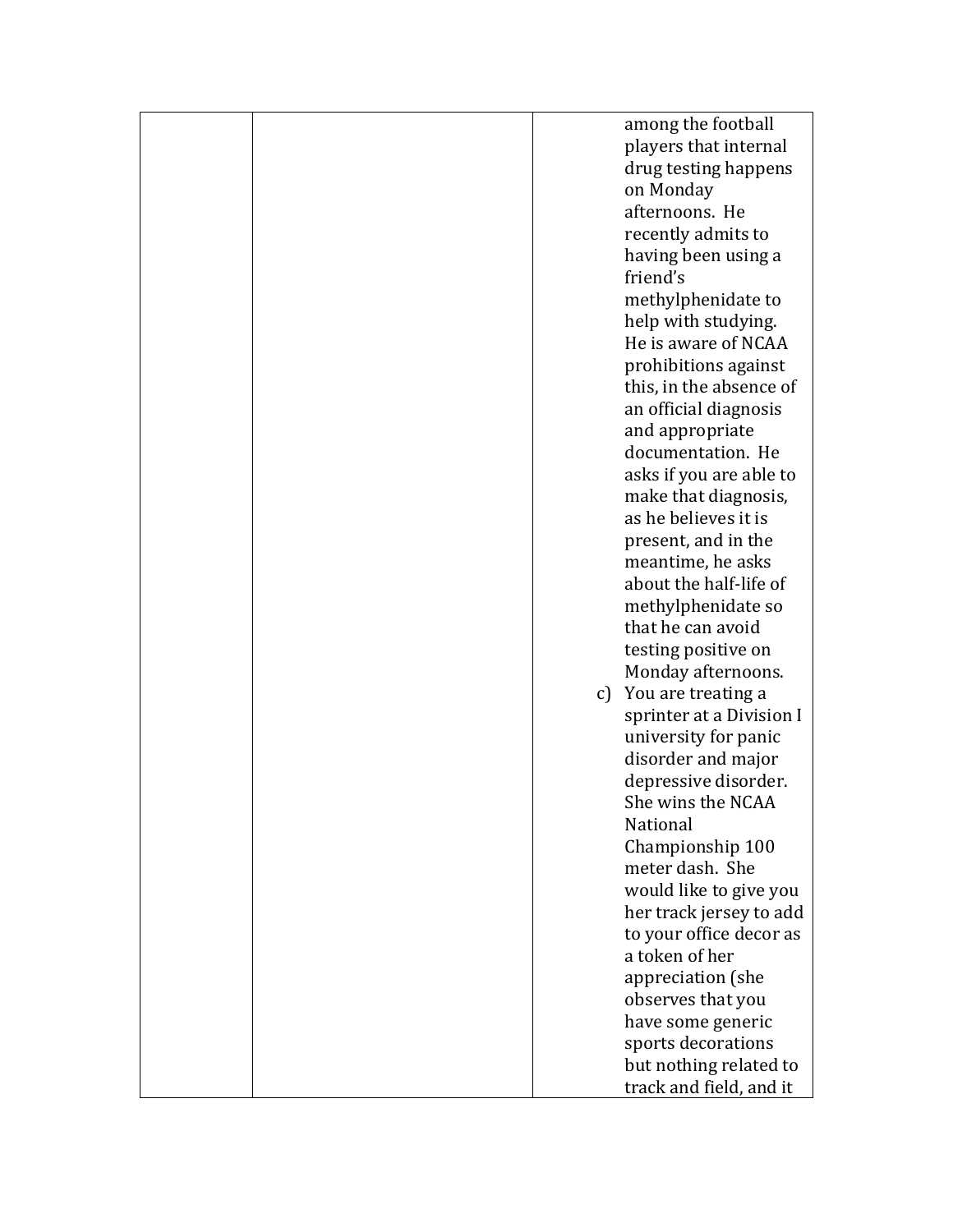|  | would make her feel<br>good to have her<br>sport represented on<br>your walls). She<br>points out that<br>nothing on the jersey<br>will indicate from<br>whom it came.                                 |
|--|--------------------------------------------------------------------------------------------------------------------------------------------------------------------------------------------------------|
|  | Now that you have completed<br>the curriculum, the learner<br>and attending supervisor are<br>asked to please complete brief<br>evaluations of the curriculum.<br>See above for web links to do<br>SO. |

**Other information**: Membership in the International Society for Sports Psychiatry (ISSP) is available to medical students, residents, and fellows who are interested in the field, at discounted rates for trainees (free for medical students). More information is available at: [https://sportspsychiatry.org.](https://sportspsychiatry.org/) The ISSP typically holds its annual Business Meeting and Scientific Session every spring, and anyone with interest is invited to attend (information about this event posted on the ISSP website and sent out on the membership list-serv in advance of the meeting). Additionally, a group mentorship program is available to interested ISSP members as part of ISSP membership.

### **Additional references for those interested in further reading**:

Baron DA, Reardon CL, Baron SH, eds. Clinical Sports Psychiatry: An International Perspective. United Kingdom: Wiley, 2013.

Begel D, Burton RW, eds. Sport Psychiatry. New York: Norton Professional Books, 2000.

Creado SA. Peak Sleep Performance for Athletes: The Cutting-Edge Sleep Science That Will Guarantee a Competitive Advantage. Available on Kindle and Amazon, 2020.

Glick I, Kamis D, Stull T, eds. The ISSP Manual of Sports Psychiatry. New York: Routledge Press, 2018.

McDuff DR. Sports Psychiatry: Strategies for Life Balance and Peak Performance. Arlington (USA): American Psychiatric Publishing, 2012.